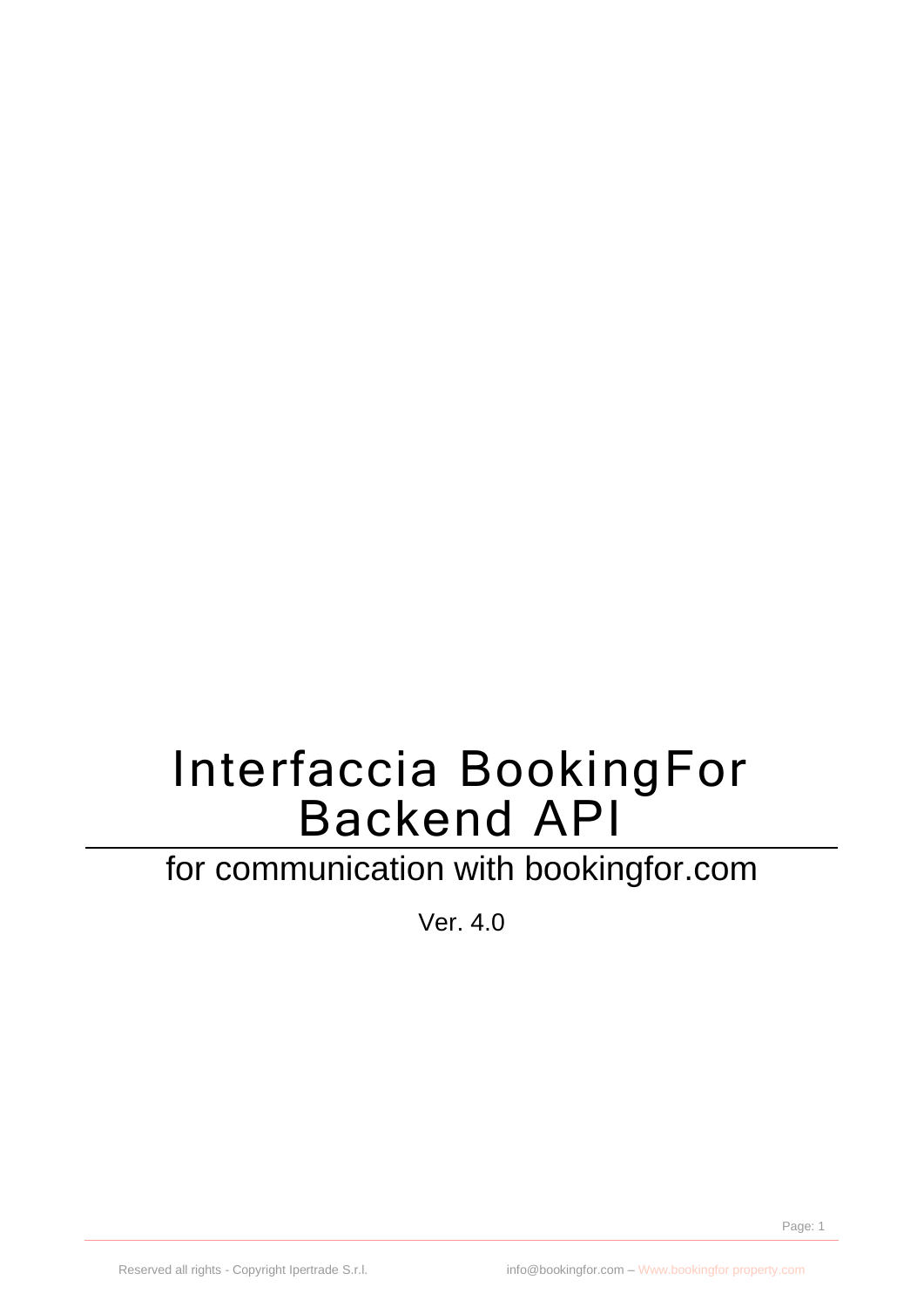# <span id="page-1-0"></span>Summary

| Summary                    | 2  |
|----------------------------|----|
| <b>PROJECT DATA</b>        | 3  |
| <b>DOCUMENT DATA</b>       | 3  |
| <b>Revisions</b>           | 3  |
| Premise                    | 5  |
| Set up:                    | 6  |
| List of available methods: | 6  |
|                            |    |
|                            |    |
|                            |    |
|                            |    |
|                            |    |
|                            |    |
|                            |    |
|                            |    |
|                            |    |
|                            |    |
|                            |    |
|                            |    |
|                            |    |
|                            |    |
|                            |    |
|                            |    |
|                            |    |
|                            |    |
|                            |    |
|                            |    |
|                            |    |
| <b>Field Legend</b>        | 21 |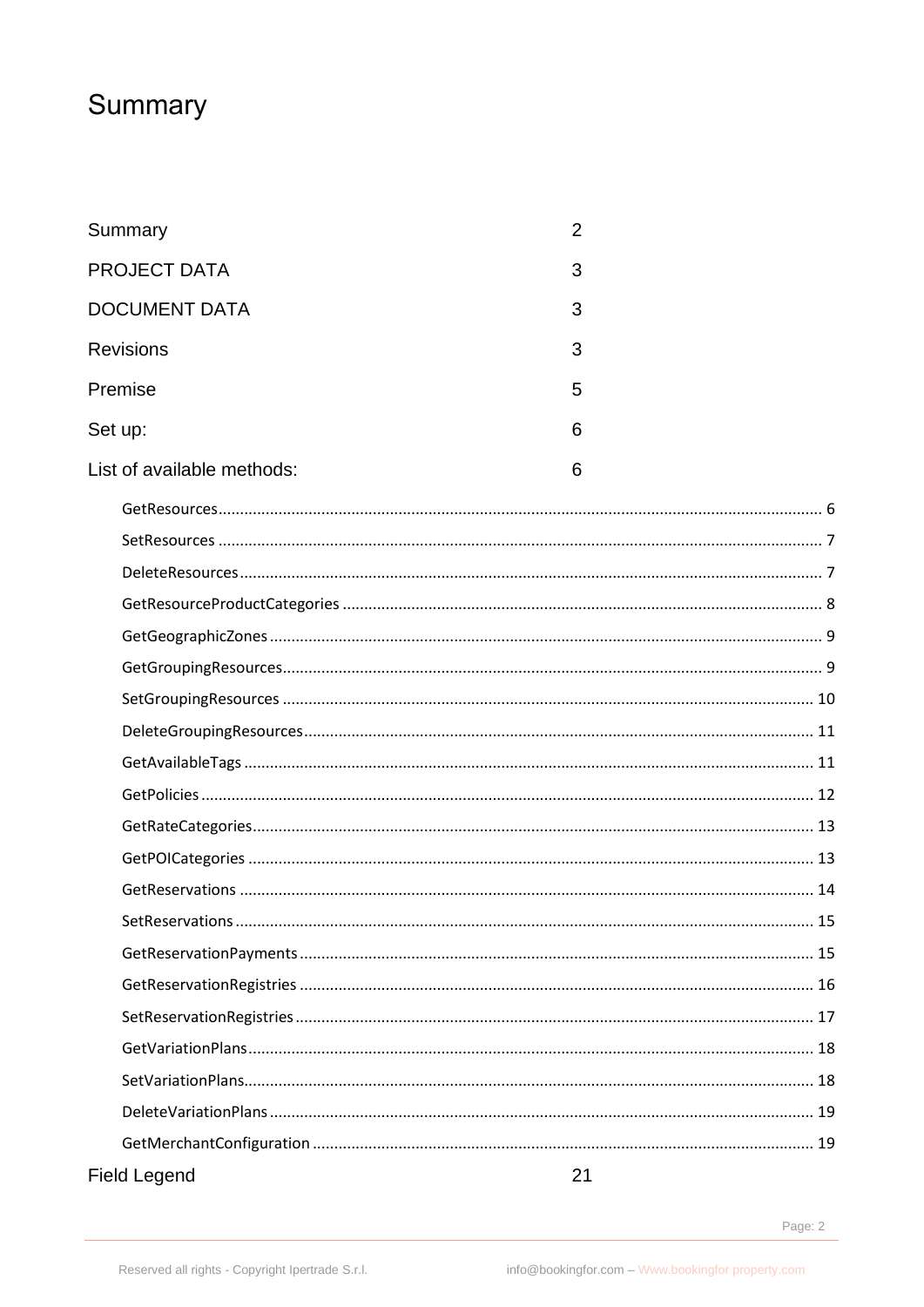| Appendix                    | -21 |
|-----------------------------|-----|
| Limitation of service usage | .57 |

# <span id="page-2-0"></span>PROJECT DATA

| Website:           | Www.bookingfor.com |
|--------------------|--------------------|
| Owner:             | Ipertrade srl      |
| <b>Maintainer:</b> |                    |

# <span id="page-2-1"></span>DOCUMENT DATA

| <b>Document Type</b> | <b>BookingFor Backend API</b> |
|----------------------|-------------------------------|
| Written by:          | Marco Slanzi                  |
| Date of approval     | 03/2016                       |
| Date of issue        | 03/2016                       |

# <span id="page-2-2"></span>Revisions

| Revision No. | 01 | <b>Revision Date</b>                    | 07/2017 |
|--------------|----|-----------------------------------------|---------|
| Change       |    | Various bugfixes                        |         |
| description  |    |                                         |         |
|              |    |                                         |         |
|              |    |                                         |         |
| Motivations  |    |                                         |         |
|              |    |                                         |         |
| Revision No. | 02 | <b>Revision Date</b>                    | 10/2017 |
| Change       |    | Service alignment with BookingFor 7.2.2 |         |
| description  |    |                                         |         |
|              |    |                                         |         |
|              |    |                                         |         |
| Motivations  |    |                                         |         |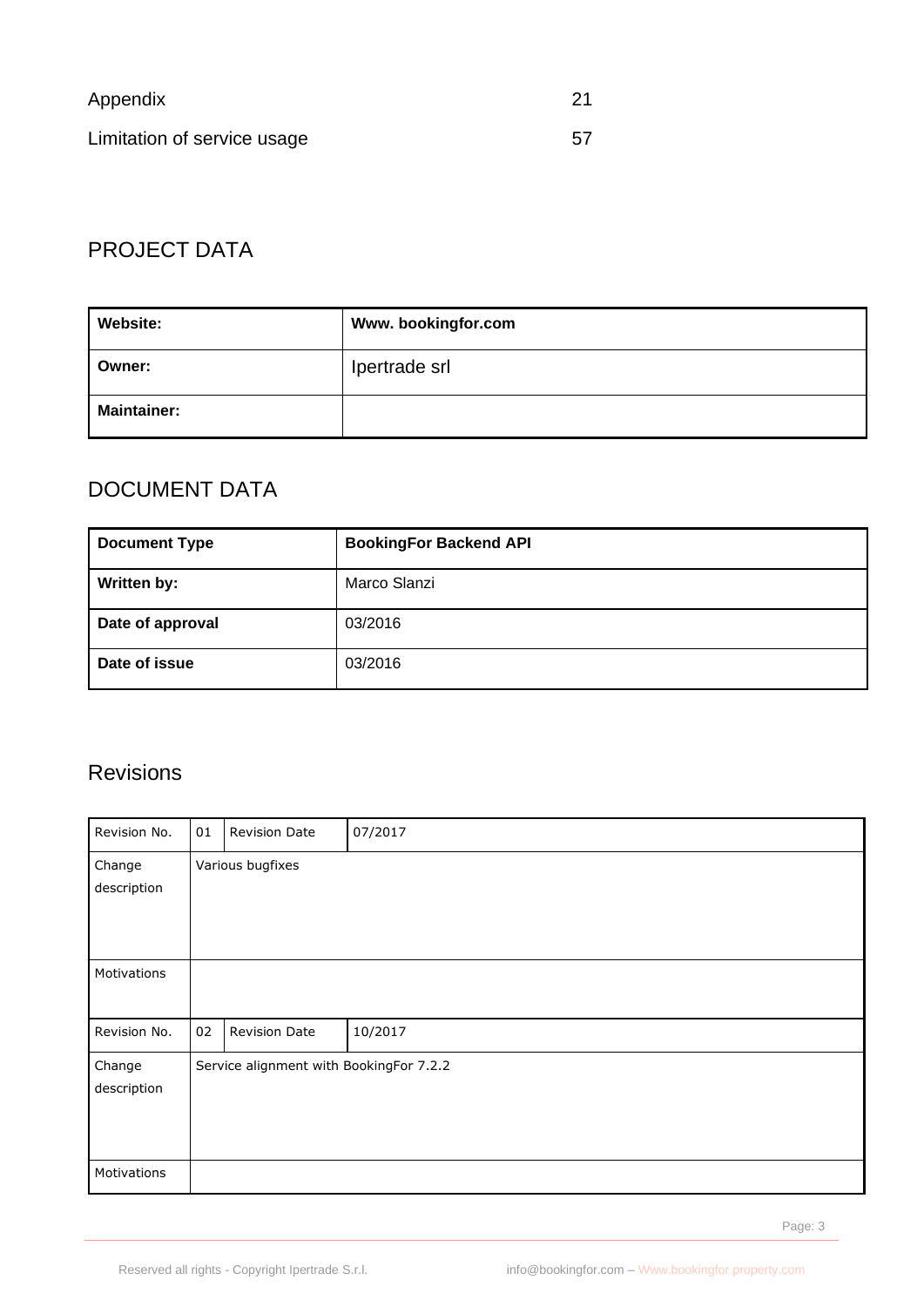| Revision No. | 03 | <b>Revision Date</b>                    | 02/2021 |
|--------------|----|-----------------------------------------|---------|
| Change       |    | Service alignment with BookingFor 8.2.0 |         |
| description  |    |                                         |         |
|              |    |                                         |         |
|              |    |                                         |         |
|              |    |                                         |         |
| Motivations  |    |                                         |         |
|              |    |                                         |         |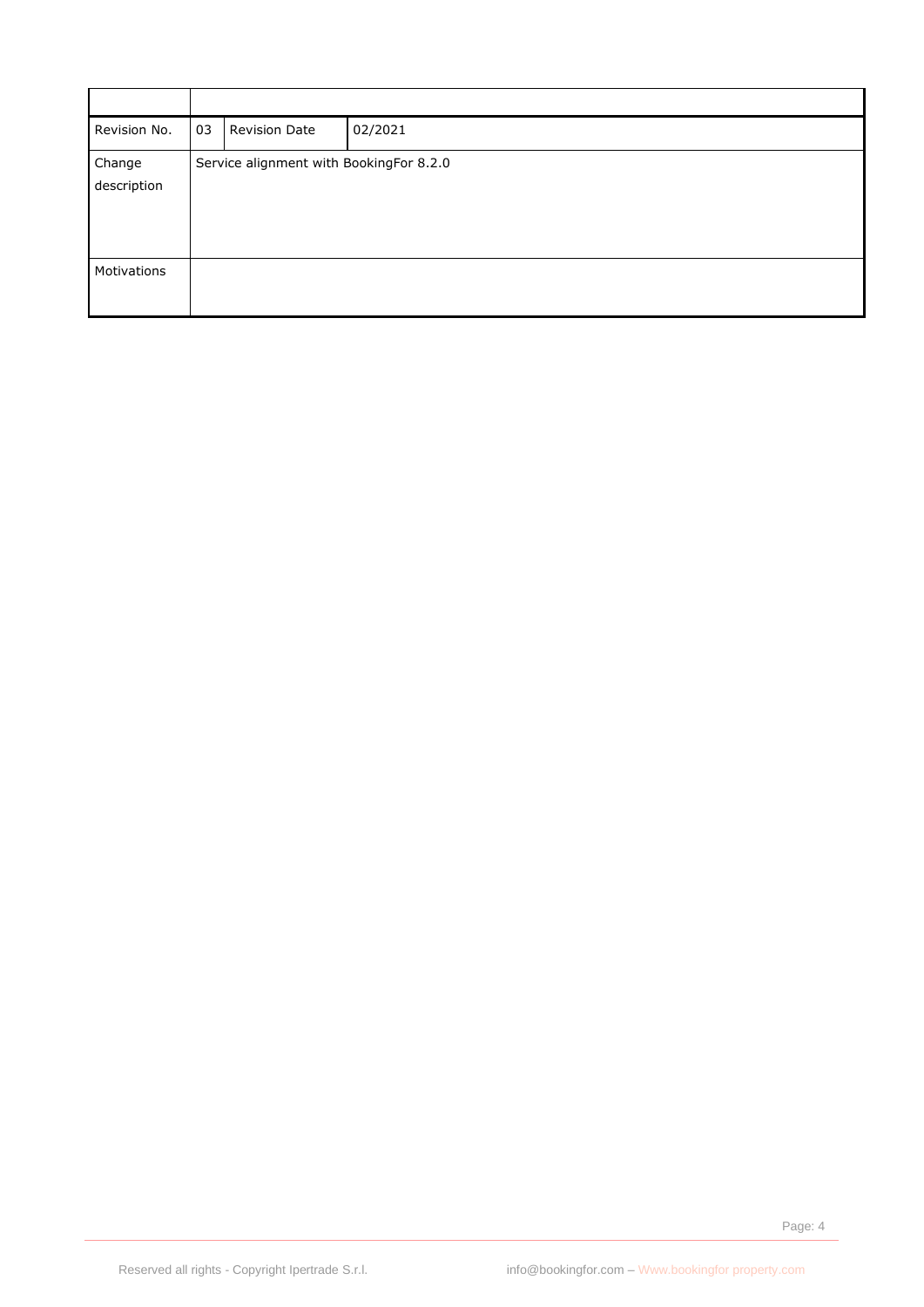# <span id="page-4-0"></span>Premise

Technical notes will follow for the use of BookingFor Backend API reserved for software houses that intend to synchronize the data of their Channel Managers or PMS with the booking system called BookingFor.

The system is based on communications via the SOAP protocol and the data structure is proprietary.

For any information: developer@ipertrade.com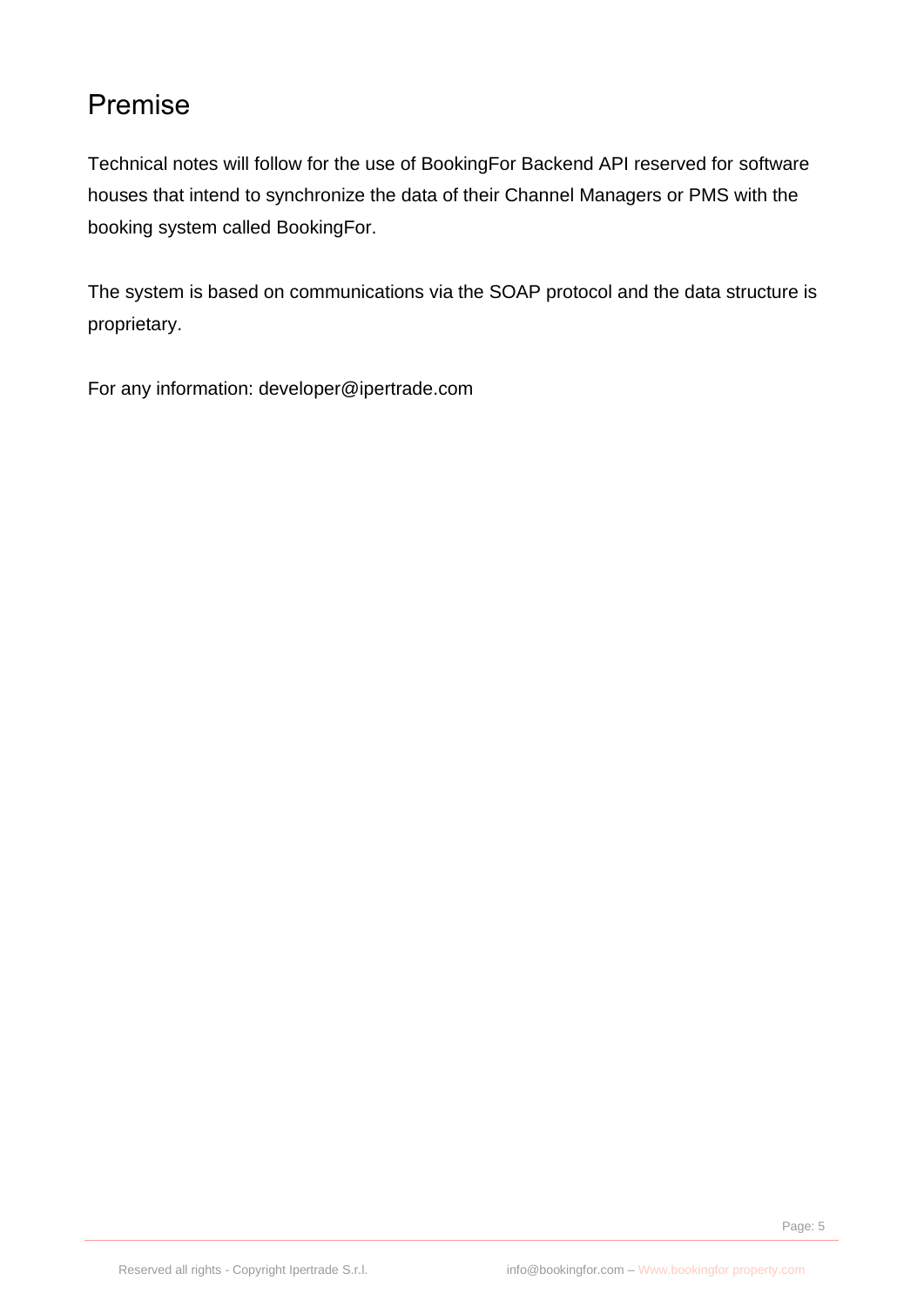# <span id="page-5-0"></span>Set up:

The BookingFor backend API interface must have the following parameters:

- Login: User identifier
- Password: User password
- MerchantId: Merchant code

# <span id="page-5-1"></span>List of available methods:

# <span id="page-5-2"></span>**GetResources**

The GetResources message is used to have a list of available resources of a merchant.

Only mapping codes, default name, and rate categories associated with the resource will be retrieved.

### **REQUEST**

| Element                | <b>Attribute</b> | <b>NUMBER OF</b> | <b>Description</b>                                                                          |
|------------------------|------------------|------------------|---------------------------------------------------------------------------------------------|
|                        |                  | <b>ITEMS</b>     |                                                                                             |
| Message                |                  |                  | Message                                                                                     |
| Message/Authentication |                  |                  |                                                                                             |
|                        | Login            |                  | Id                                                                                          |
|                        | Password         | 1                | Password                                                                                    |
|                        | MerchantId       | 1                | Merchant identifier                                                                         |
| Message/Request        |                  |                  |                                                                                             |
|                        | GetOnlySelected  |                  | If valued at true,<br>retrieves only<br>resources with<br>references specified<br>on Reflds |
| Message/Request/Refids |                  | $1 - n$          | String array                                                                                |

#### **ANSWER**

| <b>Element</b>     | <b>Attribute</b> | <b>NUMBER</b>   | <b>Description</b>                        |
|--------------------|------------------|-----------------|-------------------------------------------|
|                    |                  | <b>OF ITEMS</b> |                                           |
| GetResourcesResult |                  |                 | Array of objects of type                  |
|                    |                  |                 | ResourceObject (each node is defined      |
|                    |                  |                 | as Result): see Appendix to see the       |
|                    |                  |                 | structure of the object                   |
|                    | <b>Success</b>   |                 | If valued at true, the request has been   |
|                    |                  |                 | successful                                |
|                    | FailureReaso     |                 | If the request failed, the reason for the |
|                    | n                |                 | failure will be specified.                |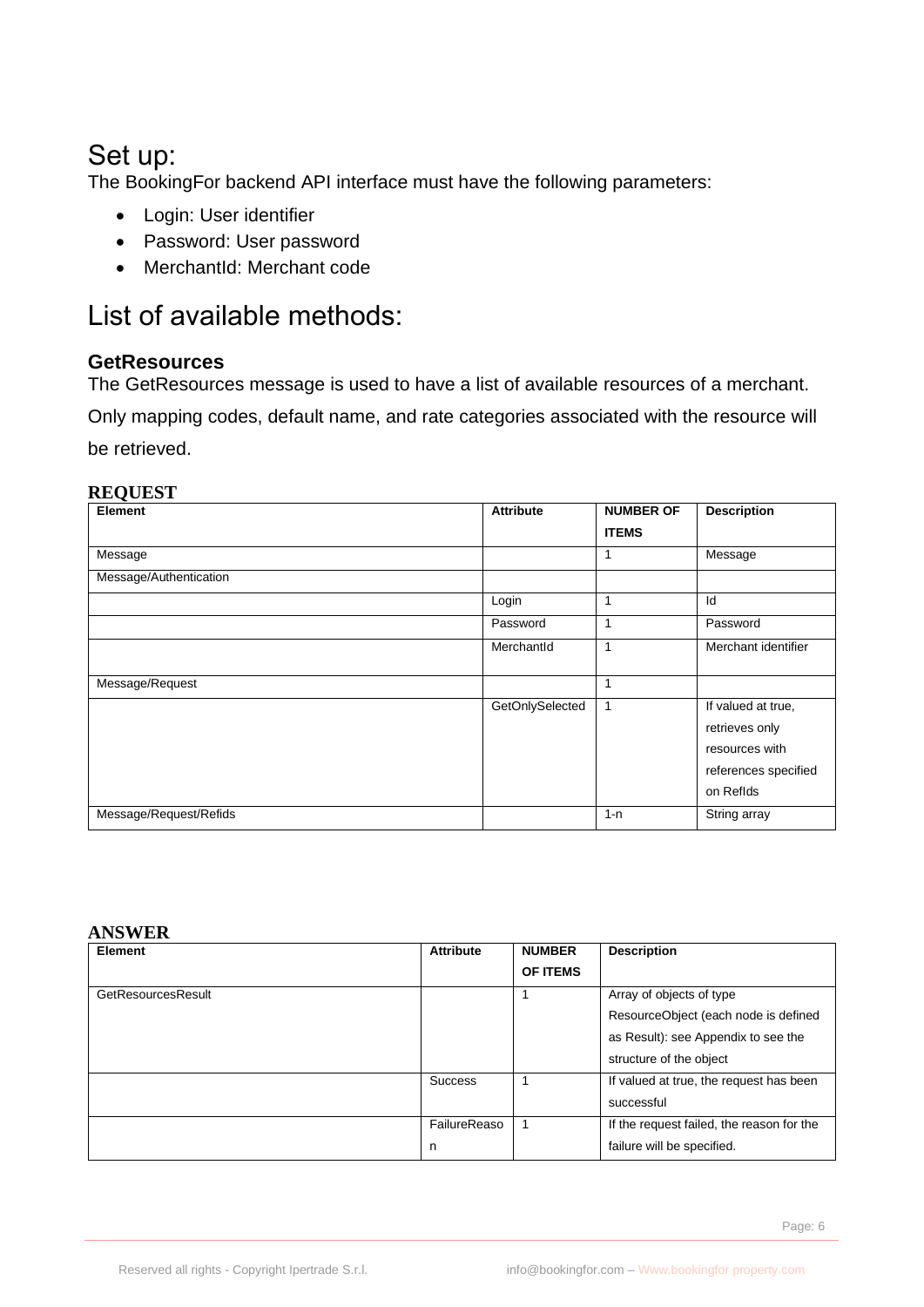# <span id="page-6-0"></span>**SetResources**

The SetResources message is used to update, add, or insert resources for the merchant from scratch. the operation will behave in different seconds than some parameters that can be specified in the message.

#### **REQUEST**

| Element                | <b>Attribute</b>  | <b>NUMBER OF</b> | <b>Description</b>         |
|------------------------|-------------------|------------------|----------------------------|
|                        |                   | <b>ITEMS</b>     |                            |
| Message                |                   | $\mathbf{1}$     | Message                    |
| Message/Authentication |                   |                  |                            |
|                        | Login             | $\mathbf{1}$     | Id                         |
|                        | Password          | $\overline{1}$   | Password                   |
|                        | MerchantId        | $\overline{1}$   | Merchant identifier        |
| Message/Request        |                   | $\mathbf{1}$     |                            |
|                        | <b>InsertOnly</b> | $\mathbf{1}$     | If valued to true, it will |
|                        |                   |                  | only insert resources      |
|                        |                   |                  | and not modify             |
|                        |                   |                  | existing resources         |
|                        | <b>UpdateOnly</b> | $\mathbf{1}$     | If valued to true, it will |
|                        |                   |                  | only update existing       |
|                        |                   |                  | resources and not          |
|                        |                   |                  | insert new resources       |
|                        | <b>InsertBulk</b> | $\mathbf{1}$     | If valued at true, fully   |
|                        |                   |                  | reintegrates the           |
|                        |                   |                  | submitted data and         |
|                        |                   |                  | clears ALL existing        |
|                        |                   |                  | resources                  |
| Message/Request/Items  |                   | $1 - n$          | Array of objects of        |
|                        |                   |                  | type ResourceObject        |
|                        |                   |                  | (each node is defined      |
|                        |                   |                  | as ResourceObject):        |
|                        |                   |                  | see Appendix to see        |
|                        |                   |                  | the structure of the       |
|                        |                   |                  | object                     |

#### **ANSWER**

| <b>Element</b>     | <b>Attribute</b> | <b>NUMBER</b>   | <b>Description</b>                        |
|--------------------|------------------|-----------------|-------------------------------------------|
|                    |                  | <b>OF ITEMS</b> |                                           |
| SetResourcesResult |                  |                 | Returns the total number of records       |
|                    |                  |                 | inserted/updated                          |
|                    | <b>Success</b>   |                 | If valued at true, the request has been   |
|                    |                  |                 | successful                                |
|                    | FailureReaso     | 1               | If the request failed, the reason for the |
|                    | n                |                 | failure will be specified.                |

## <span id="page-6-1"></span>**DeleteResources**

The DeleteResources message is used to delete the resources specified for the merchant.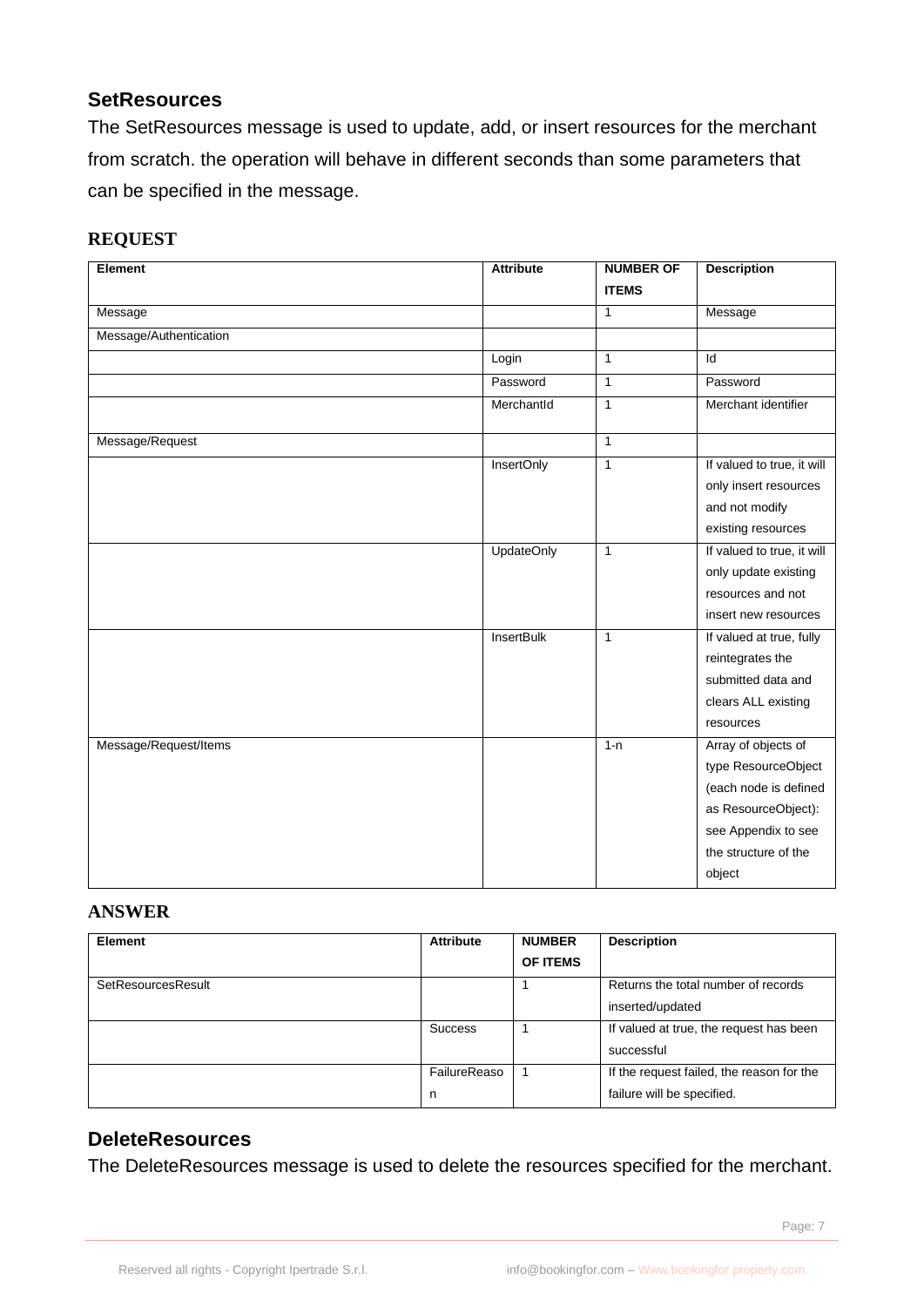#### **REQUEST**

| Element                | <b>Attribute</b> | <b>NUMBER OF</b> | <b>Description</b>  |
|------------------------|------------------|------------------|---------------------|
|                        |                  | <b>ITEMS</b>     |                     |
| Message                |                  |                  | Message             |
| Message/Authentication |                  |                  |                     |
|                        | Login            |                  | Id                  |
|                        | Password         |                  | Password            |
|                        | MerchantId       |                  | Merchant identifier |
| Message/Request        |                  | ٠                |                     |
| Message/Request/Refids |                  | $1 - n$          | String array        |

#### **ANSWER**

| <b>Element</b>               | <b>Attribute</b> | <b>NUMBER</b> | <b>Description</b>                        |
|------------------------------|------------------|---------------|-------------------------------------------|
|                              |                  | OF ITEMS      |                                           |
| <b>DeleteResourcesResult</b> |                  |               | Returns the total number of records       |
|                              |                  |               | inserted/updated                          |
|                              | <b>Success</b>   |               | If valued at true, the request has been   |
|                              |                  |               | successful                                |
|                              | FailureReaso     |               | If the request failed, the reason for the |
|                              | n                |               | failure will be specified.                |

# <span id="page-7-0"></span>**GetResourceProductCategories**

Retrieves the available categories to use for the resource's MainCategoryId field.

#### **REQUEST**

| È<br>Element           | <b>Attribute</b> | <b>NUMBER OF</b> | <b>Description</b>  |
|------------------------|------------------|------------------|---------------------|
|                        |                  | <b>ITEMS</b>     |                     |
| Message                |                  |                  | Message             |
| Message/Authentication |                  |                  |                     |
|                        | Login            |                  | Id                  |
|                        | Password         |                  | Password            |
|                        | MerchantId       |                  | Merchant identifier |
| Message/Request        |                  |                  |                     |

#### **ANSWER**

| Element                            | <b>Attribute</b> | <b>NUMBER</b>   | <b>Description</b>                        |
|------------------------------------|------------------|-----------------|-------------------------------------------|
|                                    |                  | <b>OF ITEMS</b> |                                           |
| GetResourceProductCategoriesResult |                  |                 | Array of objects of type Category Object  |
|                                    |                  |                 | (each node is defined as Result): see     |
|                                    |                  |                 | Appendix to see the structure of the      |
|                                    |                  |                 | object                                    |
|                                    | <b>Success</b>   |                 | If valued at true, the request has been   |
|                                    |                  |                 | successful                                |
|                                    | FailureReaso     |                 | If the request failed, the reason for the |
|                                    | n                |                 | failure will be specified.                |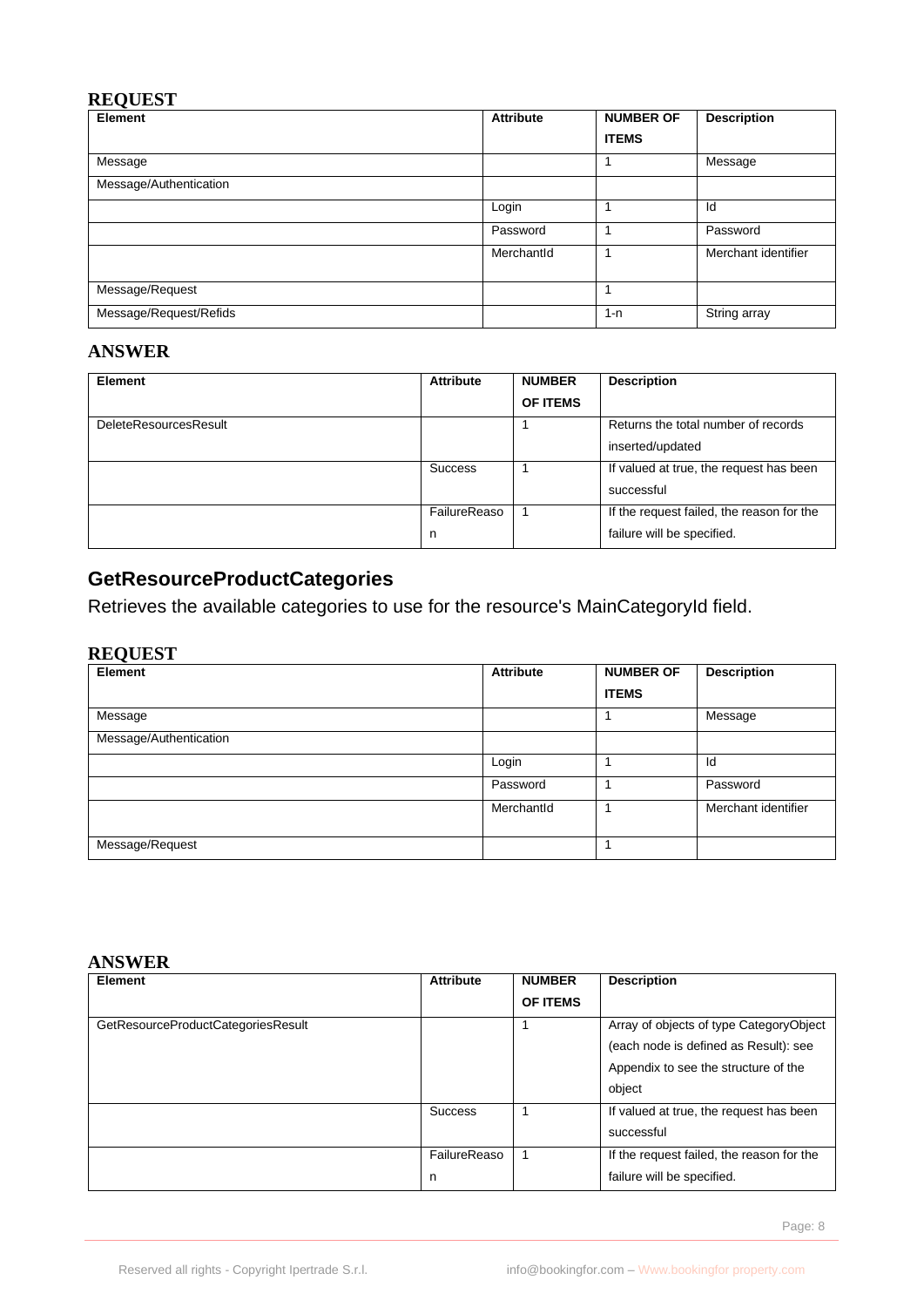# <span id="page-8-0"></span>**GetGeographicZones**

Retrieves the available categories to use for the Resource Zones and Resource Groups field.

#### **REQUEST**

| $\sim$ $-$<br>Element  | <b>Attribute</b> | <b>NUMBER OF</b> | <b>Description</b>  |
|------------------------|------------------|------------------|---------------------|
|                        |                  | <b>ITEMS</b>     |                     |
| Message                |                  |                  | Message             |
| Message/Authentication |                  |                  |                     |
|                        | Login            |                  | Id                  |
|                        | Password         |                  | Password            |
|                        | MerchantId       |                  | Merchant identifier |
| Message/Request        |                  |                  |                     |

#### **ANSWER**

| <b>Element</b>                     | <b>Attribute</b> | <b>NUMBER</b>   | <b>Description</b>                        |
|------------------------------------|------------------|-----------------|-------------------------------------------|
|                                    |                  | <b>OF ITEMS</b> |                                           |
| GetResourceProductCategoriesResult |                  |                 | Array of objects of type                  |
|                                    |                  |                 | GeographicZoneObject (each node is        |
|                                    |                  |                 | defined as a Result): see Appendix to     |
|                                    |                  |                 | see the structure of the object           |
|                                    | <b>Success</b>   |                 | If valued at true, the request has been   |
|                                    |                  |                 | successful                                |
|                                    | FailureReaso     | -1              | If the request failed, the reason for the |
|                                    | n                |                 | failure will be specified.                |

### <span id="page-8-1"></span>**GetGroupingResources**

The GetGroupingResources message is used to have a list of a merchant's available

resource groups. Only mapping codes, default name, and rate categories associated with

the resource will be retrieved.

#### **REQUEST**

| – ≔<br><b>Element</b>  | <b>Attribute</b> | <b>NUMBER OF</b> | <b>Description</b>                   |
|------------------------|------------------|------------------|--------------------------------------|
|                        |                  | <b>ITEMS</b>     |                                      |
| Message                |                  |                  | Message                              |
| Message/Authentication |                  |                  |                                      |
|                        | Login            |                  | Id                                   |
|                        | Password         |                  | Password                             |
|                        | MerchantId       |                  | Merchant identifier                  |
| Message/Request        |                  |                  |                                      |
|                        | GetOnlySelected  |                  | If valued at true,<br>retrieves only |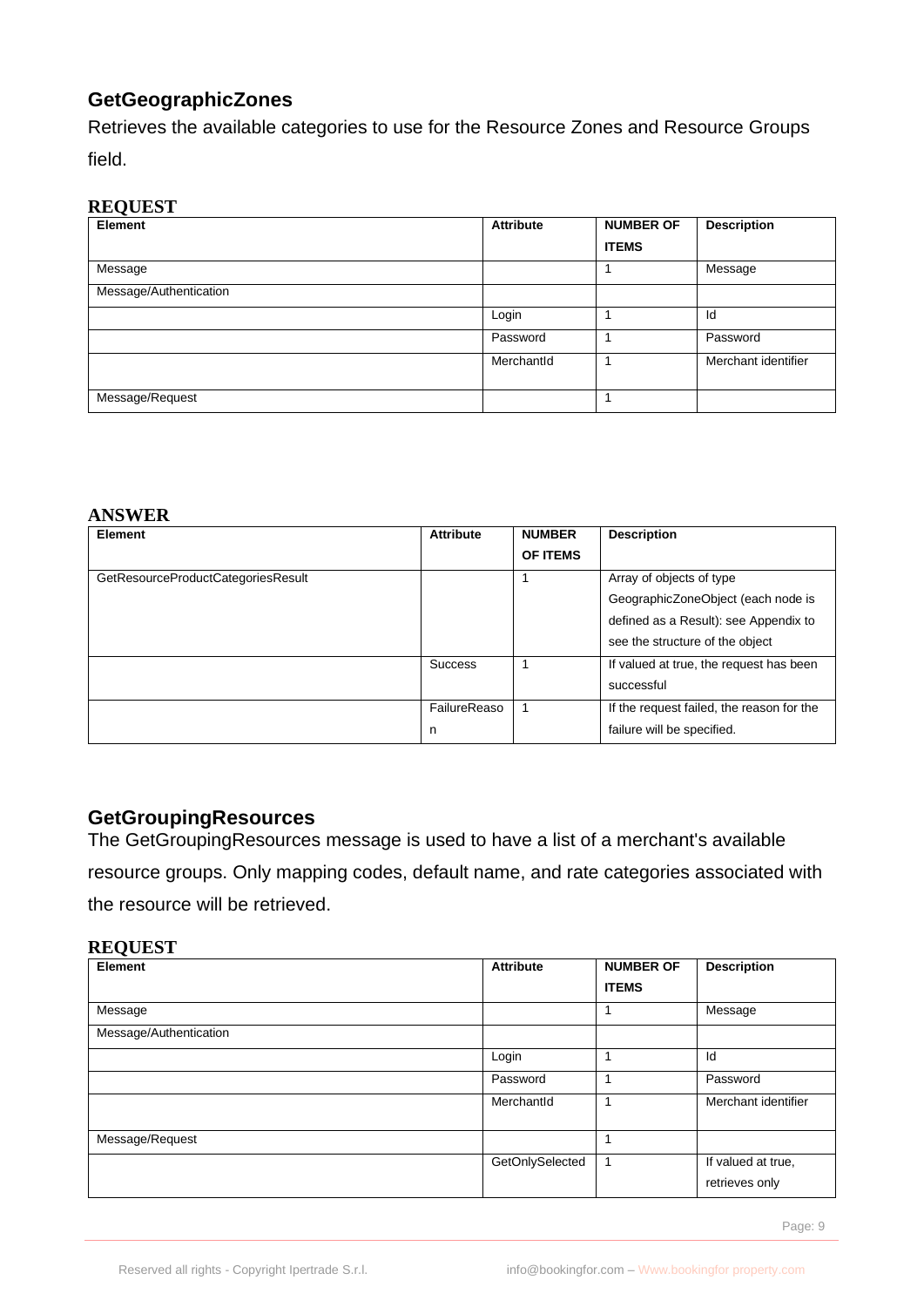|                        |     | resources with       |
|------------------------|-----|----------------------|
|                        |     | references specified |
|                        |     | on Reflds            |
| Message/Request/Refids | 1-n | String array         |

#### **ANSWER**

| <b>Element</b>             | <b>Attribute</b> | <b>NUMBER</b>   | <b>Description</b>                        |
|----------------------------|------------------|-----------------|-------------------------------------------|
|                            |                  | <b>OF ITEMS</b> |                                           |
| GetGroupingResourcesResult |                  |                 | Array of objects of type                  |
|                            |                  |                 | GroupingResourceObject (each node is      |
|                            |                  |                 | defined as Result): see Appendix to       |
|                            |                  |                 | see the structure of the object           |
|                            | <b>Success</b>   |                 | If valued at true, the request has been   |
|                            |                  |                 | successful                                |
|                            | FailureReaso     |                 | If the request failed, the reason for the |
|                            | n                |                 | failure will be specified.                |

# <span id="page-9-0"></span>**SetGroupingResources**

The SetGroupingResources message is used to update, add, or insert resource groups for the merchant from scratch. the operation will behave in different seconds than some parameters that can be specified in the message.

## **REQUEST**

| Element                | <b>Attribute</b>  | <b>NUMBER OF</b> | <b>Description</b>         |
|------------------------|-------------------|------------------|----------------------------|
|                        |                   | <b>ITEMS</b>     |                            |
| Message                |                   | $\mathbf{1}$     | Message                    |
| Message/Authentication |                   |                  |                            |
|                        | Login             | $\mathbf{1}$     | Id                         |
|                        | Password          | 1                | Password                   |
|                        | MerchantId        | $\mathbf{1}$     | Merchant identifier        |
| Message/Request        |                   | $\mathbf{1}$     |                            |
|                        | InsertOnly        | $\mathbf{1}$     | If valued to true, it will |
|                        |                   |                  | only insert resources      |
|                        |                   |                  | and not modify             |
|                        |                   |                  | existing resources         |
|                        | <b>UpdateOnly</b> | $\mathbf{1}$     | If valued to true, it will |
|                        |                   |                  | only update existing       |
|                        |                   |                  | resources and not          |
|                        |                   |                  | insert new resources       |
|                        | InsertBulk        | $\mathbf{1}$     | If valued at true, fully   |
|                        |                   |                  | reintegrates the           |
|                        |                   |                  | submitted data and         |
|                        |                   |                  | clears ALL existing        |
|                        |                   |                  | resources                  |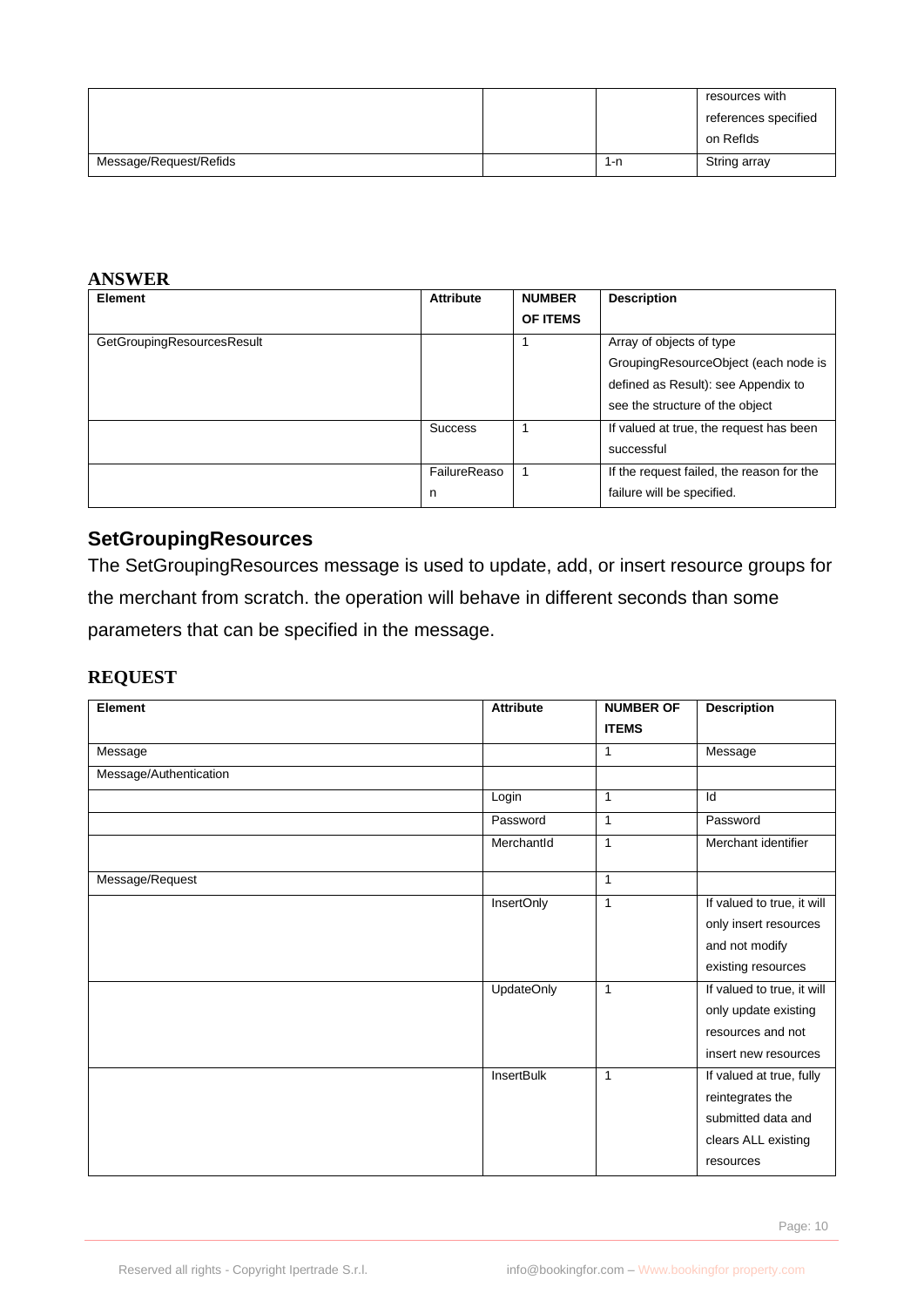| Message/Request/Items | $1 - n$ | Array of objects of    |
|-----------------------|---------|------------------------|
|                       |         | type                   |
|                       |         | GroupingResourceOb     |
|                       |         | ject (each node is     |
|                       |         | defined as             |
|                       |         | GroupingResourceOb     |
|                       |         | ject): see Appendix to |
|                       |         | see the structure of   |
|                       |         | the object             |
|                       |         |                        |

#### **ANSWER**

| Element            | <b>Attribute</b>  | <b>NUMBER</b><br><b>OF ITEMS</b> | <b>Description</b>                                                      |
|--------------------|-------------------|----------------------------------|-------------------------------------------------------------------------|
| SetResourcesResult |                   |                                  | Returns the total number of records<br>inserted/updated                 |
|                    | <b>Success</b>    |                                  | If valued at true, the request has been<br>successful                   |
|                    | FailureReaso<br>n |                                  | If the request failed, the reason for the<br>failure will be specified. |

# <span id="page-10-0"></span>**DeleteGroupingResources**

The DeleteGroupingResources message is used to delete the resource groups specified for the merchant.

#### **REQUEST**

| <b>Element</b>         | <b>Attribute</b> | <b>NUMBER OF</b> | <b>Description</b>  |
|------------------------|------------------|------------------|---------------------|
|                        |                  | <b>ITEMS</b>     |                     |
| Message                |                  |                  | Message             |
| Message/Authentication |                  |                  |                     |
|                        | Login            |                  | Id                  |
|                        | Password         |                  | Password            |
|                        | Merchantld       |                  | Merchant identifier |
| Message/Request        |                  |                  |                     |
| Message/Request/Refids |                  | $1 - n$          | String array        |

#### **ANSWER**

| <b>Element</b>               | <b>Attribute</b> | <b>NUMBER</b> | <b>Description</b>                        |
|------------------------------|------------------|---------------|-------------------------------------------|
|                              |                  | OF ITEMS      |                                           |
| <b>DeleteResourcesResult</b> |                  |               | Returns the total number of records       |
|                              |                  |               | inserted/updated                          |
|                              | Success          |               | If valued at true, the request has been   |
|                              |                  |               | successful                                |
|                              | FailureReaso     |               | If the request failed, the reason for the |
|                              | n.               |               | failure will be specified.                |

# <span id="page-10-1"></span>**GetAvailableTags**

Retrieves available descriptive services: To be used for the resource's Tags field.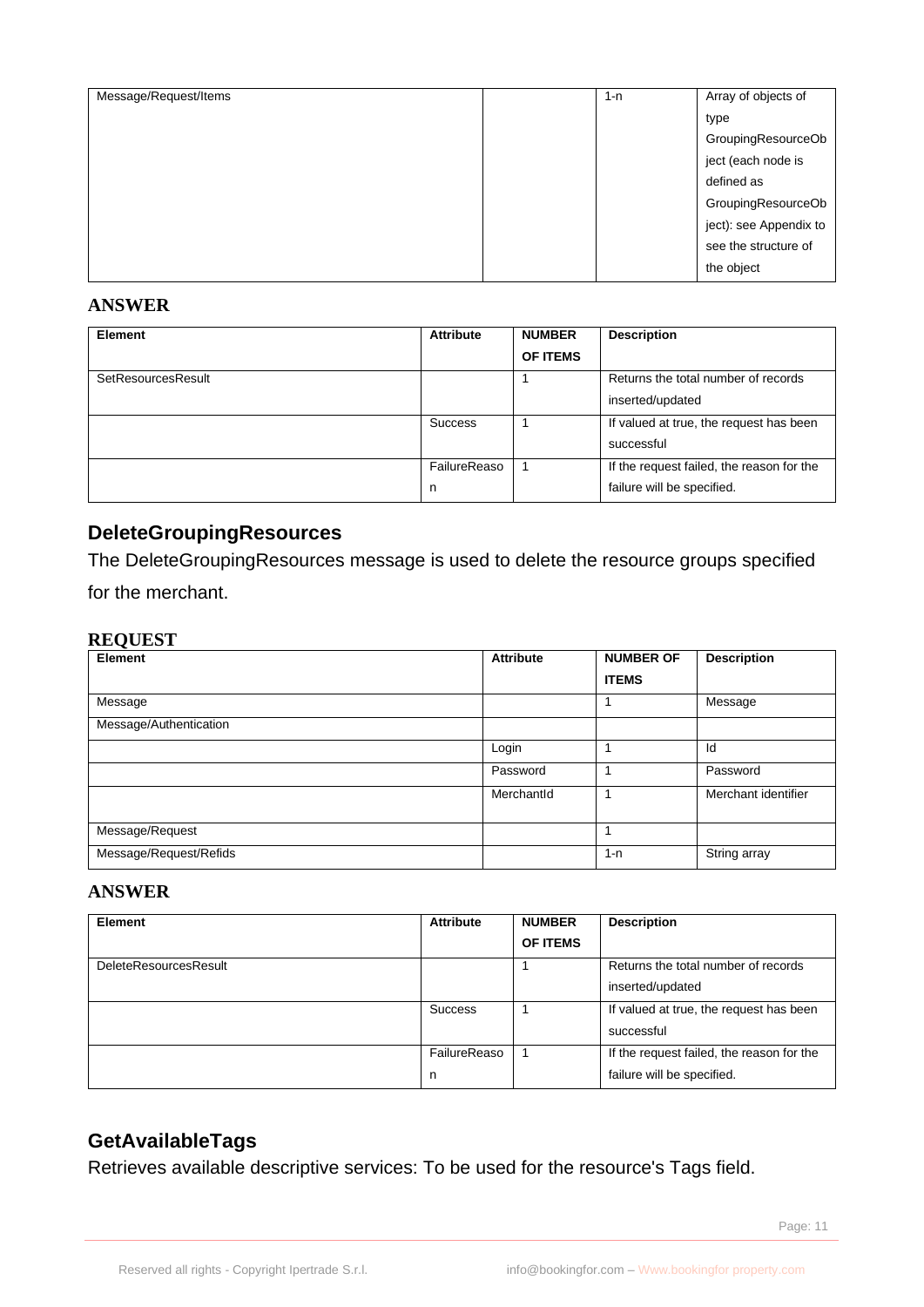#### **REQUEST**

| Element                | <b>Attribute</b> | <b>NUMBER OF</b> | <b>Description</b>  |
|------------------------|------------------|------------------|---------------------|
|                        |                  | <b>ITEMS</b>     |                     |
| Message                |                  |                  | Message             |
| Message/Authentication |                  |                  |                     |
|                        | Login            |                  | Id                  |
|                        | Password         |                  | Password            |
|                        | MerchantId       |                  | Merchant identifier |
| Message/Request        |                  |                  |                     |

#### **ANSWER**

| Element                | <b>Attribute</b> | <b>NUMBER</b>   | <b>Description</b>                        |
|------------------------|------------------|-----------------|-------------------------------------------|
|                        |                  | <b>OF ITEMS</b> |                                           |
| GetAvailableTagsResult |                  |                 | Array of objects of type TagObject        |
|                        |                  |                 | (each node is defined as Result): see     |
|                        |                  |                 | Appendix to see the structure of          |
|                        |                  |                 | the object                                |
|                        | <b>Success</b>   |                 | If valued at true, the request has been   |
|                        |                  |                 | successful                                |
|                        | FailureReaso     |                 | If the request failed, the reason for the |
|                        | n                |                 | failure will be specified.                |

# <span id="page-11-0"></span>**GetPolicies**

Retrieves available descriptive services: To be used for the resource's PolicyId field.

# **REQUEST**

| $\overline{\phantom{a}}$<br>Element | <b>Attribute</b> | <b>NUMBER OF</b> | <b>Description</b>  |
|-------------------------------------|------------------|------------------|---------------------|
|                                     |                  | <b>ITEMS</b>     |                     |
| Message                             |                  |                  | Message             |
| Message/Authentication              |                  |                  |                     |
|                                     | Login            |                  | Id                  |
|                                     | Password         |                  | Password            |
|                                     | MerchantId       |                  | Merchant identifier |
| Message/Request                     |                  |                  |                     |

#### **ANSWER**

| Element           | <b>Attribute</b> | <b>NUMBER</b>   | <b>Description</b>                    |
|-------------------|------------------|-----------------|---------------------------------------|
|                   |                  | <b>OF ITEMS</b> |                                       |
| GetPoliciesResult |                  |                 | Array of objects of type PolicyObject |
|                   |                  |                 | (each node is defined as Result): see |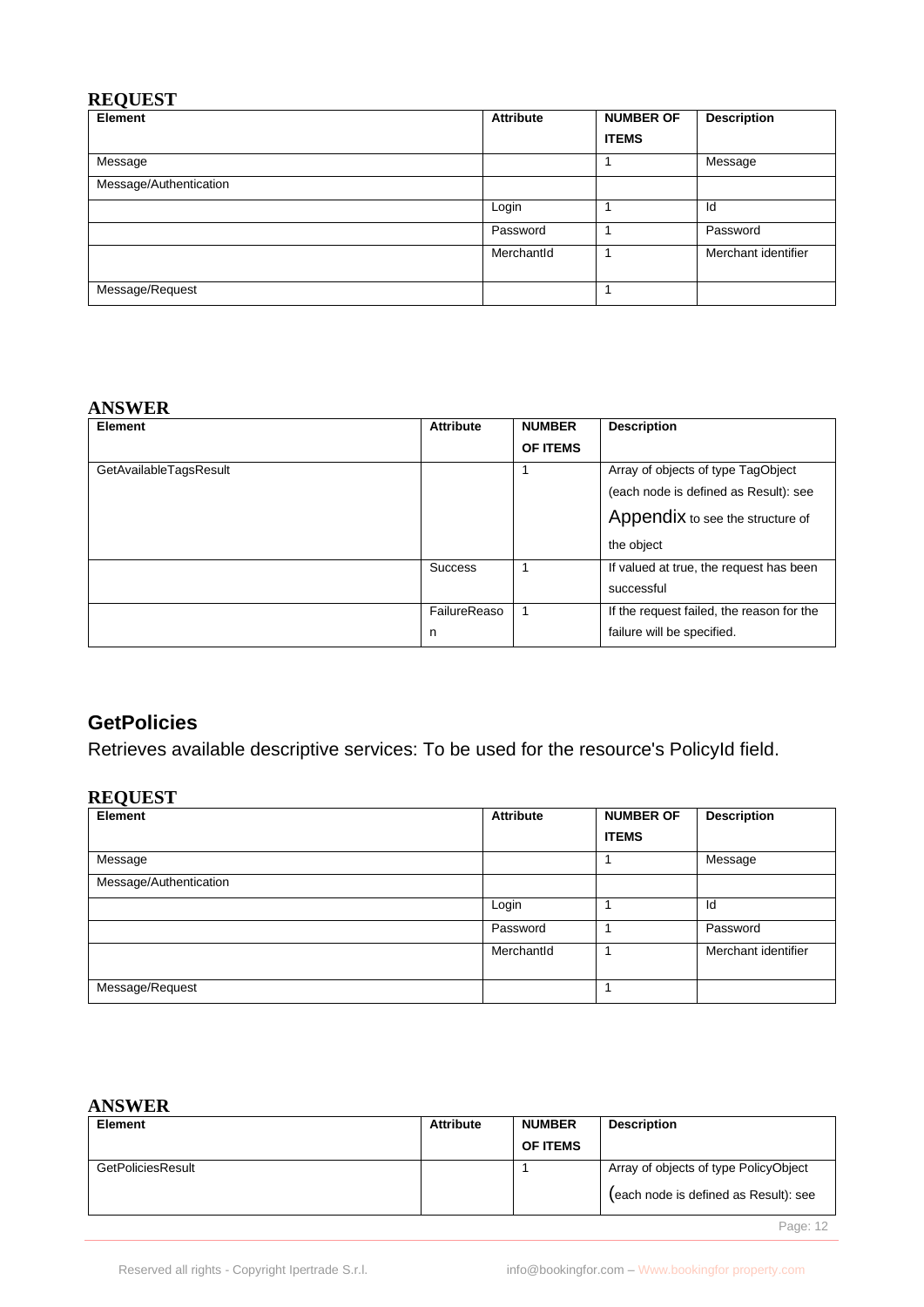|                   | Appendix to see the structure of the<br>object                          |
|-------------------|-------------------------------------------------------------------------|
| <b>Success</b>    | If valued at true, the request has been<br>successful                   |
| FailureReaso<br>n | If the request failed, the reason for the<br>failure will be specified. |

# <span id="page-12-0"></span>**GetRateCategories**

Retrieves the available fare categories: To be used for the RateCategoryRefId field of a resource's prices.

#### **REQUEST**

| Element                | <b>Attribute</b> | <b>NUMBER OF</b> | <b>Description</b>  |
|------------------------|------------------|------------------|---------------------|
|                        |                  | <b>ITEMS</b>     |                     |
| Message                |                  |                  | Message             |
| Message/Authentication |                  |                  |                     |
|                        | Login            |                  | ld                  |
|                        | Password         |                  | Password            |
|                        | MerchantId       |                  | Merchant identifier |
| Message/Request        |                  |                  |                     |

#### **ANSWER**

| Element                  | <b>Attribute</b> | <b>NUMBER</b>   | <b>Description</b>                        |
|--------------------------|------------------|-----------------|-------------------------------------------|
|                          |                  | <b>OF ITEMS</b> |                                           |
| <b>GetPoliciesResult</b> |                  |                 | Array of objects of type PolicyObject     |
|                          |                  |                 | (each node is defined as Result): see     |
|                          |                  |                 | Appendix to see the structure of the      |
|                          |                  |                 | object                                    |
|                          | <b>Success</b>   |                 | If valued at true, the request has been   |
|                          |                  |                 | successful                                |
|                          | FailureReaso     | 1               | If the request failed, the reason for the |
|                          | n                |                 | failure will be specified.                |

# <span id="page-12-1"></span>**GetPOICategories**

Retrieves the points of interest categories entered in the subscription: to be used for the CategoryId field on the various points of experience.

#### **REQUEST**

| Element                | <b>Attribute</b> | <b>NUMBER OF</b> | <b>Description</b>  |
|------------------------|------------------|------------------|---------------------|
|                        |                  | <b>ITEMS</b>     |                     |
| Message                |                  |                  | Message             |
| Message/Authentication |                  |                  |                     |
|                        | Login            |                  | Id                  |
|                        | Password         |                  | Password            |
|                        | MerchantId       |                  | Merchant identifier |
| Message/Request        |                  |                  |                     |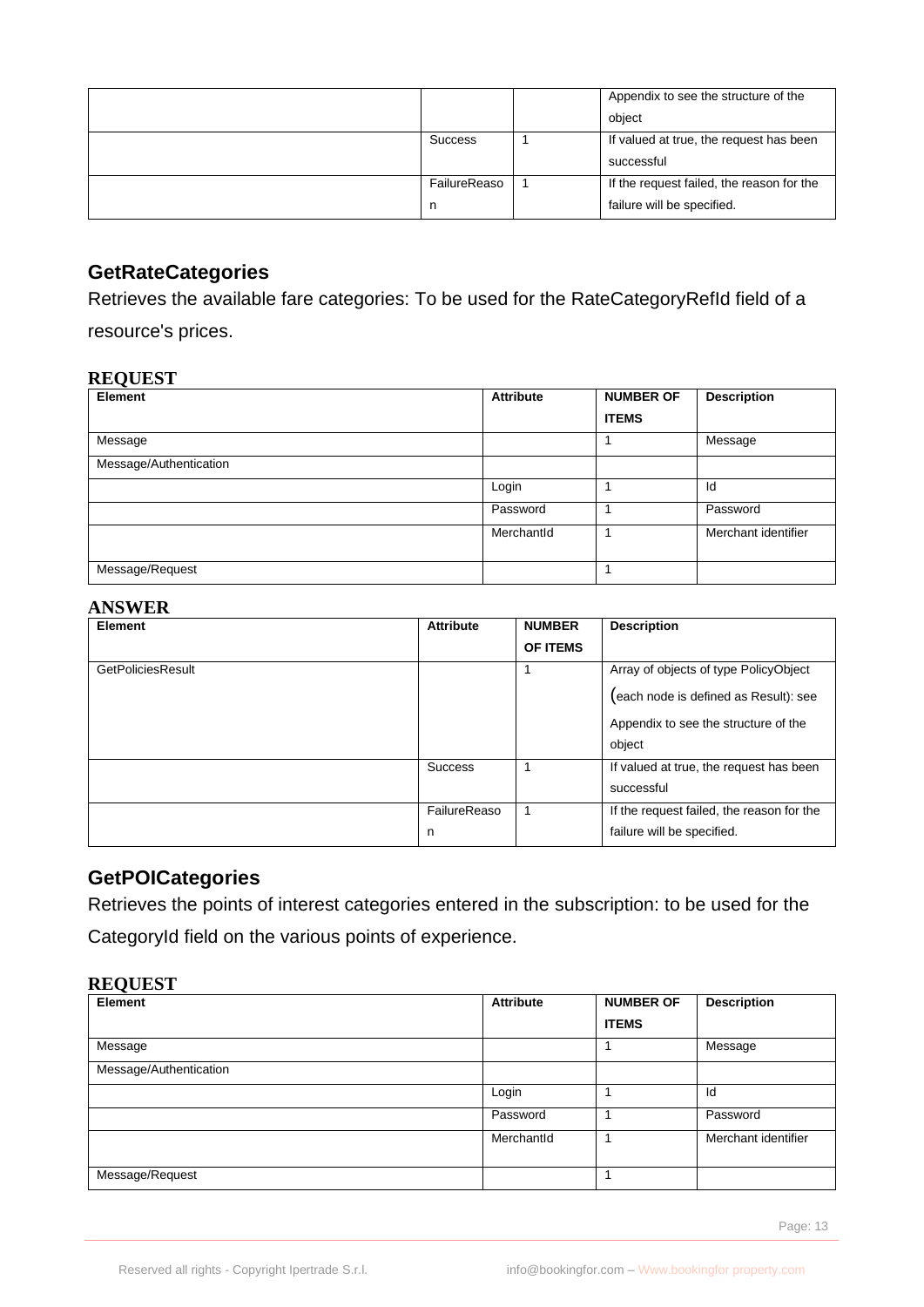#### **ANSWER**

| Element                  | <b>Attribute</b> | <b>NUMBER</b> | <b>Description</b>                        |
|--------------------------|------------------|---------------|-------------------------------------------|
|                          |                  | OF ITEMS      |                                           |
| <b>GetPoliciesResult</b> |                  |               | Array of objects of type                  |
|                          |                  |               | POICategoryObject (each node is           |
|                          |                  |               | defined as Result): see Appendix to       |
|                          |                  |               | see the structure of the object           |
|                          | <b>Success</b>   |               | If valued at true, the request has been   |
|                          |                  |               | successful                                |
|                          | FailureReaso     |               | If the request failed, the reason for the |
|                          | n                |               | failure will be specified.                |

### <span id="page-13-0"></span>**GetReservations**

The GetReservations message is used to have the list of bookings registered and/or created on BookingFor, including any prices included in the quote made.

#### **REQUEST**

| Element                                 | <b>Attribute</b> | <b>NUMBER OF</b> | <b>Description</b>                                 |
|-----------------------------------------|------------------|------------------|----------------------------------------------------|
|                                         |                  | <b>ITEMS</b>     |                                                    |
| Message                                 |                  | $\mathbf{1}$     | Message                                            |
| Message/Authentication                  |                  |                  |                                                    |
|                                         | Login            | 1                | Id                                                 |
|                                         | Password         | $\mathbf{1}$     | Password                                           |
|                                         | MerchantId       | 1                | Merchant identifier                                |
| Message/Request                         |                  | 1                |                                                    |
| Message/Request/StartDate               |                  | 1                | Start date of the control                          |
| Message/Request/EndDate                 |                  | $\mathbf{1}$     | The end date of the control                        |
| Message/Request/DateType                |                  | $\mathbf{1}$     | Type of date control. Possible values:             |
|                                         |                  |                  | CreationDate: Date the reservation was             |
|                                         |                  |                  | created.                                           |
|                                         |                  |                  | ArrivalDate: Holiday start date                    |
|                                         |                  |                  | DepartureDate: holiday end date                    |
|                                         |                  |                  | LastUpdateDate: Last data refresh date             |
| Message/Request/StatusType              |                  | 1                | Type of check for booking status.                  |
|                                         |                  |                  | Possible values:                                   |
|                                         |                  |                  | All: all                                           |
|                                         |                  |                  | New: only the new ones                             |
|                                         |                  |                  | Canceled: only erased                              |
|                                         |                  |                  | Confirmed: only confirmed                          |
| Message/Request/FlagRetrievedAsExported |                  | $\mathbf{1}$     | If it is not specified in the request or is set to |
|                                         |                  |                  | true, the reservation on reading will no           |
|                                         |                  |                  | longer be read in subsequent readages in           |
|                                         |                  |                  | this request.                                      |

#### **ANSWER**

| --- -- - - -- - - |                  |                        |                    |
|-------------------|------------------|------------------------|--------------------|
| EL.<br>∙ment      | <b>Attribute</b> | <b>NUMBER OF ITEMS</b> | <b>Description</b> |
|                   |                  |                        |                    |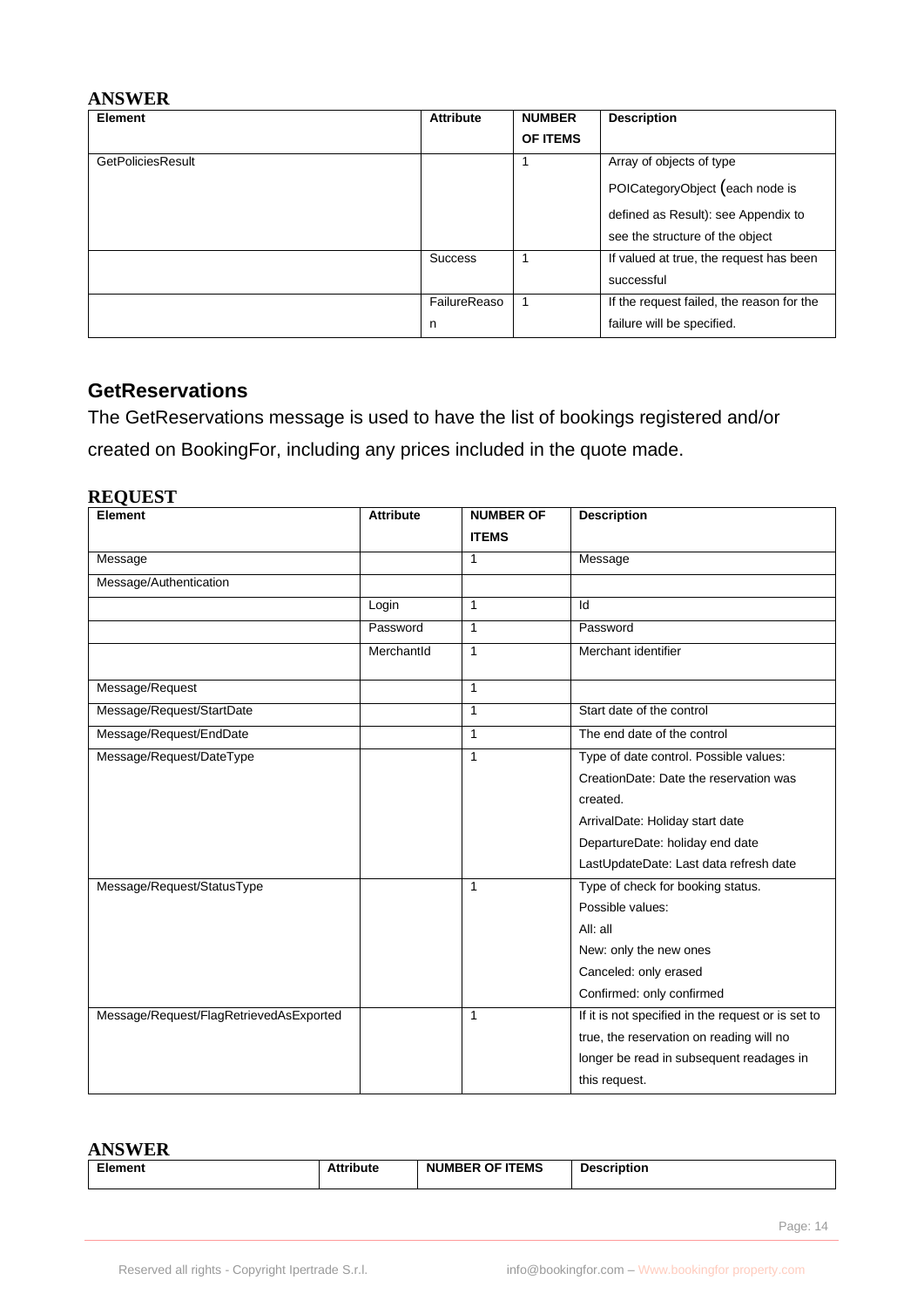| GetReservationsResult |                | Array of Reservation objects (each node is  |
|-----------------------|----------------|---------------------------------------------|
|                       |                | defined as Result): see Appendix to see the |
|                       |                | structure of the object                     |
|                       | <b>Success</b> | If valued at true, the request has been     |
|                       |                | successful                                  |
|                       | FailureReason  | If the request failed, the reason for the   |
|                       |                | failure will be specified.                  |

### <span id="page-14-0"></span>**SetReservations**

The SetReservations message is used to place reservations on BookingFor, which will be visible in the "Reservations and Requests" section. If a booking is valid, at least the contact's email address, total, holiday period, and people within the related quote must be specified. In this case, the type of parameter of the InsertBulk operation will not be used.

#### **REQUEST**

| Element                | <b>Attribute</b>  | <b>NUMBER OF</b> | <b>Description</b>                                     |
|------------------------|-------------------|------------------|--------------------------------------------------------|
|                        |                   | <b>ITEMS</b>     |                                                        |
| Message                |                   | 1                | Message                                                |
| Message/Authentication |                   |                  |                                                        |
|                        | Login             |                  | Id                                                     |
|                        | Password          |                  | Password                                               |
|                        | MerchantId        | 1                | Merchant identifier                                    |
| Message/Request        |                   | 1                |                                                        |
|                        | InsertOnly        | 1                | If valued at true, it will only enter reservations and |
|                        |                   |                  | not change existing reservations                       |
|                        | <b>UpdateOnly</b> | 1                | If valued to true, it will only update existing        |
|                        |                   |                  | reservations and not insert new bookings               |
| Message/Request/Items  |                   | $1 - n$          | Reservation object array (each node is defined as      |
|                        |                   |                  | Reservation): see Appendix to see object structure     |

#### **ANSWER**

| <b>Element</b>  | <b>Attribute</b> | <b>NUMBER</b><br>OF ITEMS | <b>Description</b>                                                      |
|-----------------|------------------|---------------------------|-------------------------------------------------------------------------|
| SetReservations |                  |                           | Returns the total number of records<br>inserted/updated                 |
|                 | Success          |                           | If valued at true, the request has been<br>successful                   |
|                 | FailureReason    |                           | If the request failed, the reason for the<br>failure will be specified. |

## <span id="page-14-1"></span>**GetReservationPayments**

The GetReservationPayments message is used to have the list of all payments recorded and/or created on BookingFor and not yet retrieved in previous calls. Once recovered, they will no longer be selectable in future calls.

Page: 15 April 2014 12:30 April 2014 12:30 April 2014 12:30 April 2014 12:30 April 2014 12:30 April 2014 12:30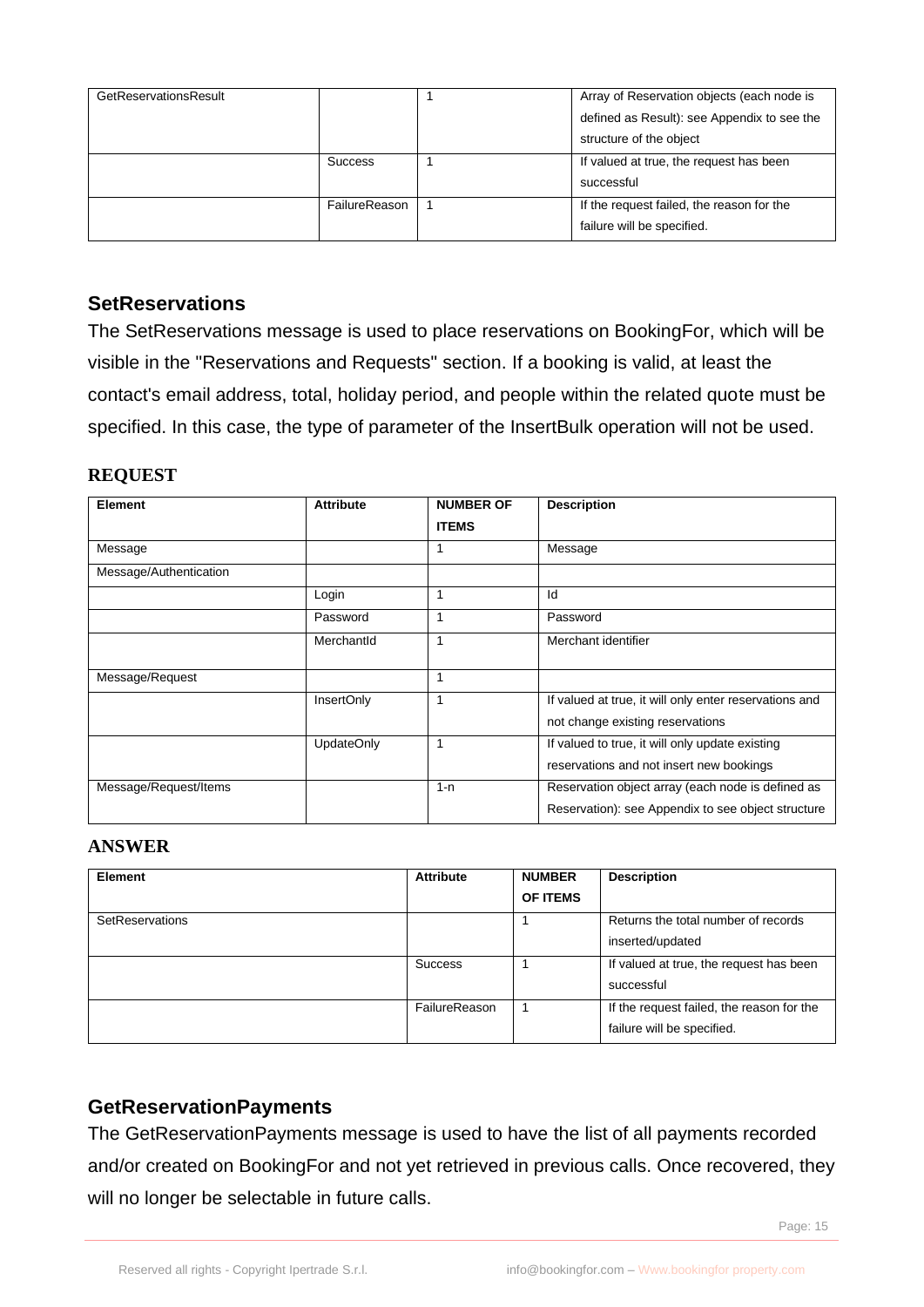#### **REQUEST**

| <b>Element</b>         | <b>Attribute</b> | <b>NUMBER OF</b> | <b>Description</b>                                                                                        |
|------------------------|------------------|------------------|-----------------------------------------------------------------------------------------------------------|
|                        |                  | <b>ITEMS</b>     |                                                                                                           |
| Message                |                  |                  | Message                                                                                                   |
| Message/Authentication |                  |                  |                                                                                                           |
|                        | Login            |                  | ld                                                                                                        |
|                        | Password         |                  | Password                                                                                                  |
|                        | MerchantId       |                  | Merchant identifier                                                                                       |
| Message/Request        |                  |                  |                                                                                                           |
|                        | GetOnlySelected  |                  | If valued at true, retrieves only reservation-<br>related payments with references specified<br>on Reflds |
| Message/Request/Refids |                  | $1 - n$          | String array                                                                                              |

#### **ANSWER**

| <b>Element</b>               | <b>Attribute</b> | <b>NUMBER OF</b><br><b>ITEMS</b> | <b>Description</b>                                                                                                                    |
|------------------------------|------------------|----------------------------------|---------------------------------------------------------------------------------------------------------------------------------------|
| GetReservationPaymentsResult |                  |                                  | Array of objects of type ReservationPayment (each<br>node is defined as a Result): see Appendix to see the<br>structure of the object |
|                              | <b>Success</b>   |                                  | If valued at true, the request has been successful                                                                                    |
|                              | FailureReason    |                                  | If the request failed, the reason for the failure will be<br>specified.                                                               |

# <span id="page-15-0"></span>**GetReservationRegistries**

The GetReservationRegistries message is used to have a list of all registry records registered and/or created on BookingFor and not yet retrieved in previous calls. Once recovered, they will no longer be selectable in future calls.

#### **REQUEST**

| <b>Element</b>         | <b>Attribute</b> | <b>NUMBER OF</b> | <b>Description</b>                                                                                                     |
|------------------------|------------------|------------------|------------------------------------------------------------------------------------------------------------------------|
|                        |                  | <b>ITEMS</b>     |                                                                                                                        |
| Message                |                  |                  | Message                                                                                                                |
| Message/Authentication |                  |                  |                                                                                                                        |
|                        | Login            |                  | Id                                                                                                                     |
|                        | Password         |                  | Password                                                                                                               |
|                        | MerchantId       |                  | Merchant identifier                                                                                                    |
| Message/Request        |                  |                  |                                                                                                                        |
|                        | GetOnlySelected  |                  | If valued at true, retrieves only the personal data.<br>related to reservations with references specified<br>on Reflds |
| Message/Request/Refids |                  | $1 - n$          | String array                                                                                                           |

#### **ANSWER**

| <b>Element</b> | <b>Attribute</b> | <b>NUMBER OF</b> | <b>Description</b> |
|----------------|------------------|------------------|--------------------|
|                |                  | <b>ITEMS</b>     |                    |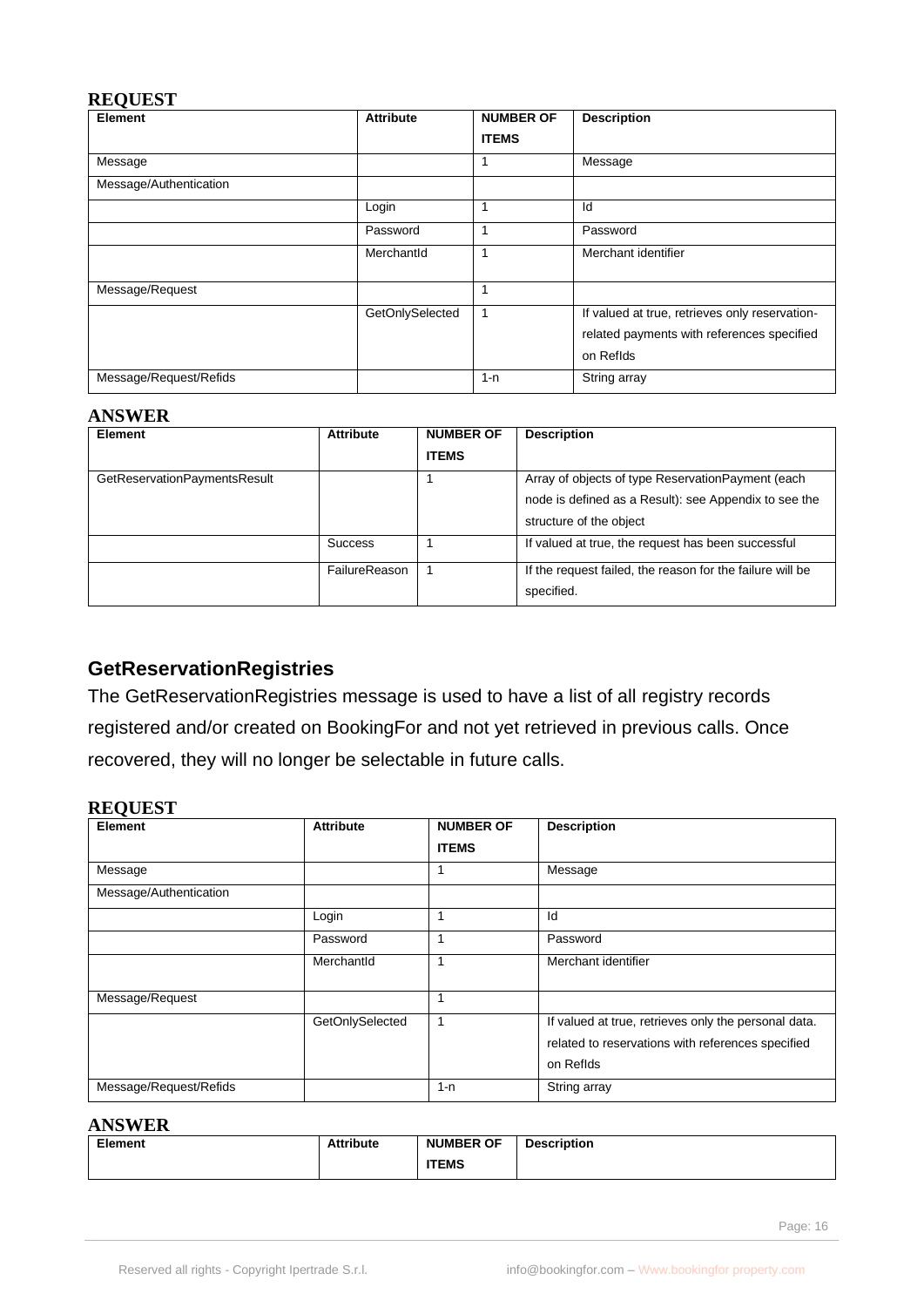| GetReservationRegistriesResult |                | Array of reservation registry objects (each node is       |
|--------------------------------|----------------|-----------------------------------------------------------|
|                                |                | defined as result): see Appendix to see the structure of  |
|                                |                | the object                                                |
|                                | <b>Success</b> | If valued at true, the request has been successful        |
|                                | FailureReason  | If the request failed, the reason for the failure will be |
|                                |                | specified.                                                |

# <span id="page-16-0"></span>**SetReservationRegistries**

The SetReservationRegistries message is used to enter the personal data of a reservation on BookingFor. The main personal data for the reservation must have at least the valid email, first name, surname, date of birth and document data. In this case, the parameter of operation type InsertBulk will not be used.

#### **REQUEST**

| <b>Element</b>         | <b>Attribute</b>  | <b>NUMBER OF</b> | <b>Description</b>                                     |
|------------------------|-------------------|------------------|--------------------------------------------------------|
|                        |                   | <b>ITEMS</b>     |                                                        |
| Message                |                   |                  | Message                                                |
| Message/Authentication |                   |                  |                                                        |
|                        | Login             | 1                | Id                                                     |
|                        | Password          | 1                | Password                                               |
|                        | MerchantId        | 1                | Merchant identifier                                    |
|                        |                   |                  |                                                        |
| Message/Request        |                   | 1                |                                                        |
|                        | InsertOnly        | 1                | If valued at true, it will only enter reservations and |
|                        |                   |                  | not change existing reservations                       |
|                        | <b>UpdateOnly</b> | 1                | If valued to true, it will onlyupdate existing         |
|                        |                   |                  | reservations and not insert new bookings               |
| Message/Request/Items  |                   | $1 - n$          | Array of objects of type ReservationRegistry (each     |
|                        |                   |                  | node is defined as ReservationRegistry): see           |
|                        |                   |                  | Appendix to see the structure of the object            |

#### **ANSWER**

| <b>Element</b>                 | <b>Attribute</b> | <b>NUMBER</b> | <b>Description</b>                        |
|--------------------------------|------------------|---------------|-------------------------------------------|
|                                |                  | OF ITEMS      |                                           |
| SetReservationRegistriesResult |                  |               | Returns the total number of records       |
|                                |                  |               | inserted/updated                          |
|                                | <b>Success</b>   |               | If valued at true, the request has been   |
|                                |                  |               | successful                                |
|                                | FailureReason    |               | If the request failed, the reason for the |
|                                |                  |               | failure will be specified.                |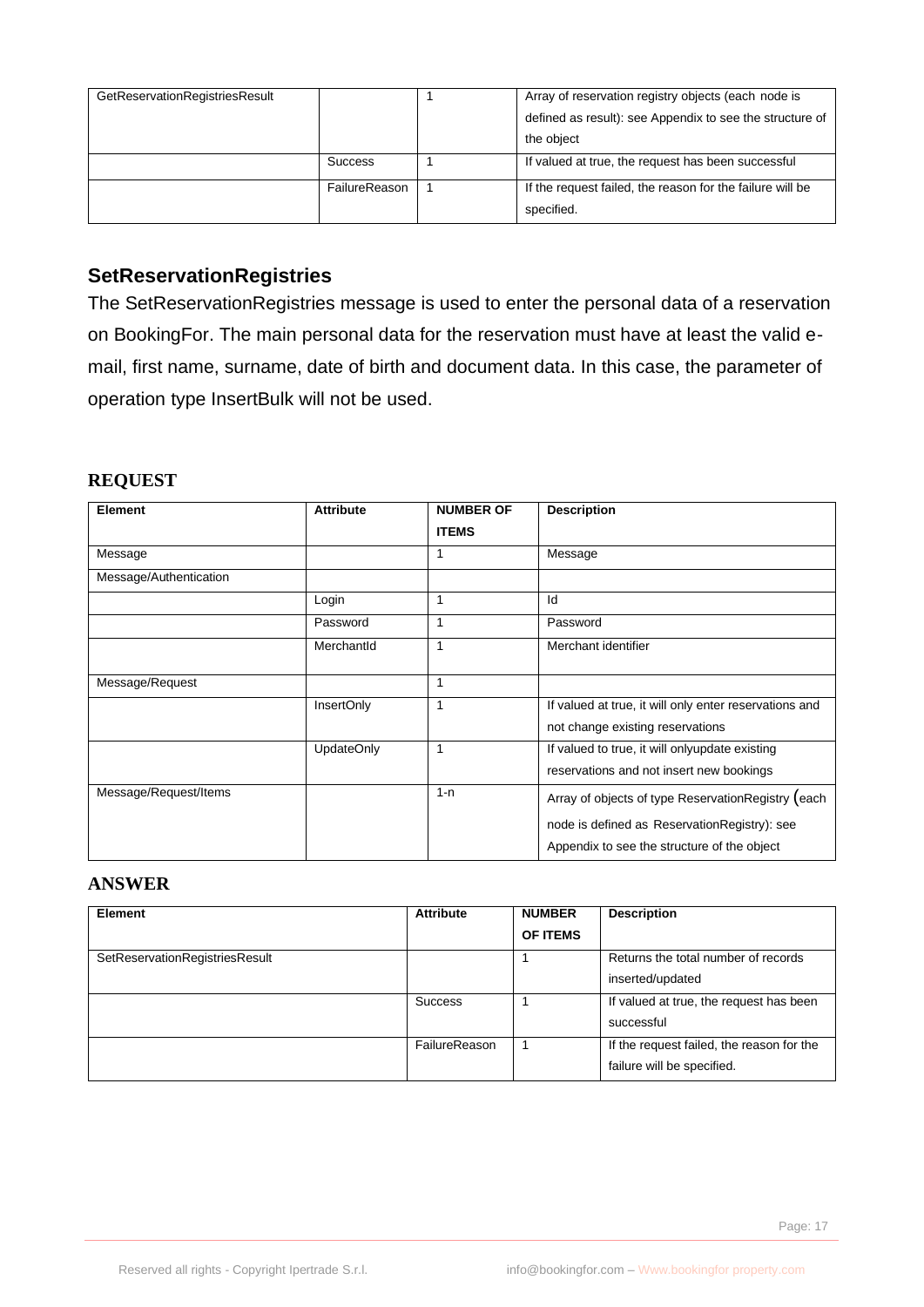# <span id="page-17-0"></span>**GetVariationPlans**

The GetVariationPlans message is used to retrieve a merchant's list of available offers, including localized translations (depending on the languages available in the subscription), photos, and application rules.

#### **REQUEST**

| Element                | <b>Attribute</b> | <b>NUMBER OF</b> | <b>Description</b>  |
|------------------------|------------------|------------------|---------------------|
|                        |                  | <b>ITEMS</b>     |                     |
| Message                |                  |                  | Message             |
| Message/Authentication |                  |                  |                     |
|                        | Login            |                  | Id                  |
|                        | Password         |                  | Password            |
|                        | MerchantId       |                  | Merchant identifier |
| Message/Request        |                  |                  |                     |

#### **ANSWER**

| Element                        | <b>Attribute</b> | <b>NUMBER</b>   | <b>Description</b>                        |
|--------------------------------|------------------|-----------------|-------------------------------------------|
|                                |                  | <b>OF ITEMS</b> |                                           |
| <b>GetVariationPlansResult</b> |                  |                 | Array of objects of type VariationPlan    |
|                                |                  |                 | (each node is defined as Result): see     |
|                                |                  |                 | Appendix to see the structure of the      |
|                                |                  |                 | object                                    |
|                                | <b>Success</b>   |                 | If valued at true, the request has been   |
|                                |                  |                 | successful                                |
|                                | FailureReason    |                 | If the request failed, the reason for the |
|                                |                  |                 | failure will be specified.                |

## <span id="page-17-1"></span>**SetVariationPlans**

The SetVariationPlans message is used to update, add, or insert merchant bids from scratch. The operation will have different behaviors depending on some parameters that can be specified in the message.

### **REQUEST**

| Element                | <b>Attribute</b>  | <b>NUMBER OF</b> | <b>Description</b>                                                                                  |
|------------------------|-------------------|------------------|-----------------------------------------------------------------------------------------------------|
|                        |                   | <b>ITEMS</b>     |                                                                                                     |
| Message                |                   |                  | Message                                                                                             |
| Message/Authentication |                   |                  |                                                                                                     |
|                        | Login             |                  | Id                                                                                                  |
|                        | Password          |                  | Password                                                                                            |
|                        | Merchantld        |                  | Merchant identifier                                                                                 |
| Message/Request        |                   |                  |                                                                                                     |
|                        | InsertOnly        |                  | If valued to true, it will only insert offers and not<br>modify existing                            |
|                        | <b>UpdateOnly</b> |                  | If valued at true, it will only update existing offers<br>and will not the inclusion of the new one |

Page: 18 April 2014 19:30: 20:30: 20:30: 20:30: 20:30: 20:30: 20:30: 20:30: 20:30: 20:30: 20:30: 20:30: 20:30: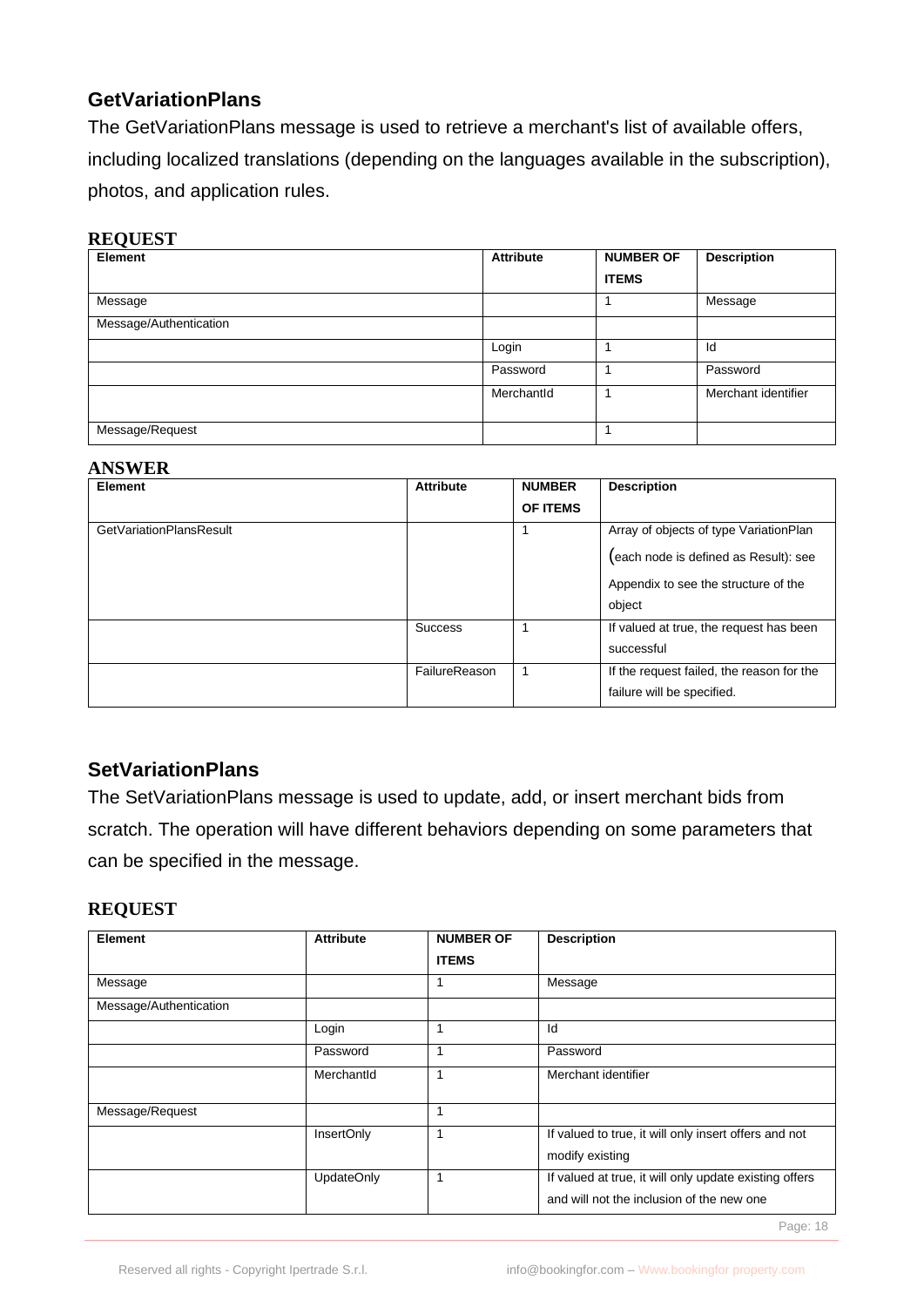|                       | InsertBulk |     | If valued at true, makes a                        |
|-----------------------|------------|-----|---------------------------------------------------|
|                       |            |     | total reintegration of the submitted data and     |
|                       |            |     | clears ALL existing offers                        |
| Message/Request/Items |            | 1-n | Array of objects of type VariationPlan (each node |
|                       |            |     | is defined as VariationPlan): see Appendix to see |
|                       |            |     | the structure of the object                       |

#### **ANSWER**

| <b>Element</b>                 | <b>Attribute</b> | <b>NUMBER</b><br><b>OF ITEMS</b> | <b>Description</b>                                                      |
|--------------------------------|------------------|----------------------------------|-------------------------------------------------------------------------|
| SetReservationRegistriesResult |                  |                                  | Returns the total number of records<br>inserted/updated                 |
|                                | Success          |                                  | If valued at true, the request has been<br>successful                   |
|                                | FailureReason    |                                  | If the request failed, the reason for the<br>failure will be specified. |

# <span id="page-18-0"></span>**DeleteVariationPlans**

The DeleteVariationPlans message is used to delete the quotes specified for the merchant.

#### **REQUEST**

| ∼<br>Element           | <b>Attribute</b> | <b>NUMBER OF</b> | <b>Description</b>  |
|------------------------|------------------|------------------|---------------------|
|                        |                  | <b>ITEMS</b>     |                     |
| Message                |                  |                  | Message             |
| Message/Authentication |                  |                  |                     |
|                        | Login            |                  | Id                  |
|                        | Password         |                  | Password            |
|                        | MerchantId       |                  | Merchant identifier |
| Message/Request        |                  |                  |                     |
| Message/Request/Refids |                  | $1 - n$          | String array        |

#### **ANSWER**

| <b>Element</b>               | <b>Attribute</b> | <b>NUMBER</b>   | <b>Description</b>                        |
|------------------------------|------------------|-----------------|-------------------------------------------|
|                              |                  | <b>OF ITEMS</b> |                                           |
| <b>DeleteResourcesResult</b> |                  |                 | Returns the total number of records       |
|                              |                  |                 | inserted/updated                          |
|                              | <b>Success</b>   |                 | If valued at true, the request has been   |
|                              |                  |                 | successful                                |
|                              | FailureReaso     |                 | If the request failed, the reason for the |
|                              | n                |                 | failure will be specified.                |

# <span id="page-18-1"></span>**GetMerchantConfiguration**

The GetMerchantConfiguration message uses merchant base configuration retrieval.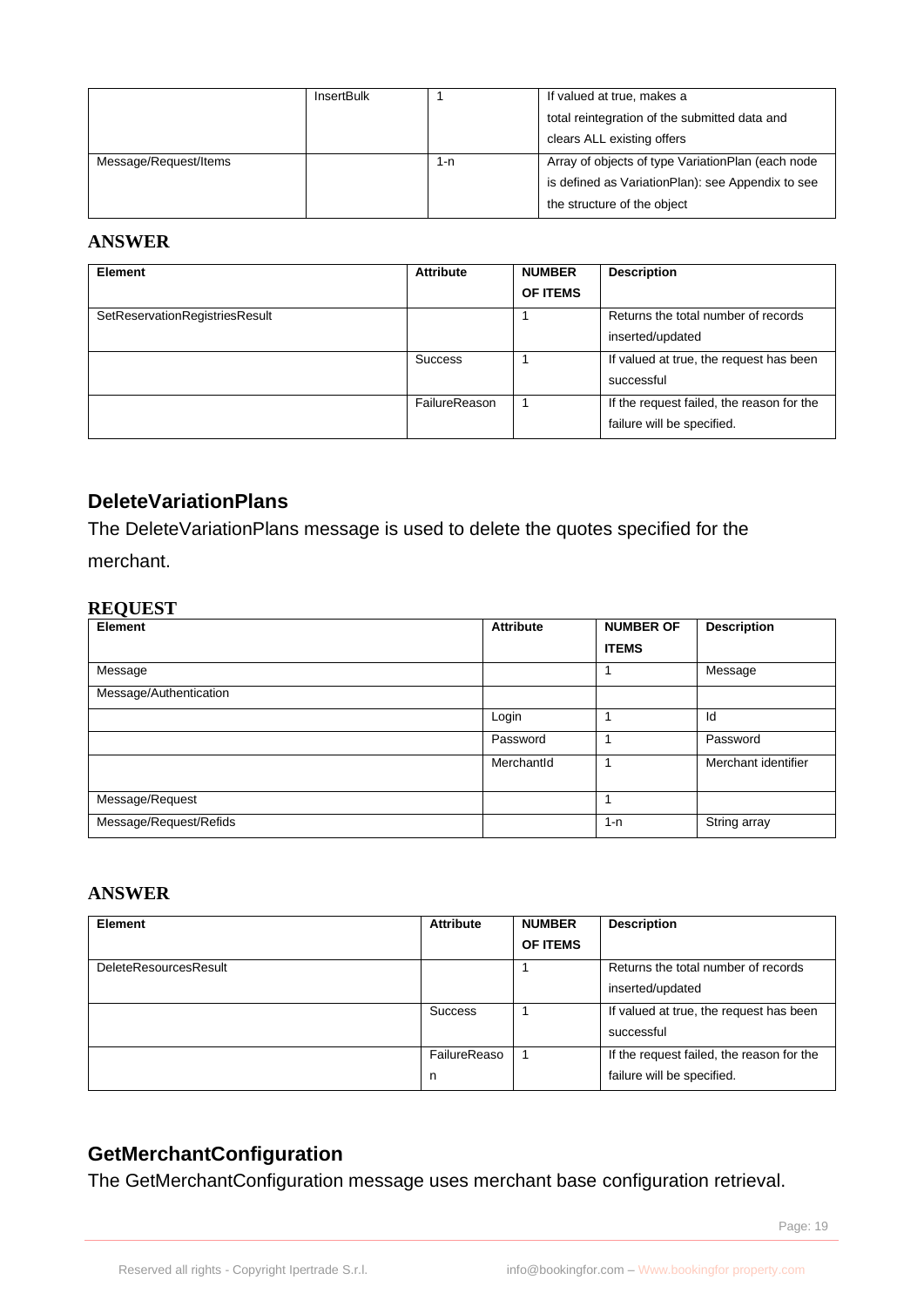## **REQUEST**

| Element                | <b>Attribute</b> | <b>NUMBER OF</b> | <b>Description</b>  |
|------------------------|------------------|------------------|---------------------|
|                        |                  | <b>ITEMS</b>     |                     |
| Message                |                  |                  | Message             |
| Message/Authentication |                  |                  |                     |
|                        | Login            |                  | Id                  |
|                        | Password         |                  | Password            |
|                        | MerchantId       |                  | Merchant identifier |
| Message/Request        |                  |                  |                     |

#### **ANSWER**

| <b>Element</b>                 | <b>Attribute</b> | <b>NUMBER</b> | <b>Description</b>                        |
|--------------------------------|------------------|---------------|-------------------------------------------|
|                                |                  | OF ITEMS      |                                           |
| GetMerchantConfigurationResult |                  |               | MerchantConfiguration object (see         |
|                                |                  |               | appendix for definition)                  |
|                                | <b>Success</b>   |               | If valued at true, the request has been   |
|                                |                  |               | successful                                |
|                                | FailureReason    |               | If the request failed, the reason for the |
|                                |                  |               | failure will be specified.                |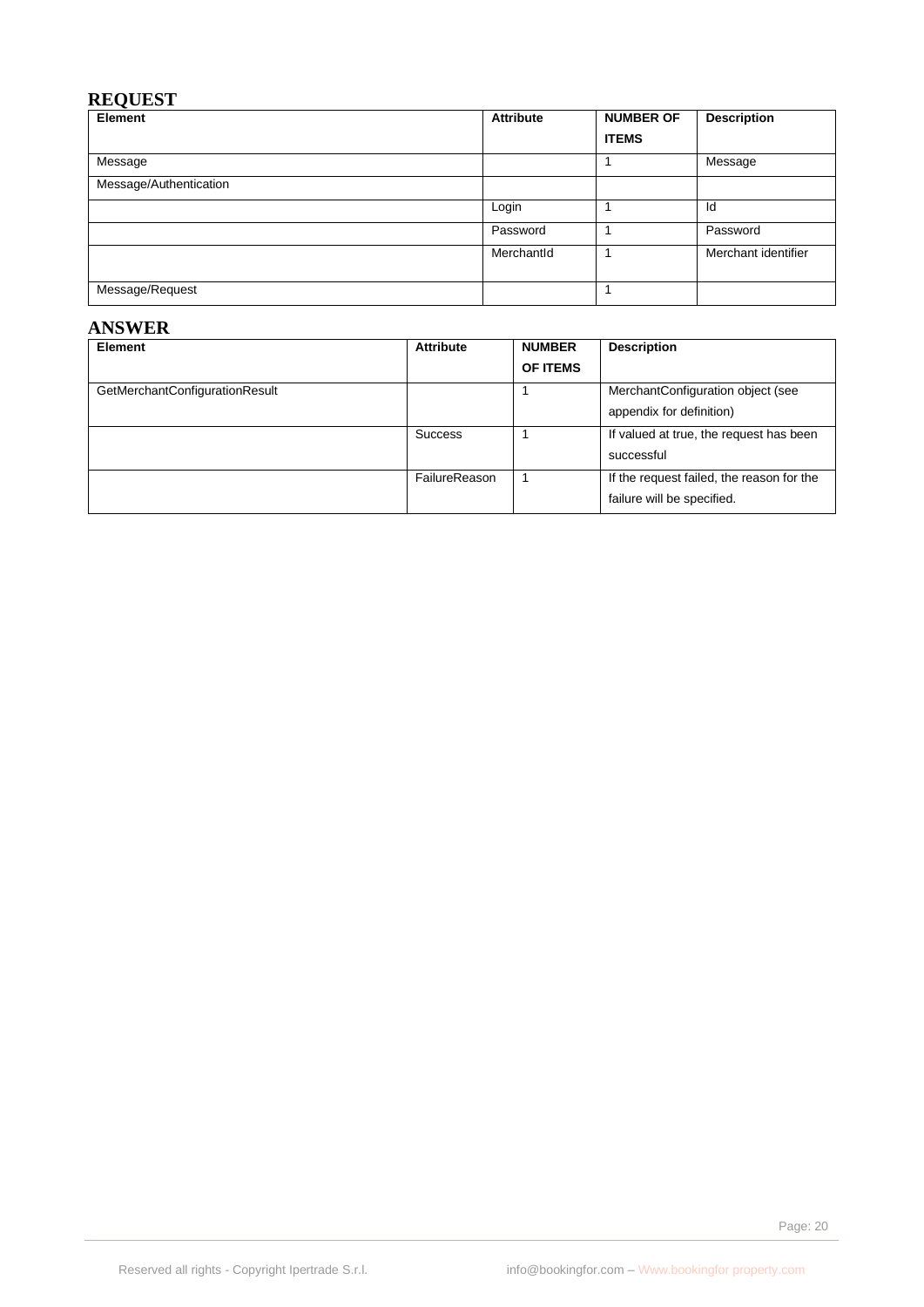# <span id="page-20-0"></span>Field Legend

#### **EnergyClass**

- 0: not set
- 1: Not classifiable
- 2: exempt
- 3: in evaluation
- 100: A+
- 101: A
- 102: B
- 103: C
- 104: D
- 105: E • 106: F
- 
- 107: G

# <span id="page-20-1"></span>Appendix

#### **RESOURCEOBJECT**

The basic structure for retrieving, inserting, updating a resource's data. Next, the definition of the class.

| <b>Element</b> | <b>Type</b>              | <b>NUMBE</b> | <b>Description</b>                     |
|----------------|--------------------------|--------------|----------------------------------------|
|                |                          | R OF         |                                        |
|                |                          | <b>ITEMS</b> |                                        |
| Refid          | String                   | 1            | this parameter will be used to         |
|                |                          |              | retrieve/update/delete resources and   |
|                |                          |              | must be unique to the same merchant    |
| Weight         | Int                      | 1            | Resource priority (used in sorting     |
|                |                          |              | resources in lists) in ascending order |
| Enabled        | Boolean                  | 1            | if valued at true the resource will be |
|                |                          |              | visible in the public area             |
| MainCategoryId | Int                      | $0 - 1$      | Resource membership category (see      |
|                |                          |              | GetResourceProductCategories for       |
|                |                          |              | recovery)                              |
| <b>Names</b>   | <b>TranslationObject</b> | $0 - n$      | Array of objects of type               |
|                |                          |              | TranslationObject (see Appendix for    |
|                |                          |              | class definition): Define the          |
|                |                          |              | translations available for the name    |
| Descriptions   | <b>TranslationObject</b> | $0 - n$      | Array of objects of type               |
|                |                          |              | TranslationObject (see Appendix for    |
|                |                          |              | class definition): Define the          |
|                |                          |              | translations available for the         |
|                |                          |              | description                            |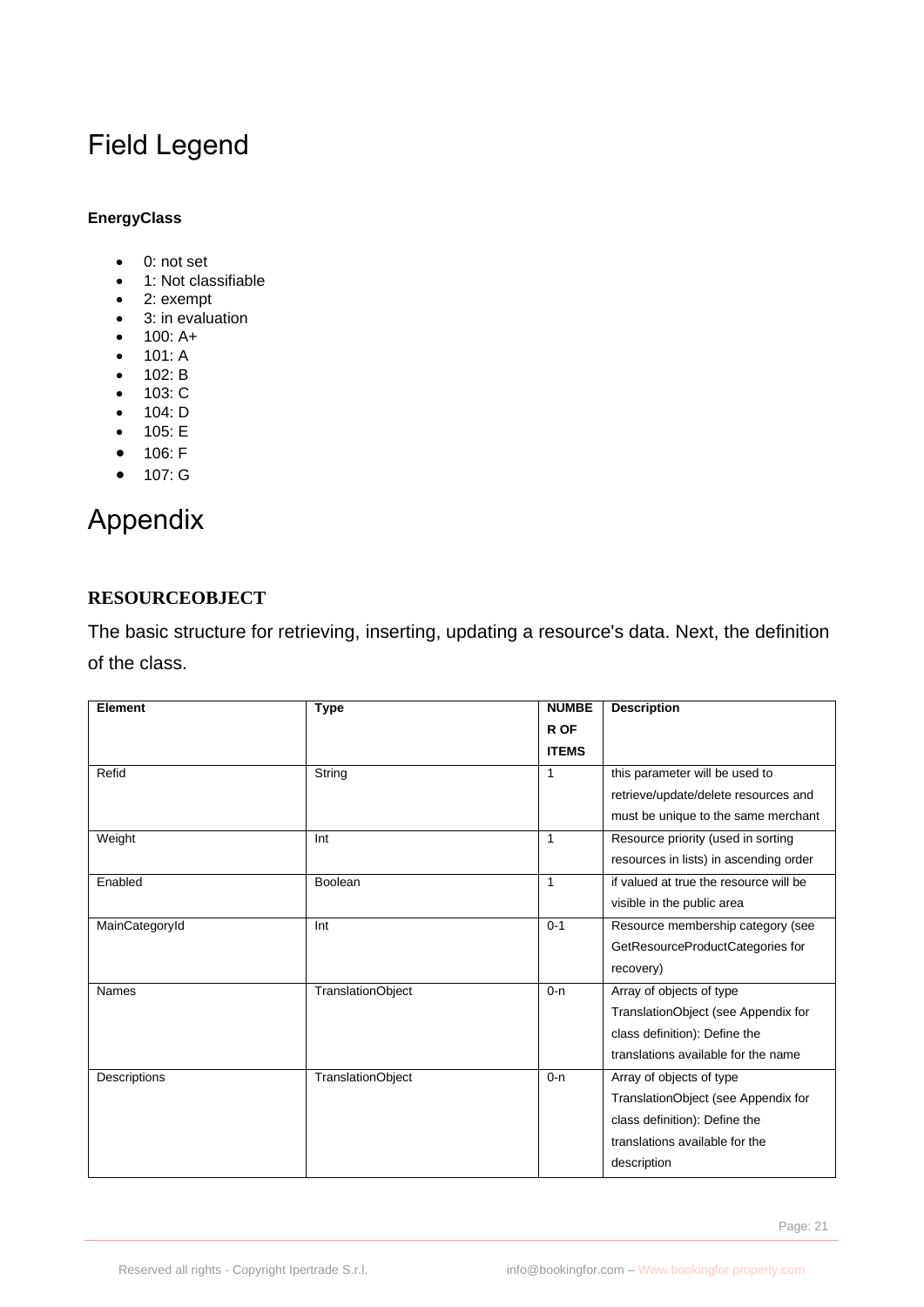| Inclusions              | <b>TranslationObject</b> | $0 - n$      | Array of objects of type                  |
|-------------------------|--------------------------|--------------|-------------------------------------------|
|                         |                          |              | TranslationObject (see Appendix for       |
|                         |                          |              | class definition): Define available       |
|                         |                          |              | translations to describe what is          |
|                         |                          |              | included in the resource                  |
| Exclusions              | TranslationObject        | $0 - n$      | Array of objects of type                  |
|                         |                          |              | TranslationObject (see Appendix for       |
|                         |                          |              | class definition): Define translations to |
|                         |                          |              | describe what is not included in the      |
|                         |                          |              | resource                                  |
| WhatToKnow              | TranslationObject        | $0 - n$      | Array of Objects of type                  |
|                         |                          |              | TranslationObject (see Appendix for       |
|                         |                          |              | class definition): Define translations to |
|                         |                          |              | describe what to carry around (useful     |
|                         |                          |              | for experiences/tours)                    |
| WhatToBring             | TranslationObject        | $0 - n$      | Array of Objects of type                  |
|                         |                          |              | TranslationObject (see Appendix for       |
|                         |                          |              |                                           |
|                         |                          |              | class definition): Define translations to |
|                         |                          |              | describe what to say to the customer      |
|                         |                          |              | before booking                            |
| Area                    | Decimal                  | $0 - 1$      | Defines the resource area in square       |
|                         |                          |              | meters                                    |
| Address                 | String                   | $\mathbf{1}$ | Defines the location address of the       |
|                         |                          |              | resource                                  |
| Stateld                 | Int                      | $0 - 1$      | The resource state reference code. For    |
|                         |                          |              | the correct code, refer to                |
|                         |                          |              | http://www.geonames.org/                  |
| RegionId                | Int                      | $0 - 1$      | Resource region/federal status            |
|                         |                          |              | reference code. For the correct code,     |
|                         |                          |              | refer to http://www.geonames.org/         |
| Cityld                  | Int                      | $0 - 1$      | The resource's city reference code. For   |
|                         |                          |              | the correct code, refer to                |
|                         |                          |              | http://www.geonames.org/                  |
| <b>XPos</b>             | String                   | $\mathbf{1}$ | Latitude of resource position in decimal  |
|                         |                          |              | values $+90$                              |
| YPos                    | String                   | $\mathbf{1}$ | Longitude of resource position in         |
|                         |                          |              | decimal values +-180                      |
| CityCenterDistance      | Int                      | $\mathbf{1}$ | Distance in meters from the city center   |
| Zones                   | Int                      | $0 - 1$      | Array of zones (for retrieval see         |
|                         |                          |              | GetGeographicZones)                       |
| GetMerchantAddress      |                          | $\mathbf{1}$ |                                           |
|                         | <b>Bool</b>              |              | If set to yes, the merchant's address is  |
|                         |                          |              | automatically used. in this case you do   |
|                         |                          |              | not need to specify all the geographic    |
|                         |                          |              | information of the resource               |
| GetResourceGroupAddress | <b>Bool</b>              | 1            | If set to yes, the resource group         |
|                         |                          |              | address is automatically used. in this    |
|                         |                          |              | case you do not need to specify all the   |
|                         |                          |              | geographic information of the resource    |
| IsLimitedPaxes          | Boolean                  | $\mathbf{1}$ | When valued at true, the resource is      |
|                         |                          |              | limited to a minimum and maximum of       |
|                         |                          |              | people.                                   |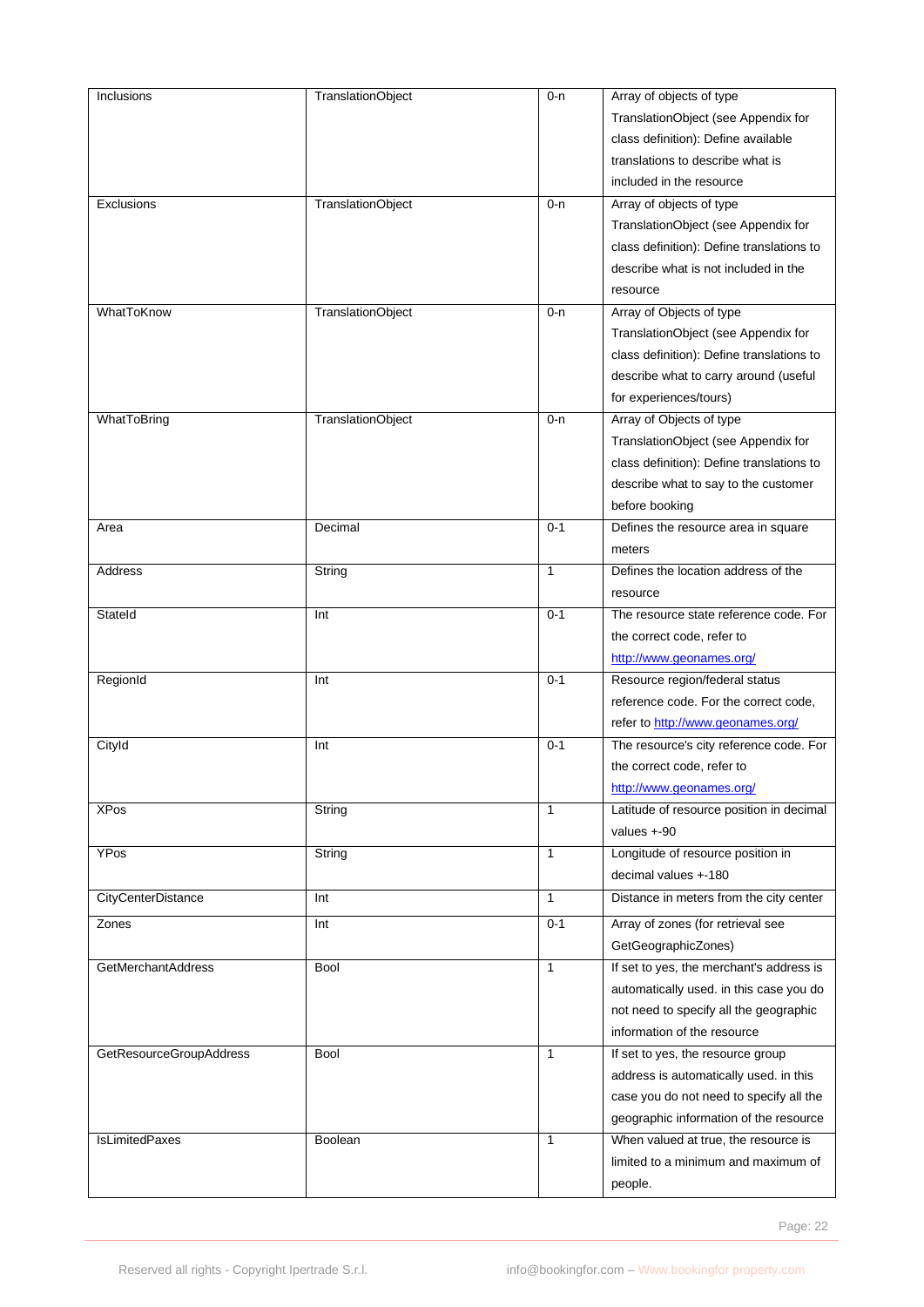| <b>MinPaxes</b>         | Int            | $\mathbf{1}$ | The minimum number of people in the       |
|-------------------------|----------------|--------------|-------------------------------------------|
|                         |                |              | resource. This parameter will be          |
|                         |                |              | influential in search parameters.         |
| <b>MaxPaxes</b>         | Int            | 1            | The maximum number of people in the       |
|                         |                |              | resource. This parameter will be          |
|                         |                |              |                                           |
|                         |                |              | influential in search parameters.         |
| Rating                  | Int            | $\mathbf{1}$ | Resource evaluation between 0 and 5       |
| DefaultImage            | String         | $\mathbf{1}$ | full URL of the main image. This          |
|                         |                |              | parameter will only be used on            |
|                         |                |              | GetResources.                             |
| Gallery, London         | ImageObject    | 0-n          | Array of objects of type ImageObject      |
|                         |                |              | (see Appendix for class definition):      |
|                         |                |              | Define the images available for the       |
|                         |                |              | main photo gallery                        |
| Videos                  | ImageObject    | 0-n          | Array of objects of type ImageObject      |
|                         |                |              | (see Appendix for class definition):      |
|                         |                |              | Define the videos associated with the     |
|                         |                |              |                                           |
|                         |                |              | resource (Value URL YouTube field)        |
| ParentRefld             | String         | 1            | Reference code of the product of          |
|                         |                |              | which it is "child" (for example a        |
|                         |                |              | structure): it will be valued only if the |
|                         |                |              | subscription also has support for the     |
|                         |                |              | structures                                |
| EnergyClass             | Int            | 1            | Value of the resource's energy class      |
|                         |                |              | (see Fields Legend for possible           |
|                         |                |              | values)                                   |
| EpiValue                | Decimal        | 1            | Defines the value of the resource's IPE   |
|                         |                |              | parameter (the unit of measure is         |
|                         |                |              | specified in the EpiUnit fields)          |
| EpiUnit, United Kingdom | String         | 1            | The unit of measurement of a              |
|                         |                |              | resource's IPE parameters. Possible       |
|                         |                |              |                                           |
|                         |                |              | values: KWh/sqm, KWh/mc                   |
| AddedOn, Switzerland    | Datetime       | $\mathbf{1}$ | Resource insert date (from API or         |
|                         |                |              | directly from back office): will only be  |
|                         |                |              | used on GetResources                      |
| Tags                    | Int            | 0-n          | Array of tag identifiers associated with  |
|                         |                |              | the resource (for recovery see            |
|                         |                |              | GetAvailableTags)                         |
| Floor                   | Int            | $\mathbf{1}$ | Resource plan (descriptive)               |
| IsIndependent           | <b>Boolean</b> | $\mathbf{1}$ | If valued at true, the resource can be    |
|                         |                |              | purchased/reserved independently. If      |
|                         |                |              | valued at false, it can only be           |
|                         |                |              | purchased as an additional service of     |
|                         |                |              | another resource                          |
| MinQt River             | Int            | 1            | Minimum quantity that can be              |
|                         |                |              |                                           |
|                         |                |              | purchased: Used only if the resource is   |
|                         |                |              | independent. If greater than 0, the       |
|                         |                |              | resource will be required                 |
| MaxQt                   | Int            | 1            | Minimum quantity that can be              |
|                         |                |              | purchased: Used only if the resource is   |
|                         |                |              | independent. if it is equivalent to MinQt |

Page: 23 April 2014 - 23 April 2014 - 23 April 2014 - 23 April 2014 - 23 April 2014 - 23 April 2014 - 23 April 2014 - 23 April 2014 - 23 April 2014 - 23 April 2014 - 23 April 2014 - 23 April 2014 - 23 April 2014 - 23 April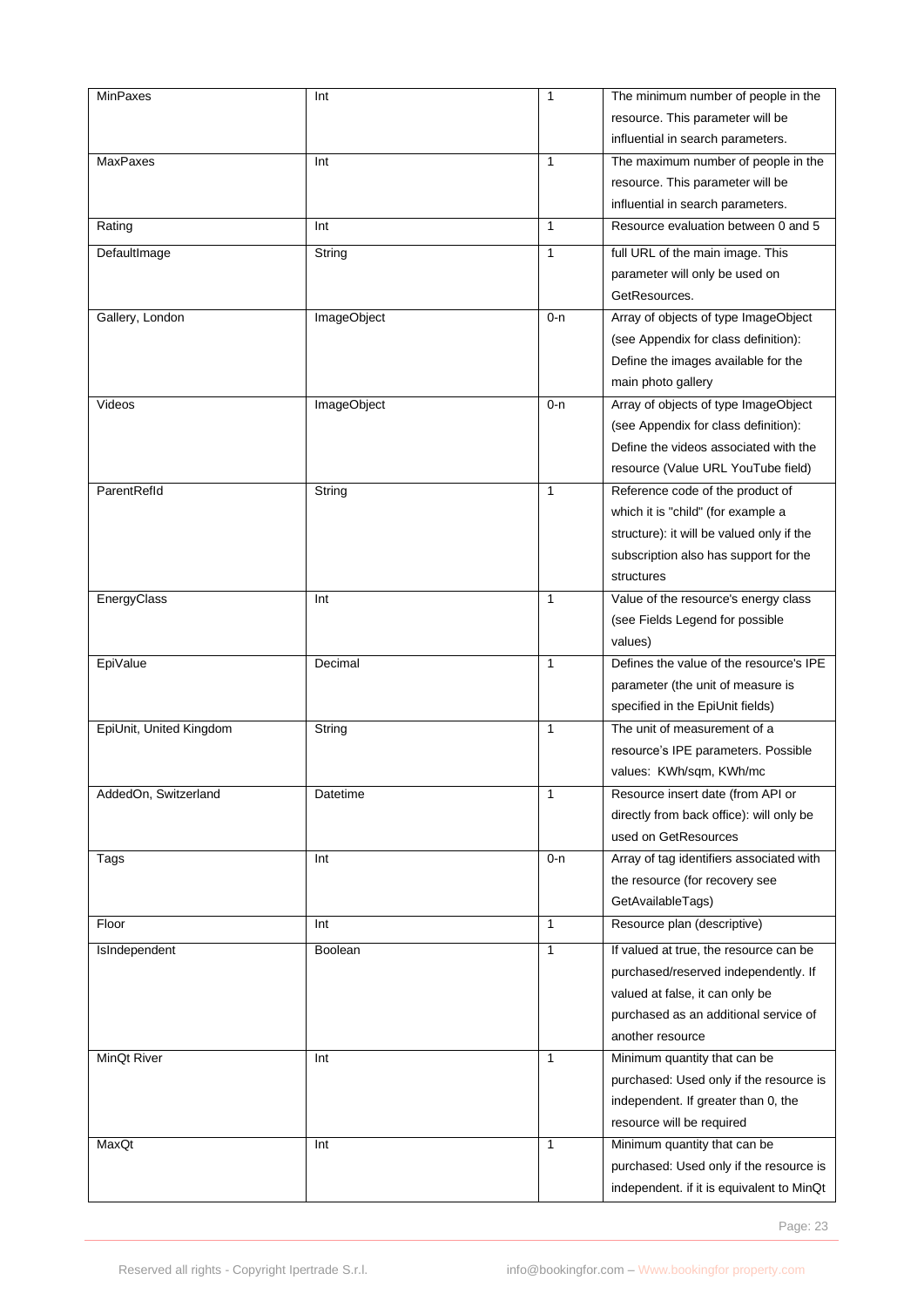|                           |                |              | the resource is included and therefore       |
|---------------------------|----------------|--------------|----------------------------------------------|
|                           |                |              | not viewable among the additional            |
|                           |                |              | services                                     |
| IsCatalog                 | Boolean        | $\mathbf{1}$ | If valued at true, no pricing, availability, |
|                           |                |              | and restrictions will be handled. Only a     |
|                           |                |              |                                              |
|                           |                |              | request for information will be possible     |
| <b>HasBindingProducts</b> | Boolean        | 1            | When valued at true, the resource is         |
|                           |                |              | associated with other resources from         |
|                           |                |              | the same merchant.                           |
| <b>BindingProducts</b>    | String         | $0 - n$      | Resource reference code array                |
|                           |                |              | associated with the resource; in the         |
|                           |                |              | case of a dependent resource,                |
|                           |                |              | independent resources are specified          |
|                           |                |              | (as an additional service etc)               |
| IsRequired                | <b>Boolean</b> | 1            | Valid only for dependent resources. If       |
|                           |                |              | valued at true, the resource is required     |
|                           |                |              |                                              |
|                           |                |              | or included                                  |
| TimeLength                | Int            | $\mathbf{1}$ | Resource units per hour (in minutes)         |
| TimeFixedLength           | Int            | $0 - 1$      | Fixed length of time units (valid only for   |
|                           |                |              | resources per hour). if specified            |
|                           |                |              | overwrites the duration values in the        |
|                           |                |              | restrictions                                 |
| AvailabilityType          | Int            | $\mathbf{1}$ | Type of resource availability. Can only      |
|                           |                |              | be set when you create.                      |
|                           |                |              |                                              |
|                           |                |              | Possible values:                             |
|                           |                |              | $\left( 0\right)$<br>Day                     |
|                           |                |              | Night<br>1)                                  |
|                           |                |              | 2)<br>Now                                    |
|                           |                |              | Time slots<br>3)                             |
| ItemType                  | Int            | 1            | The type of resource. Possible values:       |
|                           |                |              | Accommodation<br>O)                          |
|                           |                |              | Generic service<br>1)                        |
|                           |                |              | Basic package<br>2)                          |
|                           |                |              | Rental service<br>3)                         |
|                           |                |              |                                              |
|                           |                |              | Geolocated place service<br>4)               |
|                           |                |              | Beach place service<br>5)                    |
|                           |                |              | Experience<br>6)                             |
| TouristTaxValue           | String         | $\mathbf{1}$ | Value of the tourist tax. If empty, it is    |
|                           |                |              | not included in the price                    |
| VATValue                  | String         | $\mathbf{1}$ | The value of the currency tax applied        |
|                           |                |              | to the price. If empty, it is not included   |
|                           |                |              | in the price                                 |
| MaxAdutsOccupancy         | Int            | $0 - 1$      | The maximum number of adults for             |
|                           |                |              | whom the resource can be reserved.           |
|                           |                |              | For distinction between adult, child,        |
|                           |                |              |                                              |
|                           |                |              | and seniors, see AgeCategories               |
| MaxChildrenOccupancy      | Int            | $0 - 1$      | The maximum number of                        |
|                           |                |              | children/seniors for whom the resource       |
|                           |                |              | can be booked. For distinction               |
|                           |                |              | between adult, child, and seniors, see       |
|                           |                |              | AgeCategories                                |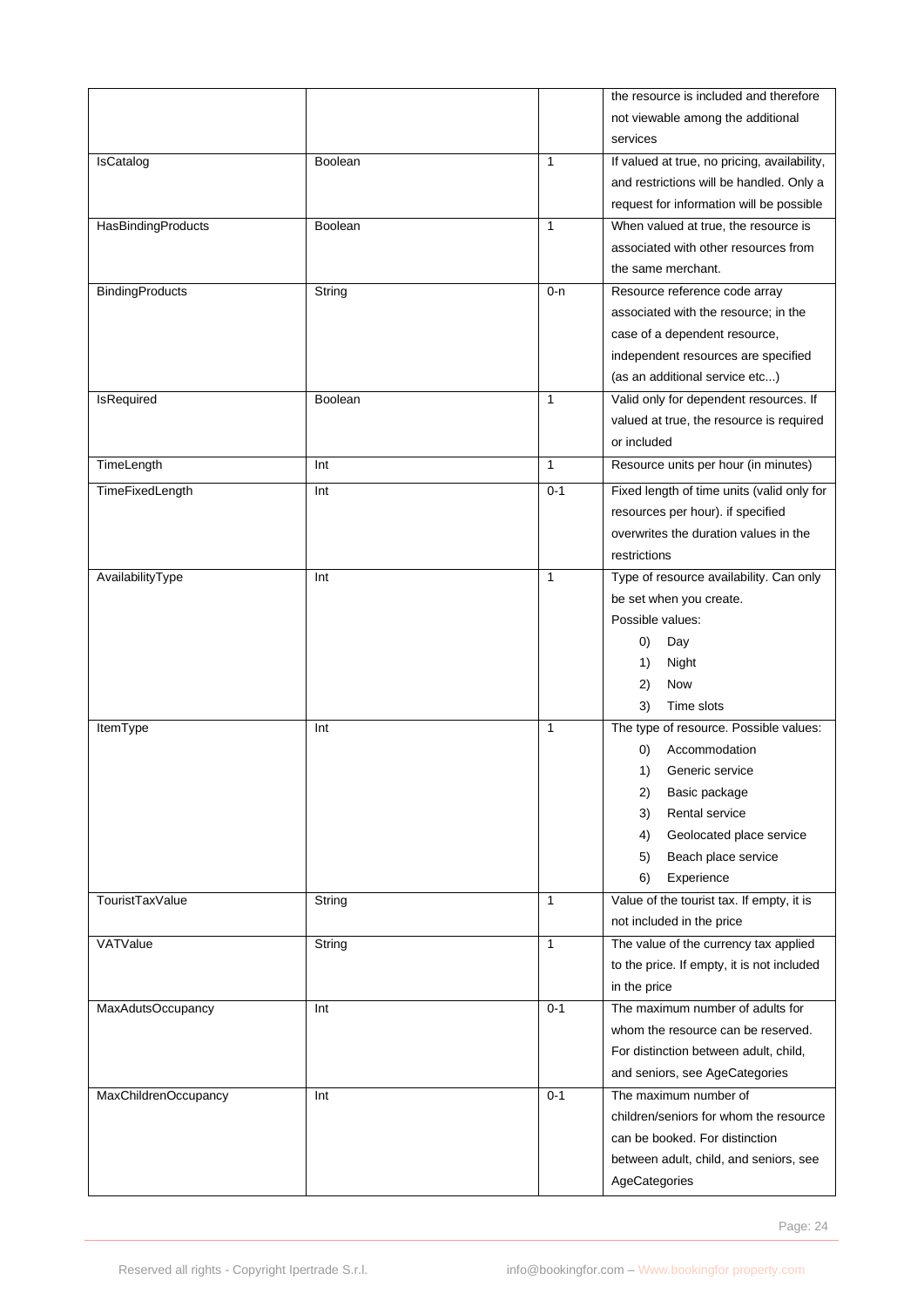| ManageAvailability          | Boolean                   | $\mathbf{1}$ | If valued at true, availability must be    |
|-----------------------------|---------------------------|--------------|--------------------------------------------|
|                             |                           |              | managed and aligned.                       |
|                             |                           |              | If valued at false, you will not need to   |
|                             |                           |              | manage availability (it will always be     |
|                             |                           |              | available)                                 |
| IsVirtualProduct            | <b>Boolean</b>            | 1            | Defines whether the resource is virtual,   |
|                             |                           |              |                                            |
|                             |                           |              | meaning it will not have its own           |
|                             |                           |              | availability and will have to depend on    |
|                             |                           |              | another (see VirtualParentRefIdfield)      |
| VirtualParentRefld          | String                    | $\mathbf{1}$ | Reference code of the resource to          |
|                             |                           |              | which availability should derive           |
| TimeSlots                   | ResourceTimeSlot          | 0-n          | ResourceTimeSlot object array (see         |
|                             |                           |              | Class Definition Appendix): Define         |
|                             |                           |              | resource's available time slots (if it     |
|                             |                           |              | supports them)                             |
| CheckFullPeriod             | Boolean                   | $\mathbf{1}$ | When valued at True, searches check        |
|                             |                           |              |                                            |
|                             |                           |              | all required availability?                 |
|                             |                           |              | If valued at False, availability searches  |
|                             |                           |              | retrieve the first period                  |
| HasFixedStay                | Boolean                   | $\mathbf{1}$ | If valued at True, the resource is valid   |
|                             |                           |              | for a fixed lifetime                       |
| FixedStay                   | Int                       | $\mathbf{1}$ | If HasFixedStay is valued at True, the     |
|                             |                           |              | duration of the resource                   |
| StayType                    | Int                       | 1            | Type of application of the restrictions.   |
|                             |                           |              | Possible values:                           |
|                             |                           |              |                                            |
|                             |                           |              | No conditions (always valid)<br>-1)        |
|                             |                           |              | Minimum stay arrival;<br>$\left( 0\right)$ |
|                             |                           |              | considers the rule valid for               |
|                             |                           |              | the day of arrival.                        |
|                             |                           |              | Minimum stay through:<br>1)                |
|                             |                           |              | considers all the rules                    |
|                             |                           |              | included in the period of                  |
|                             |                           |              | stay, applying the most                    |
|                             |                           |              | restrictive values                         |
| <b>Stays</b>                | <b>ResourceStayObject</b> | $0 - n$      | Array of objects of type                   |
|                             |                           |              | ResourceStayObject (see Appendix for       |
|                             |                           |              |                                            |
|                             |                           |              | class definition): Define restrictions     |
|                             |                           |              | applied to the resource                    |
| AvailabilityQtType          | Int                       | $\mathbf{1}$ | Availability type                          |
|                             |                           |              | (0)<br>By resource                         |
|                             |                           |              | 1)<br>Per person                           |
| LinkedAvailability          | Boolean                   | 1            | When valued at True, availability is tied  |
|                             |                           |              | to other resources, both during            |
|                             |                           |              | auditing and in change bands               |
|                             |                           |              | (reservations only)                        |
| LinkedAvailabilityResources | String                    | 0-n          | Resource reference code array with         |
|                             |                           |              |                                            |
|                             |                           |              | bound availability                         |
| Quotations                  | RatePlan                  | 0-n          | RatePlan object array (see Class           |
|                             |                           |              | Definition Appendix): Define pricing       |
|                             |                           |              | and pricing categories applied to the      |
|                             |                           |              | resource                                   |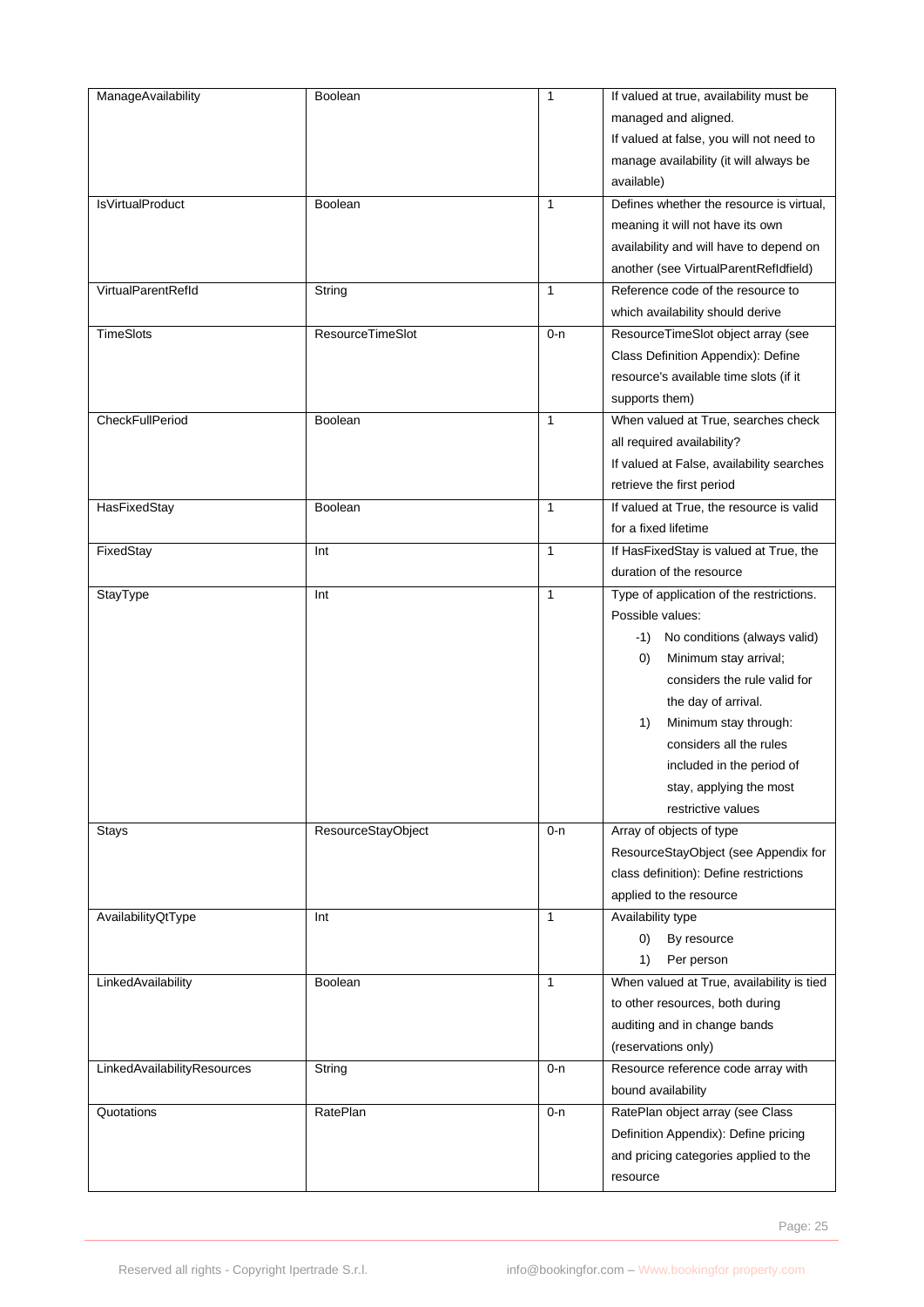| AgeCategories       | AgeCategory | $0 - n$      | Array of AgeCategory objects (see         |
|---------------------|-------------|--------------|-------------------------------------------|
|                     |             |              | Appendix for class definition): Define    |
|                     |             |              | the age groups in the resource            |
| CalculationType     | Int         | 1            | Type of resource calculation. Possible    |
|                     |             |              | values:                                   |
|                     |             |              | (0)<br>Resource                           |
|                     |             |              |                                           |
|                     |             |              | 1)<br>Person                              |
|                     |             |              | Resource plus person<br>2)                |
|                     |             |              | Person (derivative)<br>3)                 |
|                     |             |              | 4)<br>Resource plus variable              |
|                     |             |              | person                                    |
| PayingFullPaxes     | Int         | 1            | Defines the number of people who          |
|                     |             |              | must pay the full fee                     |
| IncludedPaxesType   | Int         | 1            | Specifies type of the number of people    |
|                     |             |              | included in the resource price            |
|                     |             |              |                                           |
|                     |             |              | (excluding calculation types              |
|                     |             |              | "Resource", "Person", and "Resource       |
|                     |             |              | plus person". Possible values:            |
|                     |             |              | M a very high employment of<br>O)         |
|                     |             |              | the resource                              |
|                     |             |              | 1)<br>Minimum resource                    |
|                     |             |              | occupancy                                 |
|                     |             |              | Maximum occupancy of the<br>2)            |
|                     |             |              | individual associated tariff              |
|                     |             |              | category                                  |
|                     |             |              | Minimum occupancy of the<br>3)            |
|                     |             |              | individual associated tariff              |
|                     |             |              |                                           |
|                     |             |              | category                                  |
|                     |             |              | Fixed resource number<br>4)               |
|                     |             |              | (IncludedPaxes reference)                 |
|                     |             |              | Fixed tariff category number<br>5)        |
|                     |             |              | (IncludedPaxes single                     |
|                     |             |              | quotation reference)                      |
| IncludedPaxes       | Int         | $\mathbf{1}$ | If calculation type is equivalent to      |
|                     |             |              | "Resource plus person", "Person           |
|                     |             |              | (derived)" or "Resource plus variable     |
|                     |             |              | person" specifies the number of people    |
|                     |             |              | included in the resource price.           |
|                     |             |              | Number of days that the price value is    |
| PriceValueSpan      | Int         | 1            | associated with                           |
| PriceDayReturn      | Int         | $\mathbf{1}$ | If the price is valid for seven days (one |
|                     |             |              | week), specify the day on which the       |
|                     |             |              |                                           |
|                     |             |              | price "begins" counting                   |
| PricesPerStay       | <b>Bool</b> | $\mathbf{1}$ | When set to True, the resource uses       |
|                     |             |              | different prices depending on the         |
|                     |             |              | booking duration (no time slot            |
|                     |             |              | resources). See                           |
|                     |             |              | PricesPerStayConfiguration for            |
|                     |             |              | configuration                             |
| <b>PricesPerPax</b> | <b>Bool</b> | 1            | When set to True, the resource uses       |
|                     |             |              | different prices for occupancy/number     |

Page: 26 and 26 and 26 and 26 and 26 and 26 and 26 and 26 and 26 and 26 and 26 and 26 and 26 and 26 and 26 and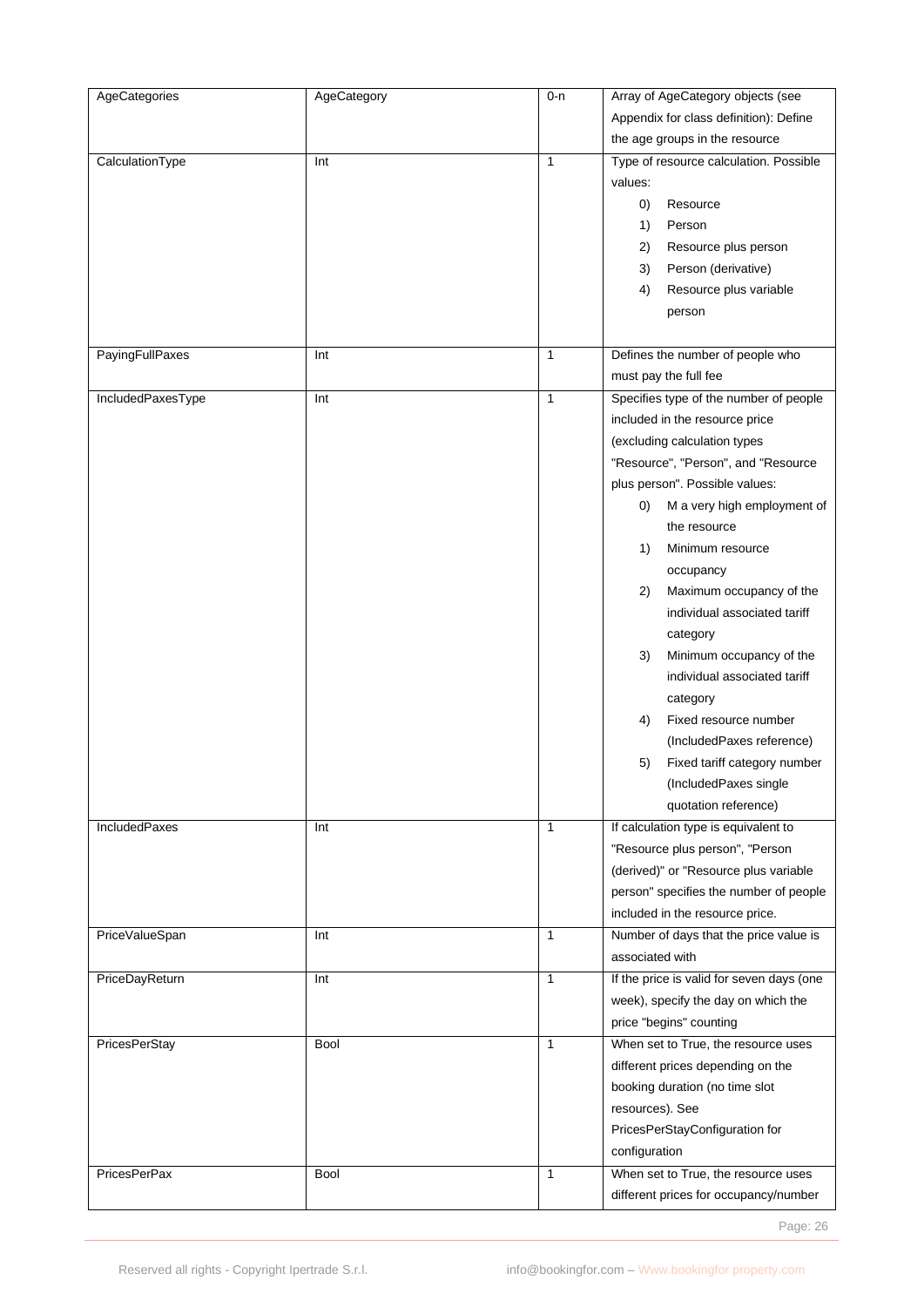|                                |                    |              | of people. See                            |
|--------------------------------|--------------------|--------------|-------------------------------------------|
|                                |                    |              | PricesPerPaxConfiguration for             |
|                                |                    |              | configuration                             |
| PricesPerPaxType               | <b>Bool</b>        | $\mathbf{1}$ | When set to True, the resource uses       |
|                                |                    |              | different prices per people type (e.g., 2 |
|                                |                    |              | adults, 1 adult + 1 child 5-10 years). In |
|                                |                    |              | this case, you can only use the           |
|                                |                    |              | resource price. See                       |
|                                |                    |              | PricesPerPaxTypeConfiguration for         |
|                                |                    |              | configuration                             |
| PricesPerTimeSlot              | <b>Bool</b>        | 1            | When set to True, the resource uses       |
|                                |                    |              |                                           |
|                                |                    |              | different prices per time slot (time slot |
|                                |                    |              | resources only). See                      |
|                                |                    |              | PricesPerTimeSlotConfiguration for        |
|                                |                    |              | configuration                             |
| PricesPerStayConfiguration     | PriceStayRange     | 0-n          | If PricesPerStay is set to True, defines  |
|                                |                    |              | the price ranges per stay. Array of       |
|                                |                    |              | objects of type PriceStayRange (see       |
|                                |                    |              | Appendix for class definition)            |
| PricesForPaxConfiguration      | PricePaxRange      | 0-n          | If PricesPerPax is set to True, defines   |
|                                |                    |              | the price ranges per stay. Array of       |
|                                |                    |              | objects of type PricePaxRange (see        |
|                                |                    |              | Appendix for class definition)            |
| PricesForPaxTypeConfiguration  | PricePaxTypeRange  | $0 - n$      | If PricesPerPaxType is set to True,       |
|                                |                    |              | defines the price ranges per stay.        |
|                                |                    |              | Array of objects of type                  |
|                                |                    |              | PricePaxTypeRange (see Appendix for       |
|                                |                    |              | class definition)                         |
| PricesPerTimeSlotConfiguration | PriceTimeSlotRange | 0-n          | If PricesPerTimeSlot is set to True,      |
|                                |                    |              | defines the price ranges per stay.        |
|                                |                    |              | Array of objects of type                  |
|                                |                    |              | PriceTimeSlotRange (see Appendix for      |
|                                |                    |              | class definition)                         |
|                                |                    | 1            |                                           |
| AllowEmptyQuotation            | <b>Boolean</b>     |              | If valued at True, the resource can also  |
|                                |                    |              | be booked at a price of 0                 |
| MaxExtrabedQt                  | Int                | $\mathbf{1}$ | Maximum amount of extra bed               |
|                                |                    |              | See AgeConfguration by age                |
| MaxCotsQt                      | Int                | $\mathbf{1}$ | Maximum amount of cots                    |
|                                |                    |              | See AgeConfguration by age                |
| ExtrabedAndCotsCheckType       | Int                | $\mathbf{1}$ | If set to 0, only extrabeds or cots can   |
|                                |                    |              | be selected.                              |
|                                |                    |              | If set to 1, extrabeds and cots can be    |
|                                |                    |              | booked together                           |
| ExperienceLength               | Int                | $\mathbf{1}$ | Duration of the experience (in minutes)   |
|                                |                    |              | Nb. It is just a descriptive value        |
| ExperienceHasLiveGuide         | <b>Boolean</b>     | $\mathbf{1}$ | When valued at True, the experience       |
|                                |                    |              | provides "human" guidance on site         |
| ExperienceHasPaperGuide        | <b>Boolean</b>     | 1            | When valued at True, the experience       |
|                                |                    |              | provides on-site paper guidance           |
| ExperienceHasAudioGuide        | Boolean            | $\mathbf{1}$ | When valued at True, the experience       |
|                                |                    |              | provides an audio guide                   |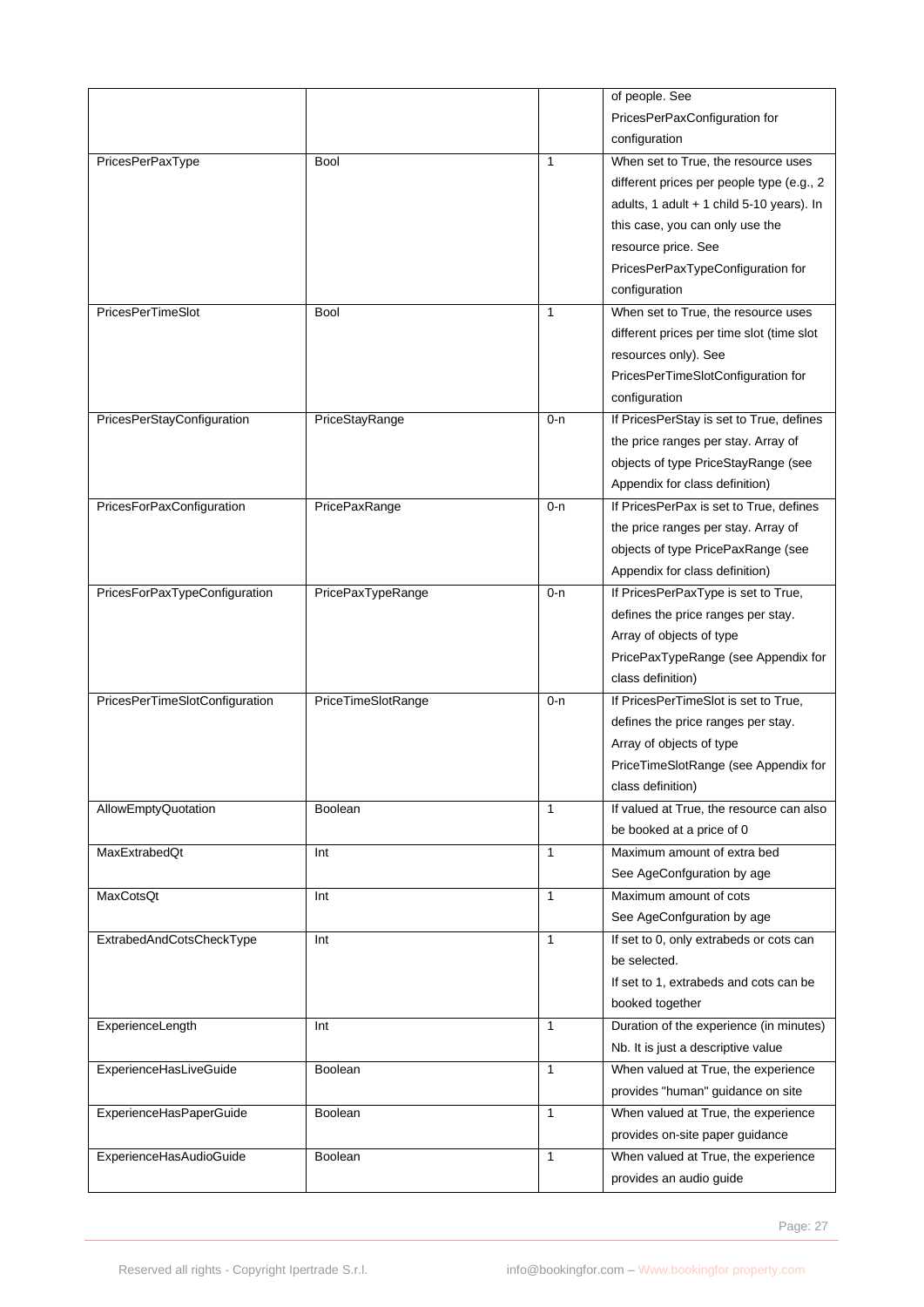| ExperienceLiveGuideLanguages    | String | $0 - 1$      | If ExperienceHasLiveGuide enhanced       |
|---------------------------------|--------|--------------|------------------------------------------|
|                                 |        |              | to True language list (ISO693-1 code)    |
|                                 |        |              | for on-site "human" driving              |
| ExperiencePaperGuideLanguages   | String | $0 - 1$      | If ExperienceHasLiveGuide enhanced       |
|                                 |        |              | to True language list (ISO693-1 code)    |
|                                 |        |              | for in-place paper guidance              |
| ExperienceAudioGuideLanguages   | String | $0 - 1$      | If ExperienceHasLiveGuide enhanced       |
|                                 |        |              |                                          |
|                                 |        |              | to True language list (ISO693-1 code)    |
|                                 |        |              | for audio guidance                       |
| ExperienceMeetingType           | Int    | 1            | Type of meeting for the experience.      |
|                                 |        |              | Possible values                          |
|                                 |        |              | In-place only (see<br>0)                 |
|                                 |        |              | ExperienceMeetingPoints)                 |
|                                 |        |              | Pick-up service recovery<br>1)           |
|                                 |        |              | only (see                                |
|                                 |        |              | ExperiencePickUpPoints)                  |
|                                 |        |              | In-place or recovery by using<br>2)      |
|                                 |        |              | pick-up service (see                     |
|                                 |        |              | <b>ExperienceMeetingPoints</b>           |
|                                 |        |              | and                                      |
|                                 |        |              | ExperiencePickUpPoints)                  |
| ExperienceMeetingWindowType     | Int    | 1            | Window and/or time per meeting.          |
|                                 |        |              | Possible values:                         |
|                                 |        |              | Fixed<br>0)                              |
|                                 |        |              | Passable depending on the<br>1)          |
|                                 |        |              | point the meeting                        |
| ExperienceMeetingWindowStart    | Int    | 1            | If ExperienceMeetingWindowType           |
|                                 |        |              | valued at 0 and resource is for day or   |
|                                 |        |              | night, the start time for the hangout.   |
|                                 |        |              |                                          |
|                                 |        |              | Value in minutes (e.g., 06:00 => 360)    |
| ExperienceMeetingWindowEnd      | Int    | 1            | If ExperienceMeetingWindowType           |
|                                 |        |              | valued at 0 and resource is for day or   |
|                                 |        |              | night, the window start time for the     |
|                                 |        |              | hangout. Value in minutes (e.g., 06:00   |
|                                 |        |              | $\Rightarrow$ 360)                       |
| ExperienceMeetingWindowMinutes  | Int    | $\mathbf{1}$ | If ExperienceMeetingWindowType           |
| Before                          |        |              | valued at 0 and resource is for hours    |
|                                 |        |              | or time slots, it indicates how many     |
|                                 |        |              | minutes before the start of the          |
|                                 |        |              | experience the hangout window begins     |
|                                 |        |              | (e.g., start at 10 am, 9 o'a.m. meeting, |
|                                 |        |              | value $\Rightarrow$ 60)                  |
| ExperienceMeetingWindowMinutesL | Int    | $\mathbf{1}$ | If ExperienceMeetingWindowType           |
| ength                           |        |              | valued at 0 and resource is for hours    |
|                                 |        |              | or time slots, indicates the window      |
|                                 |        |              | duration for the hangout                 |
|                                 |        |              | (e.g., start at 10 am, 9 a.m. meeting,   |
|                                 |        |              | max 9:45 a.m., value => 45)              |
| ExperiencePickUpWindowType      | Int    | $\mathbf{1}$ | Pick-up window. Possible values:         |
|                                 |        |              | Fixed<br>0)                              |
|                                 |        |              | 1)                                       |
|                                 |        |              | Passable depending on pick-              |
|                                 |        |              | up point                                 |

Page: 28 and 20 and 20 and 20 and 20 and 20 and 20 and 20 and 20 and 20 and 20 and 20 and 20 and 20 and 20 and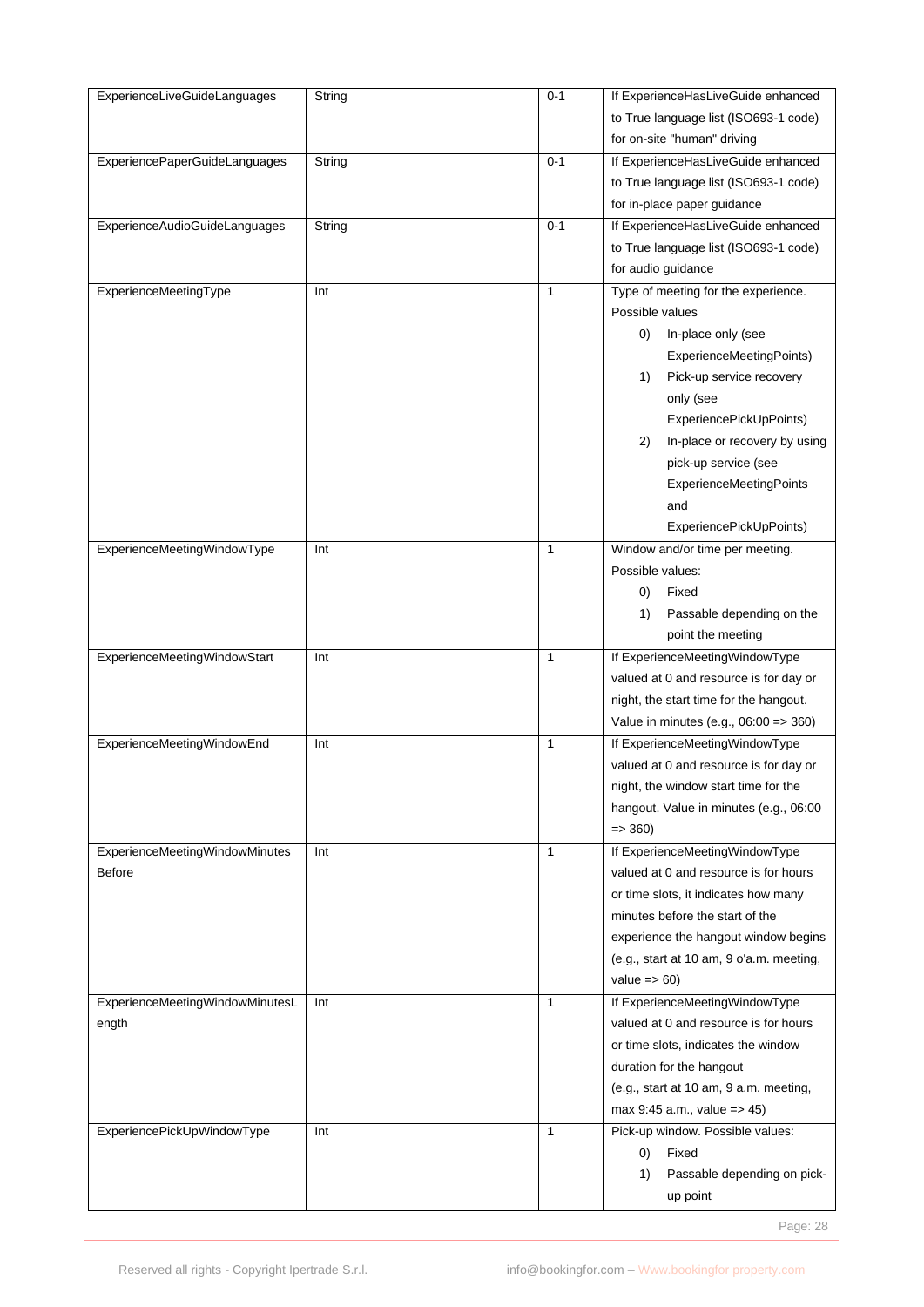| ExperiencePickUpWindowStart     | Int                    | $\mathbf{1}$ | If ExperiencePickUpWindowType            |
|---------------------------------|------------------------|--------------|------------------------------------------|
|                                 |                        |              | valued at 0 and resource is for day or   |
|                                 |                        |              | night, the pick-up window start time.    |
|                                 |                        |              | Value in minutes (e.g., 06:00 => 360)    |
| ExperiencePickUpWindowEnd       | Int                    | 1            | If ExperiencePickUpWindowType            |
|                                 |                        |              | valued at 0 and resource is for day or   |
|                                 |                        |              | night, the pick-up window start time.    |
|                                 |                        |              |                                          |
|                                 |                        |              | Value in minutes (e.g., 06:00 = > 360)   |
| ExperiencePickUpWindowMinutesB  | Int                    | $\mathbf{1}$ | If ExperiencePickUpWindowType            |
| efore                           |                        |              | valued at 0 and resource is for hours    |
|                                 |                        |              | or time slots, it indicates how many     |
|                                 |                        |              | minutes before the start of the          |
|                                 |                        |              | experience the pick-up window begins     |
|                                 |                        |              | (e.g., start at 10 am, 9 o'a.m. meeting, |
|                                 |                        |              | value $\Rightarrow$ 60)                  |
| ExperiencePickUpWindowMinutesL  | Int                    | $\mathbf{1}$ | If ExperiencePickUpWindowType            |
| ength                           |                        |              | valued at 0 and resource is for hours    |
|                                 |                        |              | or time slots, indicates the duration of |
|                                 |                        |              | the pick-up window                       |
|                                 |                        |              |                                          |
|                                 |                        |              | (e.g., start at 10 am, 9 a.m. hangout,   |
|                                 |                        |              | max time $9:45$ a.m., value = $> 45$ )   |
| ExperienceDropOffType           | Int                    | $\mathbf{1}$ | Action by end of experience. Possible    |
|                                 |                        |              | values:                                  |
|                                 |                        |              | No drop-off service.<br>0)               |
|                                 |                        |              | Drop-off service, same pick-<br>1)       |
|                                 |                        |              | up point (see                            |
|                                 |                        |              | ExperiencePickUpPoints)                  |
|                                 |                        |              | Drop-off service, different<br>2)        |
|                                 |                        |              | points (see                              |
|                                 |                        |              | ExperienceDropOffPoints)                 |
|                                 |                        |              |                                          |
| ExperiencePickUpAllowCustomAddr | <b>Boolean</b>         | 1            | If valued at True, the customer can      |
| ess                             |                        |              | enter their own address for the pick-up  |
|                                 |                        |              | service                                  |
|                                 |                        |              |                                          |
| ExperienceDropOffAllowCustomAdd | Boolean                | 1            | If valued at True, the customer can      |
| ress                            |                        |              | enter their own address for the drop-off |
|                                 |                        |              | service                                  |
| <b>ExperienceRoutePoints</b>    | ResourcePOIPointObject | $0 - n$      | Array of objects of type                 |
|                                 |                        |              | ResourcePOIPointObject (see              |
|                                 |                        |              | Appendix for class definition): Defines  |
|                                 |                        |              | the various points of interest in the    |
|                                 |                        |              | experience                               |
| ExperienceMeetingPoints         | ResourcePOIPointObject | 0-n          | Array of objects of type                 |
|                                 |                        |              | ResourcePOIPointObject (see              |
|                                 |                        |              | Appendix for class definition): Defines  |
|                                 |                        |              |                                          |
|                                 |                        |              | meeting points, if enabled               |
| <b>ExperiencePickUpPoints</b>   | ResourcePOIPointObject | $0 - n$      | Array of objects of type                 |
|                                 |                        |              | ResourcePOIPointObject (see              |
|                                 |                        |              | Appendix for class definition): Defines  |
|                                 |                        |              | pick-up points, if enabled               |
| <b>ExperienceDropOffPoints</b>  | ResourcePOIPointObject | $0 - n$      | Array of objects of type                 |
|                                 |                        |              | ResourcePOIPointObject (see              |

Page: 29 and 2012 and 2012 and 2012 and 2012 and 2012 and 2012 and 2012 and 2012 and 2012 and 2012 and 2012 and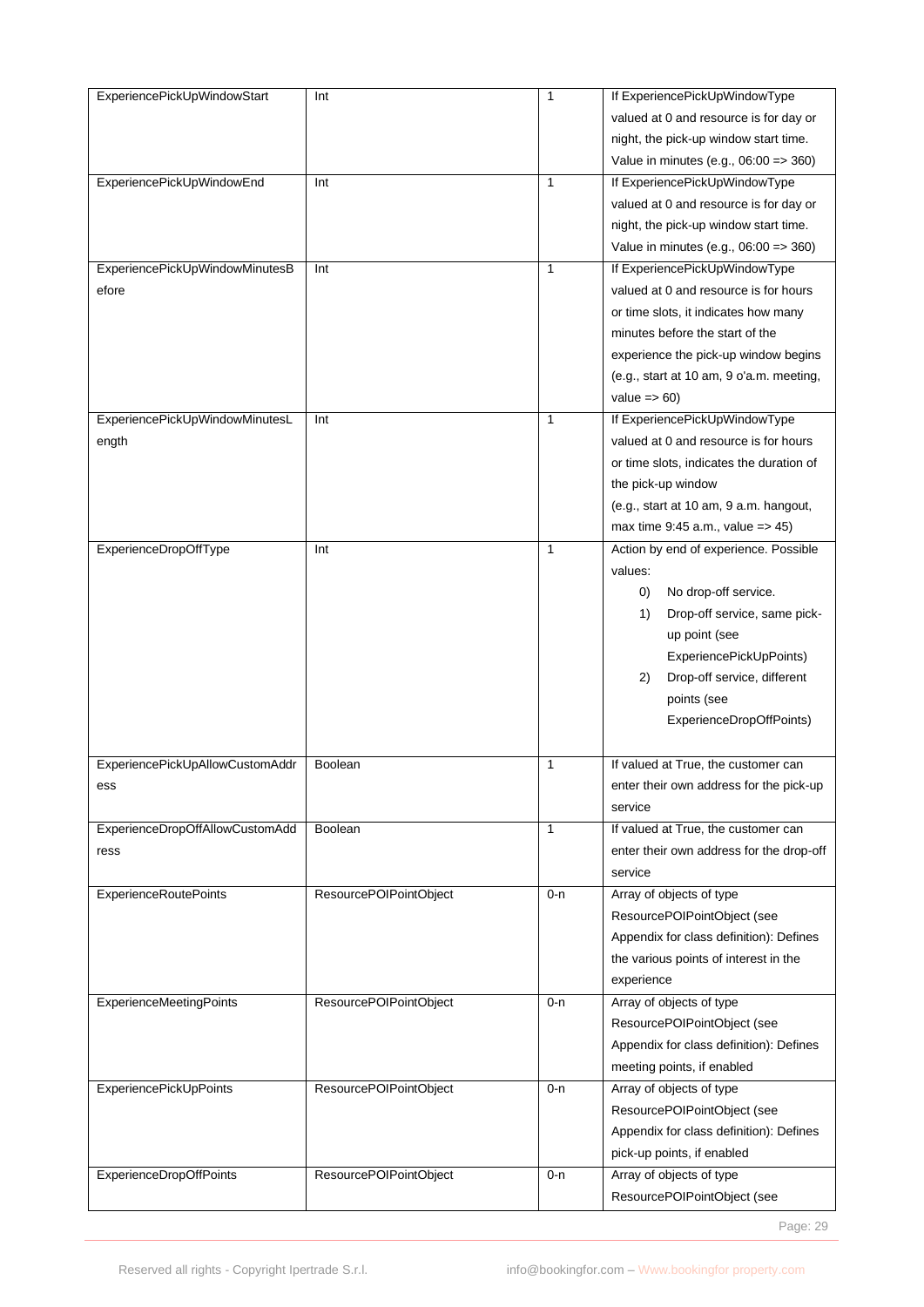|                                |                                    |              | Appendix for class definition): Defines         |
|--------------------------------|------------------------------------|--------------|-------------------------------------------------|
|                                |                                    |              | pick-up points, if enabled                      |
| AttachmentEnableTickets        | <b>Boolean</b>                     | $\mathbf{1}$ | If valued at True, an attached ticket will      |
|                                |                                    |              | be provided at the time of booking              |
| AttachmentPerPeople            | <b>Boolean</b>                     | $\mathbf{1}$ | If valued at True, an attached ticket will      |
|                                |                                    |              | be provided for each person at the              |
|                                |                                    |              | time of booking                                 |
| AttachmentAdditionalMessage    | String                             | $\mathbf{1}$ | Additional message accompanying the             |
|                                |                                    |              | ticket                                          |
| AttachmentCodeType             | Int                                | 1            | Type of ticket code provided. Possible          |
|                                |                                    |              | values:                                         |
|                                |                                    |              | QR code<br>O)                                   |
|                                |                                    |              | Barcode<br>1)                                   |
|                                |                                    |              | Code PDF417<br>2)                               |
|                                |                                    |              | Data matrix<br>3)                               |
|                                |                                    |              | 4)<br>Aztec                                     |
| AttachmentPickUpType           | Int                                | 1            | Type of ticket. Possible values                 |
|                                |                                    |              | Final ticket valid for the<br>$\left( 0\right)$ |
|                                |                                    |              | experience                                      |
|                                |                                    |              | Temporary ticket and need<br>1)                 |
|                                |                                    |              | to be exchanged                                 |
| AttachmentPickUpPoints         | ResourcePOIPointObject             | 0-n          | If AttachmentPickUpType valued at 1,            |
|                                |                                    |              | array of objects of type                        |
|                                |                                    |              | ResourcePOIPointObject (see                     |
|                                |                                    |              | Appendix for class definition): Defines         |
|                                |                                    |              | points for ticket change                        |
| CheckOutMainContactDataRequire | ResourceCheckOutFieldContact       | $0 - 1$      | Subject with fields enabled and/or              |
| ments                          |                                    |              | required at checkout for booking holder         |
|                                |                                    |              | (see Appendix for class definition)             |
| CheckOutRequireCrewData method | <b>Boolean</b>                     | $\mathbf{1}$ | If valued at True, data for individual          |
|                                |                                    |              | components of the reservation will also         |
|                                |                                    |              | be requested during check-out                   |
| CheckOutCrewDataRequirements   | ResourceCheckOutFieldContact       | $0 - 1$      | Subject with fields enabled and/or              |
|                                |                                    |              | required at checkout for individual             |
|                                |                                    |              | booking components (see Appendix for            |
|                                |                                    |              | class definition)                               |
| <b>AdditionalQuestions</b>     | ResourceCheckOutAdditionalQuestion | $0 - n$      | ResourceCheckOutAdditionalQuestion              |
|                                | Object                             |              | Object Array (see Appendix for Class            |
|                                |                                    |              | Definition): Defines additional                 |
|                                |                                    |              | questions to ask at checkout                    |

Remarks: By number of elements 0-1 for the int and Boolean fields, the element is "nullable" but, if the value is null, it must be specified as follows: < element nil="true"/>

for string fields if the value is null the node may not be specified

## **CATEGORYOBJECT**

| <b>Element</b> | <b>Type</b> | <b>NUMBER</b><br>OF ITEMS | <b>Description</b> |
|----------------|-------------|---------------------------|--------------------|
|                |             |                           |                    |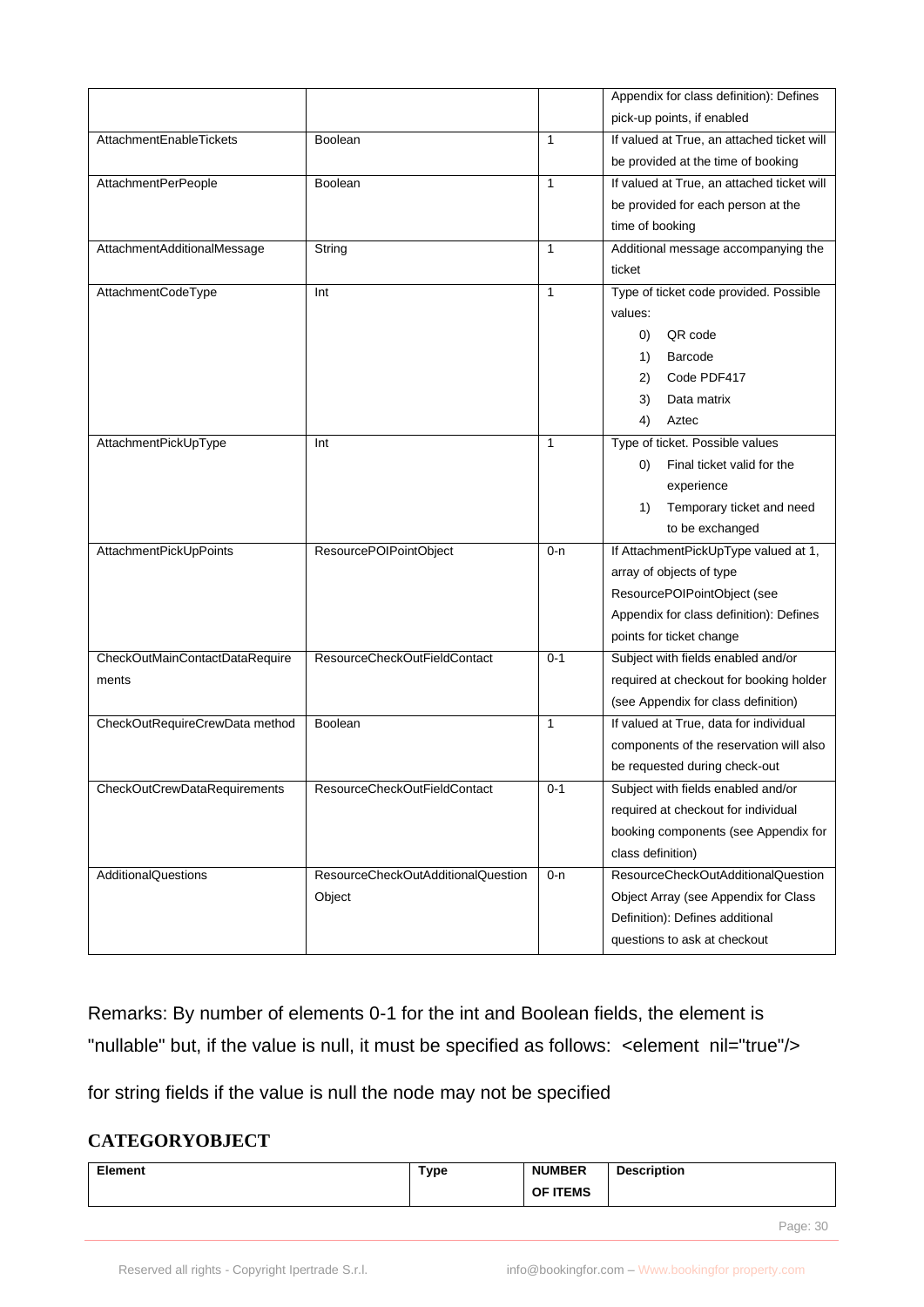| Id           | Int              |         | Unique category identifier (to be used<br>for maincategoryid of the resource)                                                                     |
|--------------|------------------|---------|---------------------------------------------------------------------------------------------------------------------------------------------------|
| Refid        | String           |         | Reference identifier                                                                                                                              |
| <b>Names</b> | TranslationObjec | $0 - n$ | Array of objects of type<br>TranslationObject (see Appendix for<br>class definition): Define the<br>translations available for the name           |
| Descriptions | TranslationObjec | $0 - n$ | Array of objects of type<br>TranslationObject (see Appendix for<br>class definition): Define the<br>translations available for the<br>description |

#### **GEOGRAPHICZONEOBJECT**

| Element            | <b>Type</b>                     | <b>NUMBE</b> | <b>Description</b>                   |
|--------------------|---------------------------------|--------------|--------------------------------------|
|                    |                                 | R OF         |                                      |
|                    |                                 | <b>ITEMS</b> |                                      |
| Id                 | Int                             | 1            | Unique zone identifier (to be used   |
|                    |                                 |              | for Resource Zones)                  |
| Order              | Int                             | 1            | Order of priority of the zone        |
| Selectable99       | <b>Bool</b>                     | 1            | if set to yes, the zone can be used  |
|                    |                                 |              | or it will be automatically bound by |
|                    |                                 |              | the system                           |
| Names              | <b>TranslationObject</b>        | $0 - n$      | Array of objects of type             |
|                    |                                 |              | TranslationObject (see Appendix for  |
|                    |                                 |              | class definition): Define the        |
|                    |                                 |              | translations available for the name  |
| States, California | GeographicZoneStateAssociationO | $0 - n$      | Array of objects of type             |
|                    | bject                           |              | GeographicZoneStateAssociationO      |
|                    |                                 |              | bject (see Appendix for class        |
|                    |                                 |              | definition): Defines the states and  |
|                    |                                 |              | any region/city filters associated   |
|                    |                                 |              | with the zone                        |

# **GEOGRAPHICZONESTATEASSOCIATIONOBJECT**

| <b>Element</b>     | <b>Type</b> | <b>NUMBER</b> | <b>Description</b>                      |
|--------------------|-------------|---------------|-----------------------------------------|
|                    |             | <b>OF</b>     |                                         |
|                    |             | <b>ITEMS</b>  |                                         |
| Id                 | Int         |               | Status identifier                       |
|                    |             |               | For the correct code, refer to          |
|                    |             |               | http://www.geonames.org/                |
| <b>GetAllItems</b> | <b>Bool</b> |               | If set to True, the zone covers the     |
|                    |             |               | entire territory of the state.          |
|                    |             |               | When set to False, the zone covers a    |
|                    |             |               | part of the state. See Regions          |
| <b>Cities</b>      | Int         | $0 - n$       | If the state has no regions and         |
|                    |             |               | GetAllItems is set to True, defines the |
|                    |             |               | cities embedded in the zone.            |
|                    |             |               | For the correct codes, refer to         |
|                    |             |               | http://www.geonames.org/                |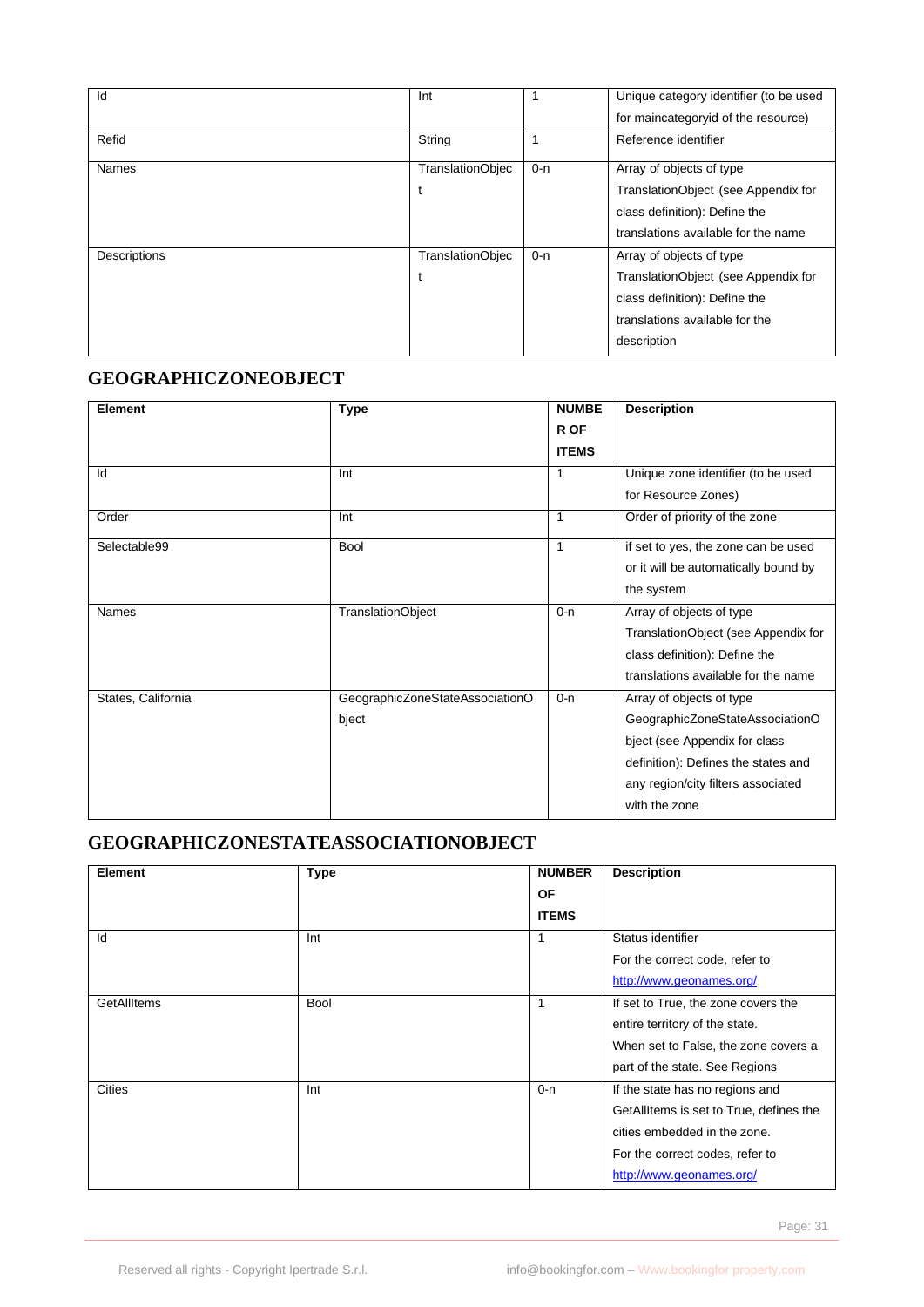| Regions | GeographicZoneStateAssociationObie | 0-n | Array of objects of type                |
|---------|------------------------------------|-----|-----------------------------------------|
|         | ct                                 |     | GeographicZoneStateAssociationObje      |
|         |                                    |     | ct (see Appendix for class definition): |
|         |                                    |     | Defines the states and any region/city  |
|         |                                    |     | filters associated with the zone        |

# **GEOGRAPHICZONEREGIONASSOCIATIONOBJECT**

| <b>Element</b> | <b>Type</b> | <b>NUMBER</b> | <b>Description</b>                     |
|----------------|-------------|---------------|----------------------------------------|
|                |             | OF ITEMS      |                                        |
| Id             | Int         |               | Status identifier                      |
|                |             |               | For the correct code, refer to         |
|                |             |               | http://www.geonames.org/               |
| GetAllItems    | <b>Bool</b> |               | If set to True, the zone covers the    |
|                |             |               | entire territory of the region.        |
|                |             |               | When set to False, the zone covers a   |
|                |             |               | part of the region. See cities         |
| Cities         | Int         | $0 - n$       | If GetAllItems is set to True, defines |
|                |             |               | the cities embedded in the zone.       |
|                |             |               | For the correct codes, refer to        |
|                |             |               | http://www.geonames.org/               |

#### **AGECATEGORY**

| <b>Element</b>        | <b>Type</b>        | <b>NUMBER</b> | <b>Description</b>                     |
|-----------------------|--------------------|---------------|----------------------------------------|
|                       |                    | OF ITEMS      |                                        |
| MinAge                | Int                | 1             | Minimum age range (years of age)       |
| Maxage                | $\overline{\ln t}$ | $\mathbf{1}$  | Maximum age range (years not           |
|                       |                    |               | completed)                             |
| <b>IsLimitedQt</b>    | Int                | $\mathbf{1}$  | If valued to True, the band is limited |
|                       |                    |               | for a defined number of people (on     |
|                       |                    |               | existing beds)                         |
| MinQt                 | Int                | $\mathbf{1}$  | If IsLimitedQt valued at True,         |
|                       |                    |               | minimum number of people (on           |
|                       |                    |               | existing beds)                         |
| MaxQt                 | Int                | $\mathbf{1}$  | If IsLimitedQt valued at True,         |
|                       |                    |               | maximum number of people (on           |
|                       |                    |               | existing beds)                         |
| <b>IsMainCategory</b> | Boolean            | $\mathbf{1}$  | When valued at true, the band is       |
|                       |                    |               | considered as the main (usually        |
|                       |                    |               | adult)                                 |
| IncludedInQuotation   | Boolean            | $\mathbf{1}$  | When valued at False, the band is      |
|                       |                    |               | invalid (on existing beds)             |
| BaseValue             | String             | $\mathbf{1}$  | Base value associated with the         |
|                       |                    |               | band, not available for the            |
|                       |                    |               | main ES: $25\%$ => is applied $25\%$   |
|                       |                    |               | compared to the main price in the      |
|                       |                    |               | same period                            |
| Order                 | Int                | $\mathbf{1}$  | Order of application                   |
| SortDirection         | String             | $\mathbf{1}$  | Order of application for the same      |
|                       |                    |               | band. Possible values:                 |
|                       |                    |               | asc => ascending age order             |
|                       |                    |               | desc => age descending order           |

Page: 32 and 2010 and 2010 and 2010 and 2010 and 2010 and 2010 and 2010 and 2010 and 2010 and 2010 and 2010 and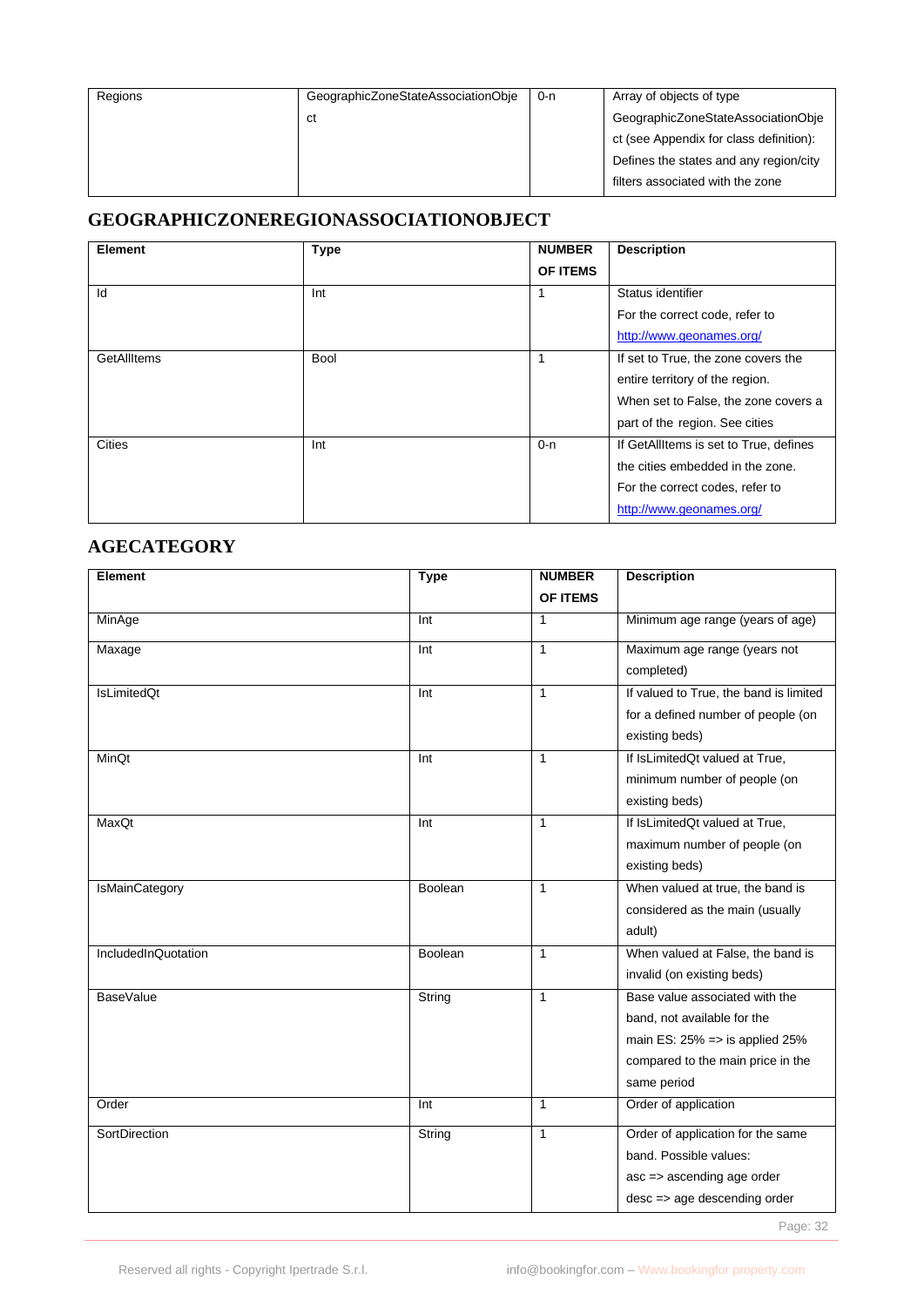| <b>ForExtraPaxes</b>        | <b>Boolean</b> | 1            | When valued at True, the band in<br>question is used for extra beds                                                                      |
|-----------------------------|----------------|--------------|------------------------------------------------------------------------------------------------------------------------------------------|
| ForCots                     | <b>Boolean</b> | 1            | If valued at True, the band in<br>question is used for cradles (only<br>MaxAge will be considered)                                       |
| MaxExtraQt                  | Int            | 1            | If ForExtraPaxes is valued at True,<br>the maximum amount of extra beds<br>available for this range                                      |
| <b>IsLimitedPaxPosition</b> | <b>Boolean</b> | 1            | When valued at True, the band in<br>question is applied for a defined<br>number of positions/places (invalid<br>for extra beds and cots) |
| <b>MinPaxPosition</b>       | Int            | 1            | If valued at True, the band is valid<br>from the place indicated                                                                         |
| <b>MaxPaxPosition</b>       | Int            | $\mathbf{1}$ | If valued at True, the band is valid<br>up to the indicated place                                                                        |

### **PRICESTAYRANGE**

| Element          | <b>Type</b>    | <b>NUMBER</b><br><b>OF ITEMS</b> | <b>Description</b>                                                                                                                                                       |
|------------------|----------------|----------------------------------|--------------------------------------------------------------------------------------------------------------------------------------------------------------------------|
| MinStay          | Int            | 1                                | Minimum duration associated with<br>the price                                                                                                                            |
| MaxStay          | Int            | 1                                | Maximum duration associated with<br>the price                                                                                                                            |
| MainRange        | <b>Boolean</b> | 1                                | If valued at True, the band is set as<br>the main                                                                                                                        |
| <b>BaseValue</b> | String         | 1                                | Base value associated with<br>category, not available for main<br>$(100\%)$<br>ES: $25\% \Rightarrow$ is applied 25%<br>compared to the main price in the<br>same period |
| LockValue        | <b>Boolean</b> | 1                                | When valued at True, values are<br>blocked and inherited from<br><b>BaseValue</b>                                                                                        |

#### **PRICESTAYRANGE**

| Element   | <b>Type</b>    | <b>NUMBER</b> | <b>Description</b>                    |
|-----------|----------------|---------------|---------------------------------------|
|           |                | OF ITEMS      |                                       |
| MinStay   | Int            | 1             | Minimum duration associated with      |
|           |                |               | the price                             |
| MaxStay   | Int            | 1             | Maximum duration (excluding)          |
|           |                |               | associated with the price             |
| MainRange | <b>Boolean</b> | 1             | When valued at True, the band is      |
|           |                |               | set as the main                       |
| BaseValue | String         | 1             | Base value associated with            |
|           |                |               | category, not available for main      |
|           |                |               | $(100\%)$                             |
|           |                |               | ES: $25\% \Rightarrow$ is applied 25% |
|           |                |               | compared to the main price in the     |
|           |                |               | same period                           |

Page: 33 September 2014 - 2014 - 2014 - 2014 - 2014 - 2014 - 2014 - 2014 - 2014 - 2014 - 2014 - 2014 - 2014 - 2014 - 2014 - 2014 - 2014 - 2014 - 2014 - 2014 - 2014 - 2014 - 2014 - 2014 - 2014 - 2014 - 2014 - 2014 - 2014 -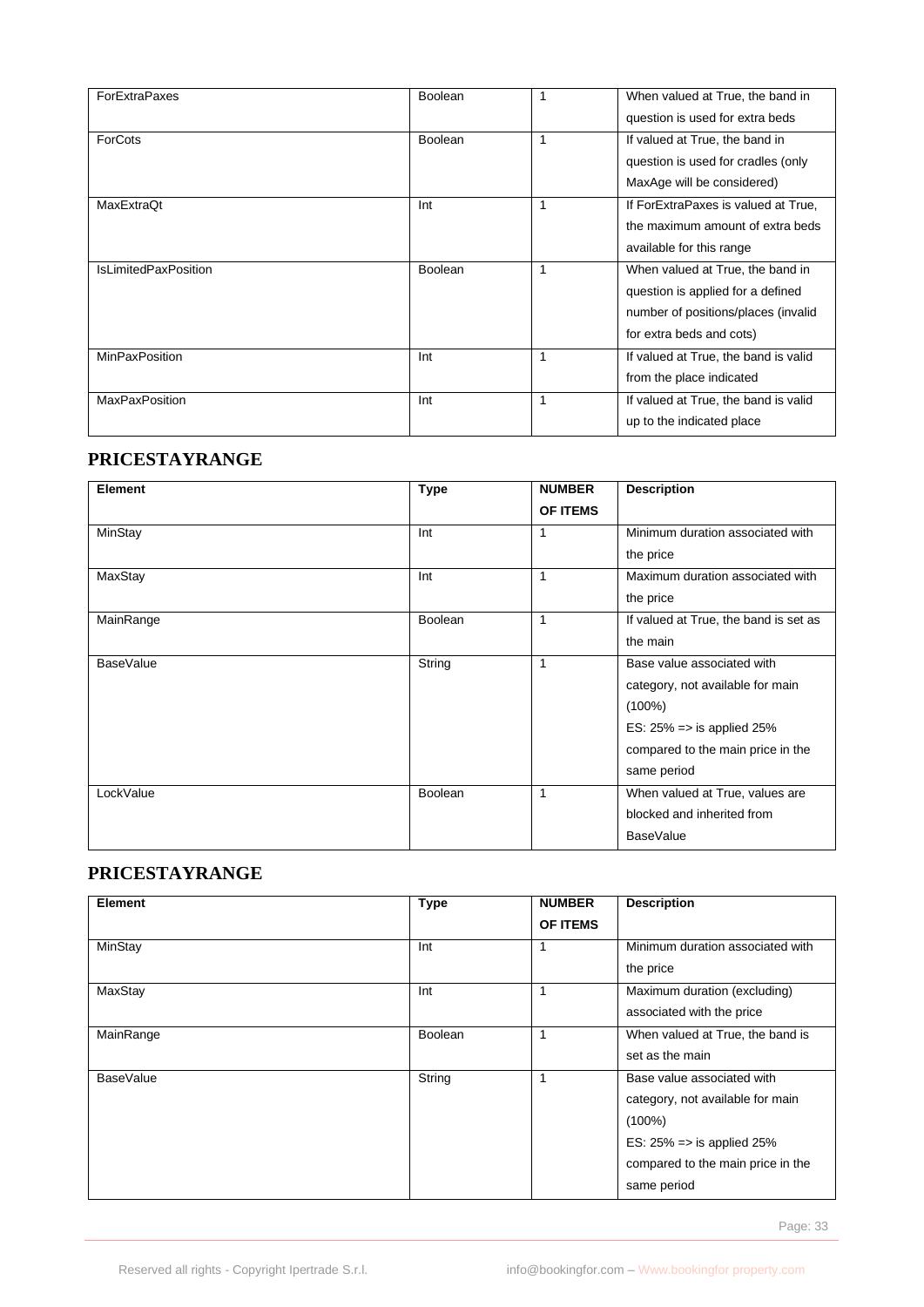| LockValue | Boolean | When valued at True, values are |
|-----------|---------|---------------------------------|
|           |         | blocked and inherited from      |
|           |         | BaseValue                       |

#### **PRICEPAXRANGE**

| Element          | <b>Type</b>    | <b>NUMBER</b> | <b>Description</b>                    |
|------------------|----------------|---------------|---------------------------------------|
|                  |                | OF ITEMS      |                                       |
| MinPax           | Int            | 1             | Minimum employment associated         |
|                  |                |               | with price                            |
| <b>MaxPax</b>    | Int            | 1             | Employment associated with price      |
| MainRange        | <b>Boolean</b> | $\mathbf{1}$  | When valued at True, the band is      |
|                  |                |               | set as the main                       |
| <b>BaseValue</b> | String         | 1             | Base value associated with            |
|                  |                |               | category, not available for main      |
|                  |                |               | $(100\%)$                             |
|                  |                |               | ES: $25\% \Rightarrow$ is applied 25% |
|                  |                |               | compared to the main price in the     |
|                  |                |               | same period                           |
| LockValue        | <b>Boolean</b> | 1             | When valued at True, values are       |
|                  |                |               | blocked and inherited from            |
|                  |                |               | <b>BaseValue</b>                      |

#### **PRICEPAXTYPERANGE**

| Element          | <b>Type</b>            | <b>NUMBER</b> | <b>Description</b>                    |
|------------------|------------------------|---------------|---------------------------------------|
|                  |                        | OF ITEMS      |                                       |
| Ages             | PricePaxTypeSingleRang | $1 - n$       | Age/quantity configuration            |
|                  | e                      |               | associated with the price             |
| MainRange        | <b>Boolean</b>         | 1             | When valued at True, the band is      |
|                  |                        |               | set as the main                       |
| <b>BaseValue</b> | String                 | 1             | Base value associated with            |
|                  |                        |               | category, not available for main      |
|                  |                        |               | $(100\%)$                             |
|                  |                        |               | ES: $25\% \Rightarrow$ is applied 25% |
|                  |                        |               | compared to the main price in the     |
|                  |                        |               | same period                           |
| LockValue        | <b>Boolean</b>         | 1             | When valued at True, values are       |
|                  |                        |               | blocked and inherited from            |
|                  |                        |               | <b>BaseValue</b>                      |

# **PRICEPAXTYPESINGLERANGE**

| <b>Element</b> | Type | <b>NUMBER</b>   | <b>Description</b>      |
|----------------|------|-----------------|-------------------------|
|                |      | <b>OF ITEMS</b> |                         |
| MinAge         | Int  |                 | Minimum age             |
| Maxage         | Int  |                 | Maximum age (excluding) |
| Quantity       | Int  |                 | Amount of people        |

# **PRICETIMESLOTRANGE**

| Element | Type | <b>NUMBER</b> | <b>Description</b><br>$\sim$ $\sim$ $\sim$ $\sim$ |
|---------|------|---------------|---------------------------------------------------|
|         |      | OF ITEMS      |                                                   |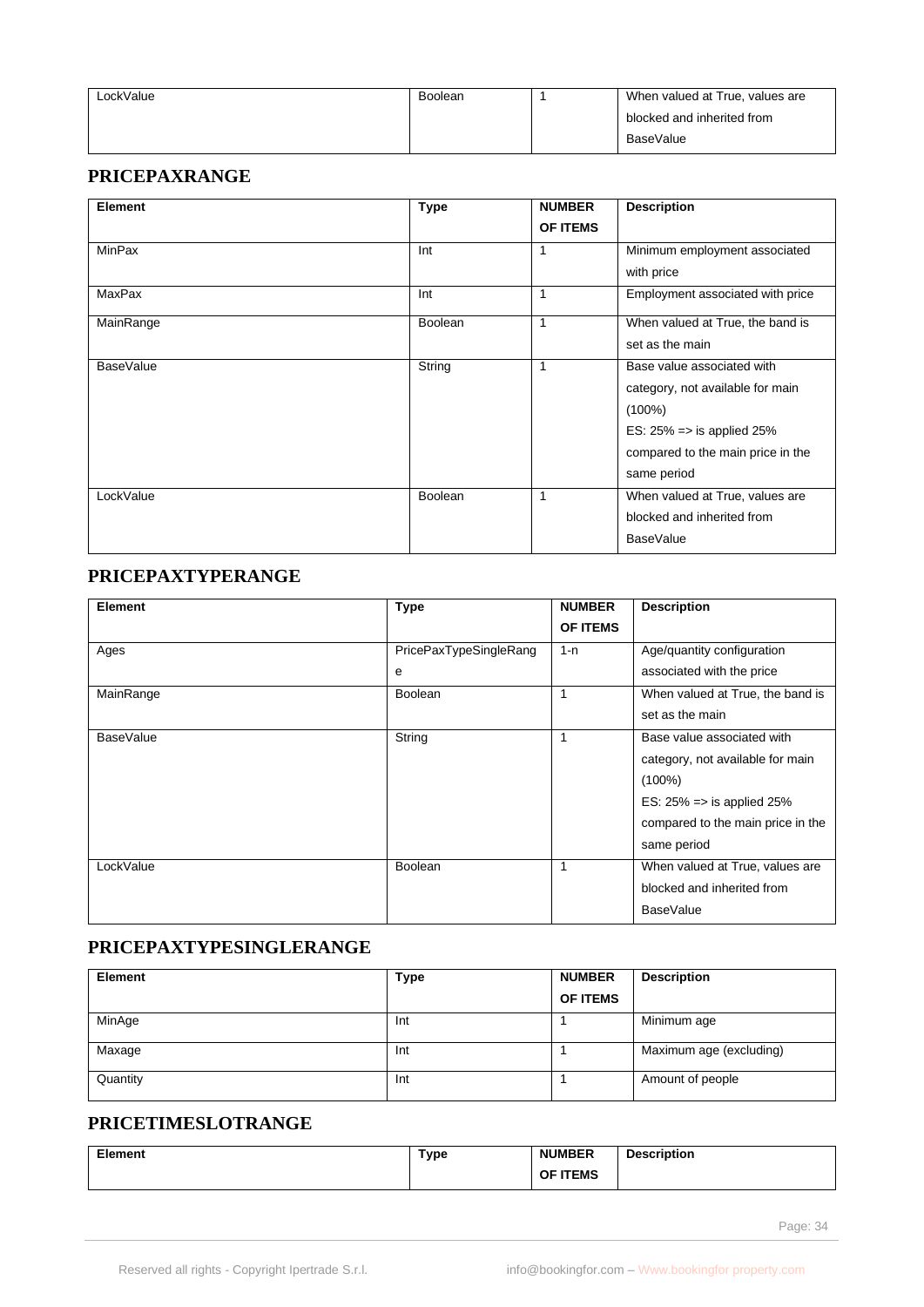| <b>TimeSlotStart</b> | Int            |   | Start time in minutes associated<br>with<br>price (e.g., $06:00 \Rightarrow 360$ )                                                                                       |
|----------------------|----------------|---|--------------------------------------------------------------------------------------------------------------------------------------------------------------------------|
| TimeSlotEnd          | Int            | 1 | End time in minutes associated with<br>price (e.g., $18:00 \Rightarrow 1080$ )                                                                                           |
| MainRange            | <b>Boolean</b> |   | When valued at True, the band is<br>set as the main                                                                                                                      |
| BaseValue            | String         | 1 | Base value associated with<br>category, not available for main<br>$(100\%)$<br>ES: $25\% \Rightarrow$ is applied 25%<br>compared to the main price in the<br>same period |
| LockValue            | <b>Boolean</b> |   | When valued at True, values are<br>blocked and inherited from<br><b>BaseValue</b>                                                                                        |

# **POLICYOBJECT**

| Element          | <b>Type</b>              | <b>NUMBER</b> | <b>Description</b>                    |
|------------------|--------------------------|---------------|---------------------------------------|
|                  |                          | OF ITEMS      |                                       |
| Id               | Int                      | 1             | Unique category identifier (to be     |
|                  |                          |               | used for resource PolicyId)           |
| Refid            | String                   | 1             | Reference identifier                  |
| <b>IsDefault</b> | Boolean                  | 1             | if valued at true the erasing term is |
|                  |                          |               | set as the default                    |
| Name             | String                   | 1             | Internal name                         |
| Descriptions     | <b>TranslationObject</b> | $0 - n$       | Array of objects of type              |
|                  |                          |               | TranslationObject (see Appendix for   |
|                  |                          |               | class definition): Define the         |
|                  |                          |               | translations available for the        |
|                  |                          |               | description                           |

# **RESOURCETIMESLOT**

| Element         | <b>Type</b> | <b>NUMBER</b> | <b>Description</b>                      |
|-----------------|-------------|---------------|-----------------------------------------|
|                 |             | OF ITEMS      |                                         |
| Refid           | String      | 1             | Reference identifier                    |
| TimeStart       | Int         | 1             | The minute (midnight) value of the      |
|                 |             |               | start of the time slot.                 |
|                 |             |               | $ES: 06:00 \Rightarrow 360$             |
| TimeEnd         | Int         | 1             | The value in minutes (midnight          |
|                 |             |               | relative) of the end of the time slot.  |
|                 |             |               | ES: $18:00 \Rightarrow 1080$            |
| WeekDaysEnabled | Int         | 1             | Indicates the day of the week for       |
|                 |             |               | which the time slot is valid. The field |
|                 |             |               | works on flags with the following       |
|                 |             |               | locations:                              |
|                 |             |               | 1)<br>Monday                            |
|                 |             |               | Tuesday<br>2)                           |
|                 |             |               | Wednesday<br>3)                         |
|                 |             |               | 4)<br>Thursday                          |

Page: 35 and 2012 and 2012 and 2012 and 2012 and 2012 and 2012 and 2012 and 2012 and 2012 and 2012 and 2012 and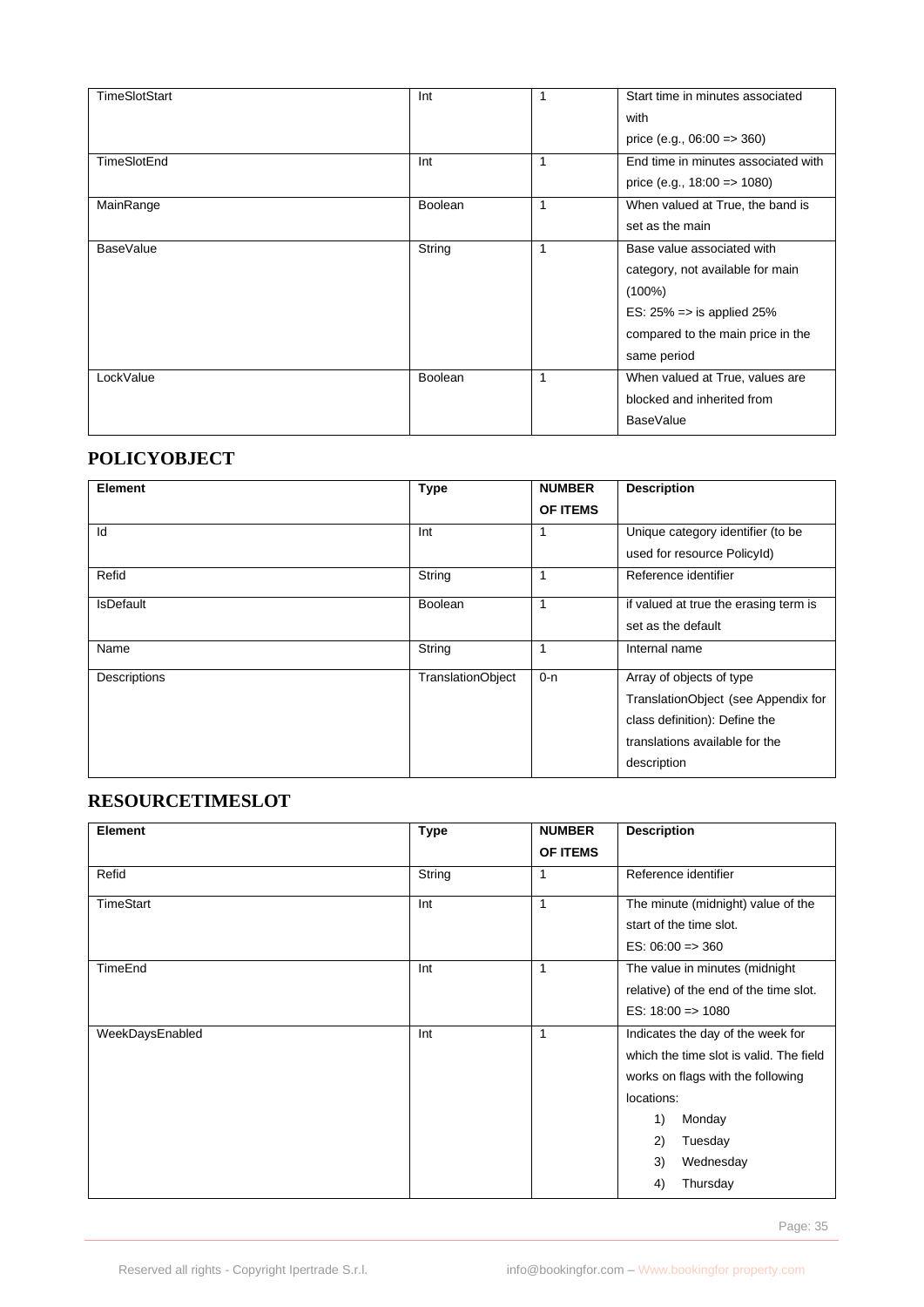|  | 5)                       | Friday   |
|--|--------------------------|----------|
|  | 6)                       | Saturday |
|  | $\overline{\phantom{a}}$ | Sunday   |

#### **RESOURCEPOIPOINTOBJECT**

| Element                      | <b>Type</b>              | <b>NUMBER</b> | <b>Description</b>                  |
|------------------------------|--------------------------|---------------|-------------------------------------|
|                              |                          | OF ITEMS      |                                     |
| Refid                        | String                   | $\mathbf{1}$  | Point reference code                |
| Names                        | <b>TranslationObject</b> | $0 - n$       | Array of objects of type            |
|                              |                          |               | TranslationObject (see Appendix     |
|                              |                          |               | for class definition): define       |
|                              |                          |               | translations available for the name |
|                              |                          |               | (itinerary only)                    |
| Descriptions                 | <b>TranslationObject</b> | 0-n           | Array of objects of type            |
|                              |                          |               | TranslationObject (see Appendix     |
|                              |                          |               | for class definition): define the   |
|                              |                          |               | translations available for          |
|                              |                          |               | description (itinerary only)        |
| Name                         | String                   | 1             | Name of the point (nor itinerary)   |
| Address                      | String                   | 1             | Defines the location address of the |
|                              |                          |               | point                               |
| StateId                      | Int                      | $0 - 1$       | The point state reference code.     |
|                              |                          |               | For the correct code, refer to      |
|                              |                          |               | http://www.geonames.org/            |
| RegionId                     | Int                      | $0 - 1$       | Reference code of the               |
|                              |                          |               | region/federal state of the point.  |
|                              |                          |               | For the correct code, refer to      |
|                              |                          |               | http://www.geonames.org/            |
| Cityld                       | Int                      | $0 - 1$       | The point city reference code. For  |
|                              |                          |               | the correct code, refer to          |
|                              |                          |               | http://www.geonames.org/            |
| <b>XPos</b>                  | String                   | $\mathbf{1}$  | Point position latitude in decimal  |
|                              |                          |               | values $+90$                        |
| YPos                         | String                   | 1             | Longitude of point position in      |
|                              |                          |               | decimal values +-180                |
| <b>CityCenterDistance</b>    | Int                      | 1             | Distance in meters from the center  |
|                              |                          |               | of the point                        |
| Zones                        | Int                      | $0 - 1$       | Array of zones (for retrieval see   |
|                              |                          |               | GetGeographicZones)                 |
| Order                        | Int                      | $\mathbf{1}$  | Point priority (itinerary only)     |
| ExperienceRouteDay           | Int                      | $\mathbf{1}$  | Day of the point of interest in the |
|                              |                          |               | experience (itinerary only)         |
| Category                     | Int                      | $\mathbf{1}$  | Point membership category           |
|                              |                          |               | (ExperiencePickUpPoints,            |
|                              |                          |               | ExperienceDropOffPoints, and        |
|                              |                          |               | AttachmentPickUpPoints only)        |
|                              |                          |               | (see GetPOICategories for           |
|                              |                          |               | retrieval)                          |
| ExperienceMeetingWindowStart | Int                      | 1             | If ExperienceMeetingWindowType      |
|                              |                          |               | valued at 1 and resource is for day |
|                              |                          |               | or night, the start time for the    |

Page: 36 and 2012 and 2012 and 2012 and 2012 and 2012 and 2012 and 2012 and 2012 and 2012 and 2012 and 2012 and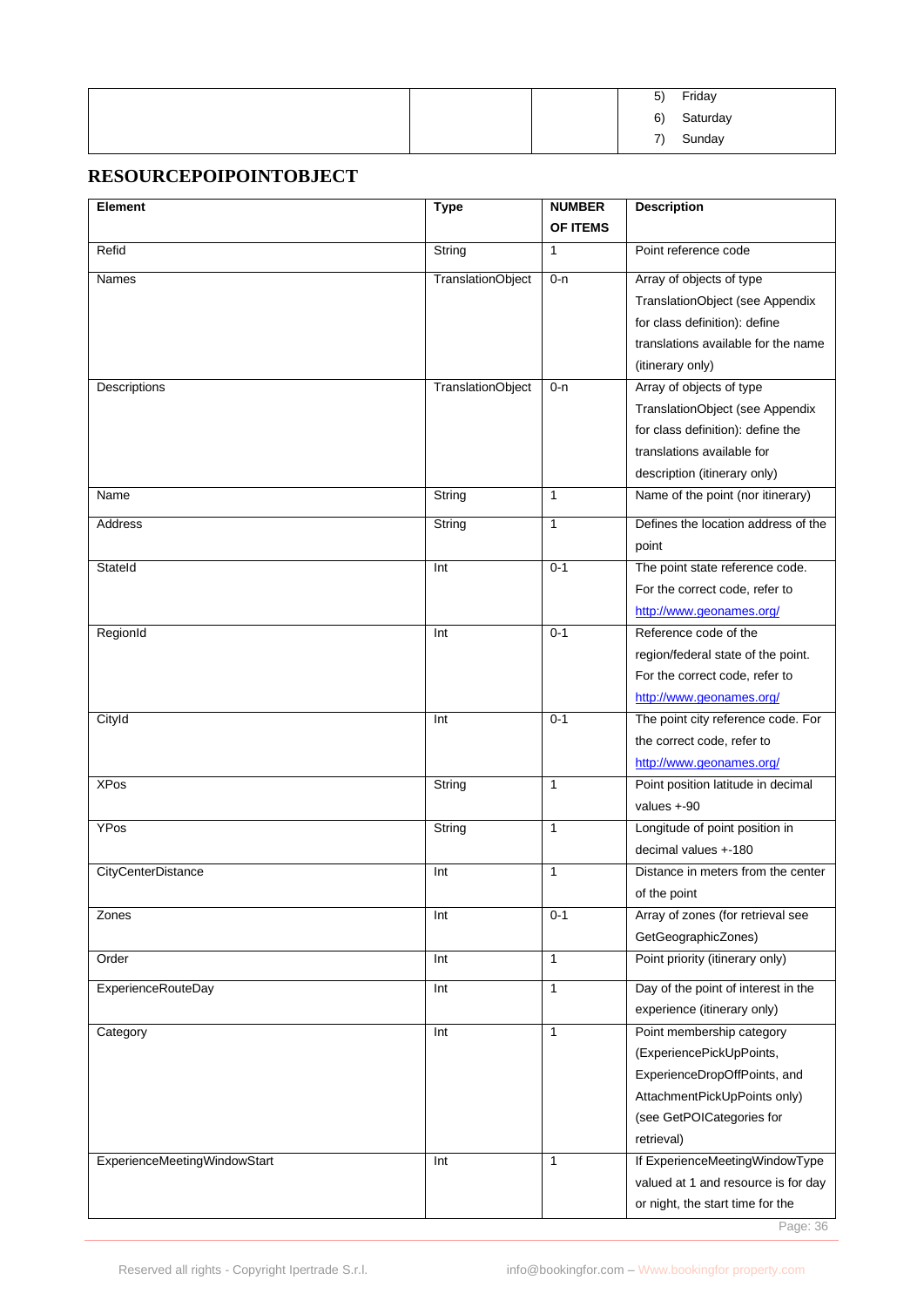|                                      |     |              | hangout. Value in minutes (e.g.,               |
|--------------------------------------|-----|--------------|------------------------------------------------|
|                                      |     |              | $06:00 \Rightarrow 360$                        |
| ExperienceMeetingWindowEnd           | Int | $\mathbf{1}$ | If ExperienceMeetingWindowType                 |
|                                      |     |              | valued at 1 and resource is for day            |
|                                      |     |              | or night, the window start time for            |
|                                      |     |              | the hangout. Value in minutes                  |
|                                      |     |              | $(e.g., 06:00 => 360)$                         |
| ExperienceMeetingWindowMinutesBefore | Int | $\mathbf{1}$ | If ExperienceMeetingWindowType                 |
|                                      |     |              | valued at 1 and resource is for                |
|                                      |     |              | hours or time slots, it indicates              |
|                                      |     |              | how many minutes before the start              |
|                                      |     |              | of the experience the hangout                  |
|                                      |     |              | window                                         |
|                                      |     |              | begins (e.g., start at 10 am, 9 am.            |
|                                      |     |              | meeting, value $\approx$ 60)                   |
| ExperienceMeetingWindowMinutesLength | Int | $\mathbf{1}$ | If ExperienceMeetingWindowType                 |
|                                      |     |              | valued at 1 and resource is for                |
|                                      |     |              | hours or time slots, indicates the             |
|                                      |     |              | window duration for the hangout                |
|                                      |     |              | (e.g., start at 10 am, meeting at 9            |
|                                      |     |              | am, max time $9:45$ , value => 45)             |
| ExperiencePickUpWindowStart          | Int | $\mathbf{1}$ | If ExperiencePickUpWindowType                  |
|                                      |     |              | valued at 1 and resource is for day            |
|                                      |     |              | or night, the pick-up window start             |
|                                      |     |              | time. Value in minutes (e.g., 06:00            |
|                                      |     |              | $\Rightarrow$ 360)                             |
| ExperiencePickUpWindowEnd            | Int | $\mathbf{1}$ | If ExperiencePickUpWindowType                  |
|                                      |     |              | valued at 1 and resource is for day            |
|                                      |     |              | or night, the pick-up window start             |
|                                      |     |              | time. Value in minutes (e.g., 06:00            |
|                                      |     |              | $\Rightarrow$ 360)                             |
| ExperiencePickUpWindowMinutesBefore  | Int | 1            | If ExperiencePickUpWindowType                  |
|                                      |     |              | valued at 1 and resource is for                |
|                                      |     |              | hours or time slots, it indicates              |
|                                      |     |              | how many minutes before the start              |
|                                      |     |              | of the experience the pick-up                  |
|                                      |     |              | window begins                                  |
|                                      |     |              | (e.g., start at 10 am, 9 am.                   |
|                                      |     |              | meeting, value $=> 60$ )                       |
| ExperiencePickUpWindowMinutesLength  | Int | $\mathbf{1}$ | If ExperiencePickUpWindowType                  |
|                                      |     |              | valued at 1 and resource is for                |
|                                      |     |              | hours or time slots, indicates the             |
|                                      |     |              | duration of the pickup window                  |
|                                      |     |              | (e.g., start at 10 am, 9 a.m.                  |
|                                      |     |              | hangout, $9:45$ a.m. time, value $\Rightarrow$ |
|                                      |     |              | 45)                                            |

# **POICATEGORYOBJECT**

| Element | Type | <b>NUMBER</b><br><b>OF ITEMS</b> | <b>Description</b> |
|---------|------|----------------------------------|--------------------|
| ld      |      |                                  | Unique category id |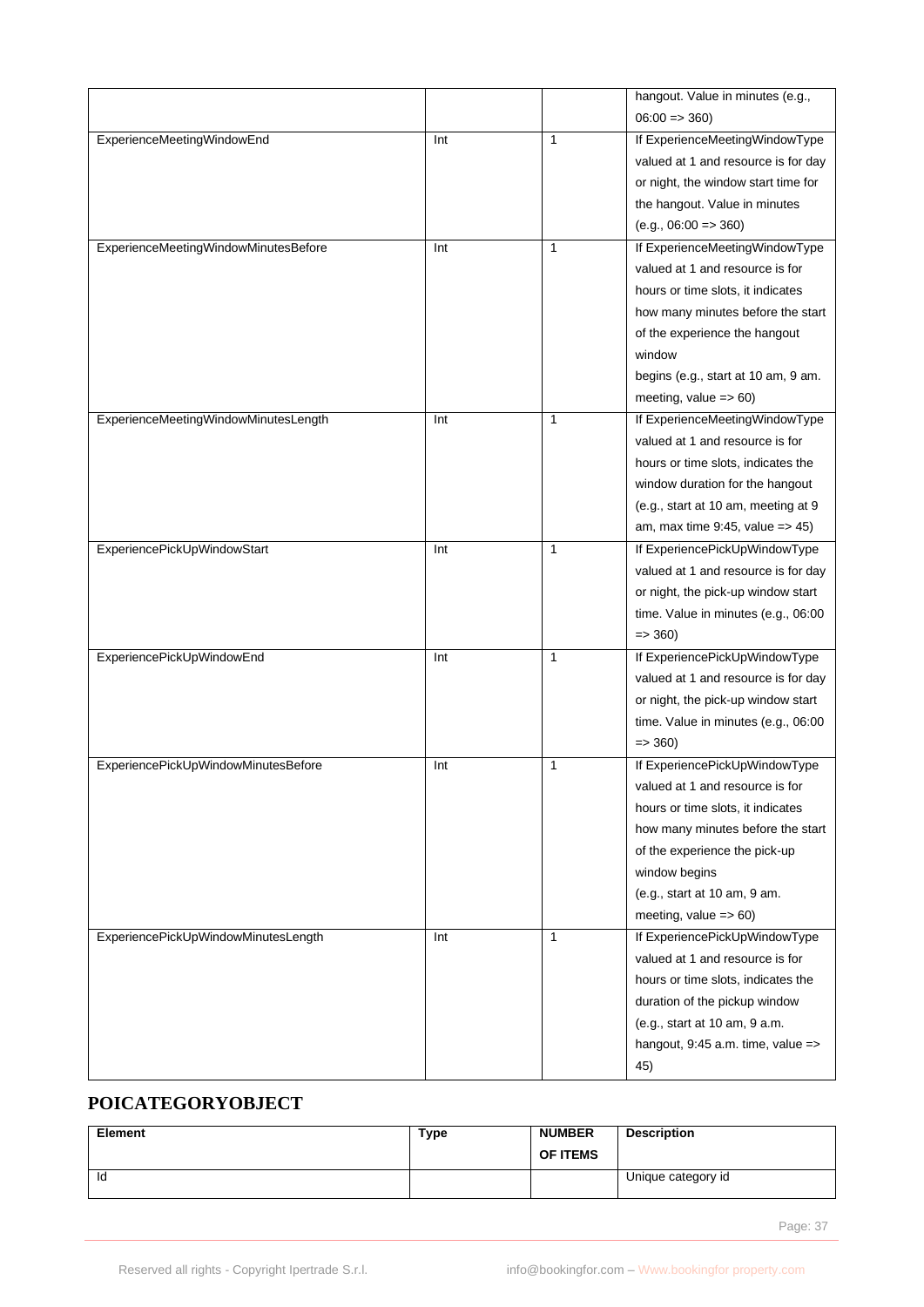| Refid        | String                   |     | Reference code                                                                                                                                          |
|--------------|--------------------------|-----|---------------------------------------------------------------------------------------------------------------------------------------------------------|
| <b>Names</b> | <b>TranslationObject</b> | 0-n | Array of objects of type<br>TranslationObject (see Appendix for<br>class definition): define translations<br>available for the name (itinerary<br>only) |

## **RESOURCECHECKOUTFIELDCONTACT**

| Element                        | <b>Type</b>                  | <b>NUMBER</b> | <b>Description</b>           |
|--------------------------------|------------------------------|---------------|------------------------------|
|                                |                              | OF ITEMS      |                              |
| FirstName                      | ResourceCheckOutFieldContact | 1             | Name settings                |
| LastName                       | ResourceCheckOutFieldContact | 1             | Last name settings           |
| Email                          | ResourceCheckOutFieldContact | 1             | <b>Email settings</b>        |
| Phone                          | ResourceCheckOutFieldContact | 1             | Phone settings               |
| Nationality                    | ResourceCheckOutFieldContact | 1             | Nationality settings         |
| FiscalCode                     | ResourceCheckOutFieldContact | $\mathbf{1}$  | Tax code settings            |
| Gender                         | ResourceCheckOutFieldContact | 1             | Gender settings              |
| Organization, New Organization | ResourceCheckOutFieldContact | $\mathbf{1}$  | Organization/Company         |
|                                |                              |               | Settings                     |
| <b>Address</b>                 | ResourceCheckOutFieldContact | $\mathbf{1}$  | Address settings             |
| PassportId                     | ResourceCheckOutFieldContact | 1             | Passport settings            |
| PassportExpiration             | ResourceCheckOutFieldContact | 1             | Passport expiration settings |
| <b>BirthDate</b>               | ResourceCheckOutFieldContact | 1             | Date of birth settings       |
| <b>BirthLocation</b>           | ResourceCheckOutFieldContact | 1             | Place of birth settings      |
| Language                       | ResourceCheckOutFieldContact | 1             | Language settings            |
| Document                       | ResourceCheckOutFieldContact | 1             | Document settings            |
| <b>DocumentRelease</b>         | ResourceCheckOutFieldContact | 1             | Document release data        |
|                                |                              |               | settings                     |
| DocumentExpiration             | ResourceCheckOutFieldContact | 1             | Document expiration settings |

## **RESOURCECHECKOUTFIELDCONFIGURATION**

| <b>Element</b> | Type           | <b>NUMBER</b>   | <b>Description</b>             |
|----------------|----------------|-----------------|--------------------------------|
|                |                | <b>OF ITEMS</b> |                                |
| Enabled        | <b>Boolean</b> |                 | if valued at true the field is |
|                |                |                 | enabled                        |
| Required       | Boolean        |                 | if valued at true the field is |
|                |                |                 | made mandatory                 |

# **RESOURCECHECKOUTADDITIONALQUESTIONOBJECT**

| <b>Element</b> | <b>Type</b>                  | <b>NUMBE</b> | <b>Description</b>                          |
|----------------|------------------------------|--------------|---------------------------------------------|
|                |                              | R OF         |                                             |
|                |                              | <b>ITEMS</b> |                                             |
| QuestionId     | String                       |              | Unique id of additional<br>demand           |
| Name           | ResourceCheckOutFieldContact |              | Internal name of the<br>additional question |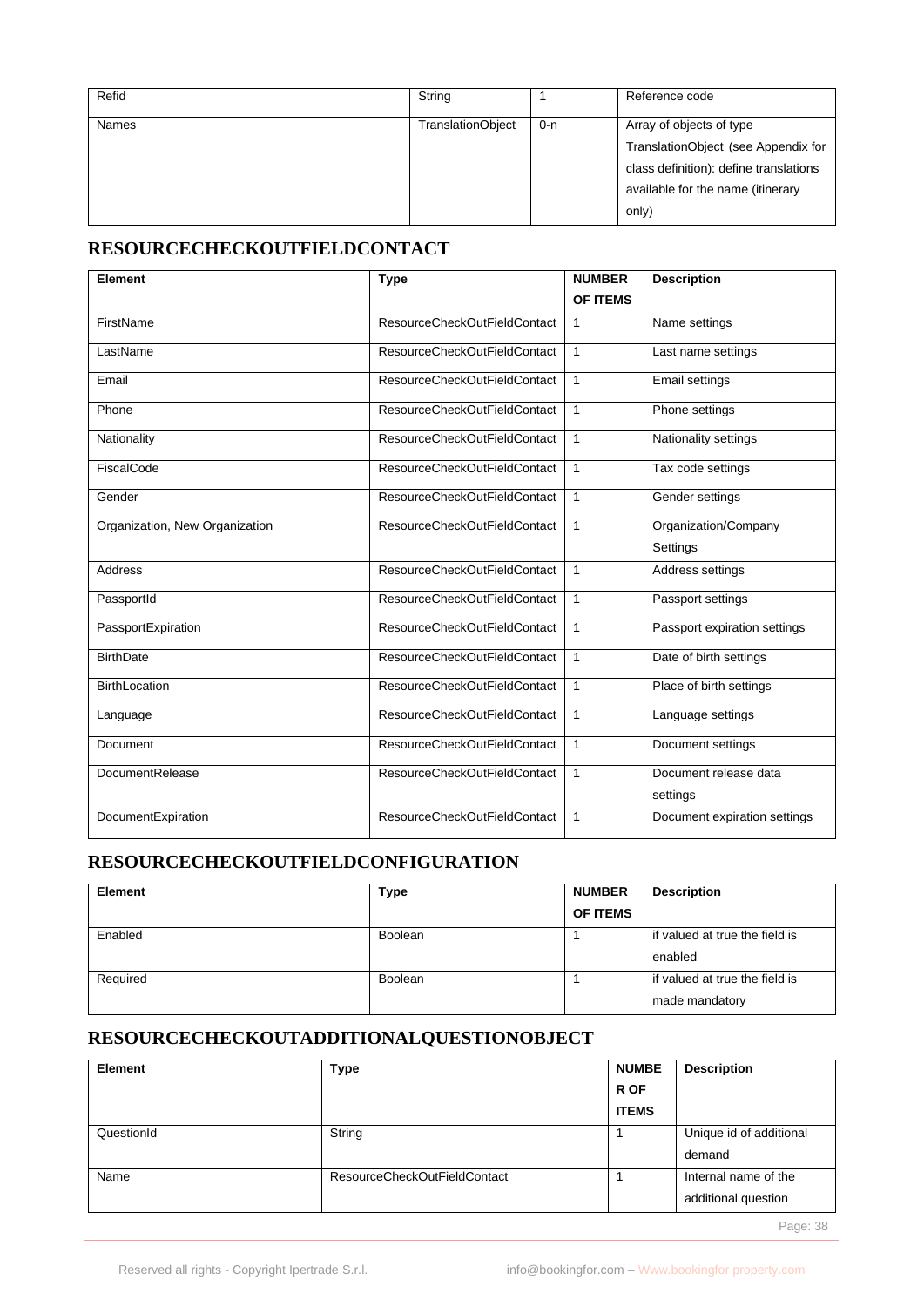| <b>QuestionNames</b> | <b>TranslationObject</b>                    | $0 - n$      | Array of objects of type    |
|----------------------|---------------------------------------------|--------------|-----------------------------|
|                      |                                             |              | TranslationObject (see      |
|                      |                                             |              | Appendix for class          |
|                      |                                             |              | definition): Define the     |
|                      |                                             |              | translations available for  |
|                      |                                             |              | the application             |
| Descriptions         | <b>TranslationObject</b>                    | $0 - n$      | Array of objects of type    |
|                      |                                             |              | TranslationObject (see      |
|                      |                                             |              | Appendix for class          |
|                      |                                             |              | definition): Define the     |
|                      |                                             |              | translations available for  |
|                      |                                             |              | the description             |
| Order                | Int                                         | $\mathbf{1}$ | Order of application        |
| Required             | Boolean                                     | 1            | If valued at True, demand   |
|                      |                                             |              | is mandatory                |
| FieldType            | Int                                         | $\mathbf{1}$ | Type of field. Possibility  |
|                      |                                             |              | of values:                  |
|                      |                                             |              | Yes/No<br>$\left( 0\right)$ |
|                      |                                             |              | Short text<br>1)            |
|                      |                                             |              | 2)<br>Long text             |
|                      |                                             |              | Number<br>3)                |
|                      |                                             |              | 4)<br>Date                  |
|                      |                                             |              | Date and time<br>5)         |
|                      |                                             |              | 6)<br>Single                |
|                      |                                             |              | selection (see              |
|                      |                                             |              | Options)                    |
|                      |                                             |              | Multiple<br>7)              |
|                      |                                             |              | selection (see              |
|                      |                                             |              | Options)                    |
| Defaultvalue         | String                                      | $\mathbf{1}$ | Default                     |
| Scope                | Int                                         | 0            | Define who to ask the       |
|                      |                                             |              | question to. Possible       |
|                      |                                             |              | values:                     |
|                      |                                             |              | (0)<br>Nominee              |
|                      |                                             |              | Single<br>1)                |
|                      |                                             |              | component                   |
| Options              | ResourceCheckOutAdditionalQuestionOptionObj | $0 - n$      | if FieldType is set to 6 or |
|                      | ect                                         |              | 7 it defines the possible   |
|                      |                                             |              | options                     |

# **RESOURCECHECKOUTADDITIONALQUESTIONOPTIONOBJECT**

| <b>Element</b> | <b>Type</b>              | <b>NUMBER</b>   | <b>Description</b>                   |
|----------------|--------------------------|-----------------|--------------------------------------|
|                |                          | <b>OF ITEMS</b> |                                      |
| Value          | String                   |                 | The value associated with the option |
| Order          | Int                      |                 | Option priority                      |
| Names          | <b>TranslationObject</b> | $0 - n$         | Array of objects of type             |
|                |                          |                 | TranslationObject (see Appendix for  |
|                |                          |                 | class definition): Define the        |
|                |                          |                 | translations available for the text  |
|                |                          |                 | associated with the option           |

Page: 39 and 2012 and 2012 and 2012 and 2012 and 2012 and 2012 and 2012 and 2012 and 2012 and 2012 and 2012 and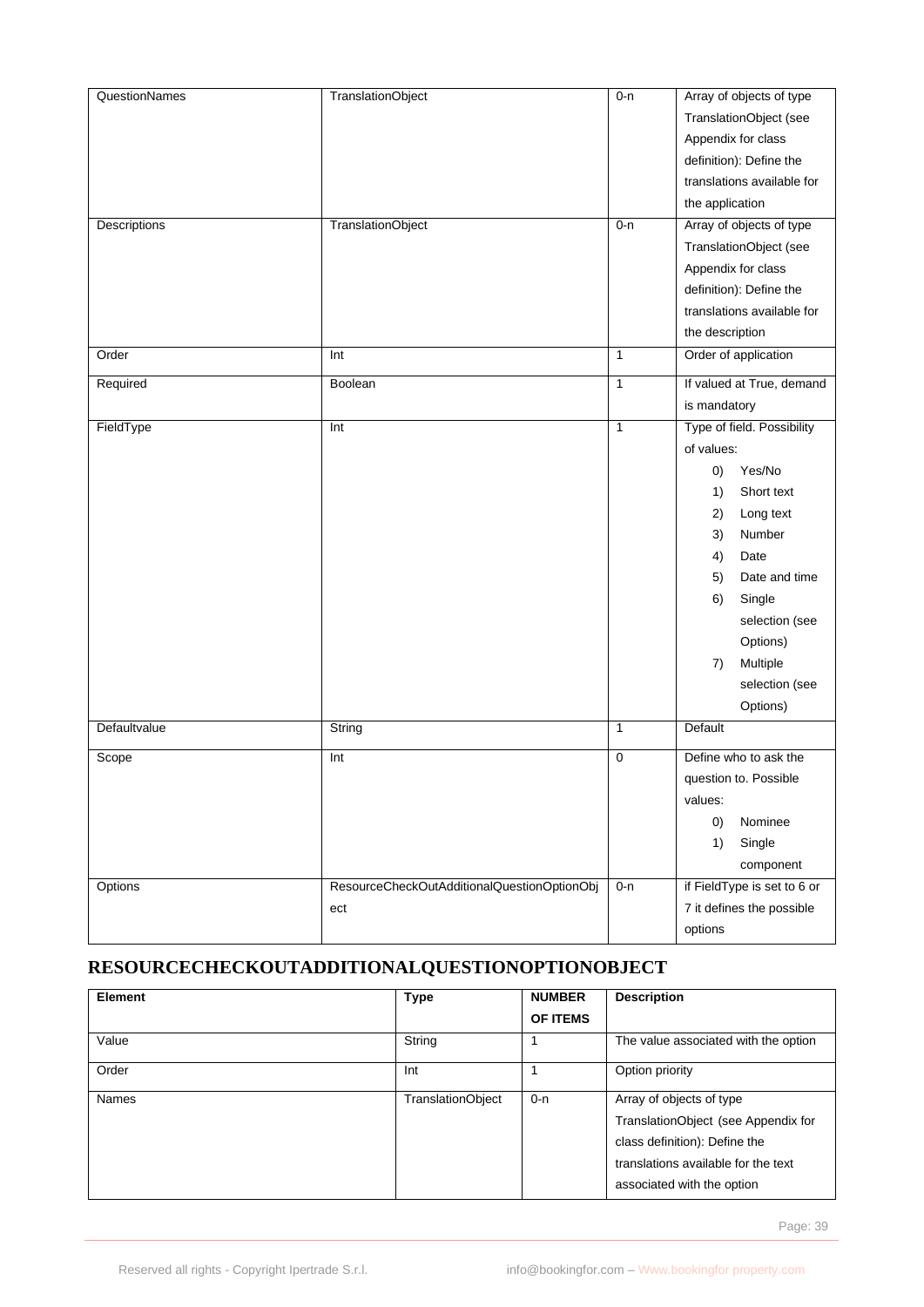#### **RATECATEGORYOBJECT**

| Element       | <b>Type</b> | <b>NUMBER</b> | <b>Description</b>                       |
|---------------|-------------|---------------|------------------------------------------|
|               |             | OF ITEMS      |                                          |
| Id            | Int         | $\mathbf{1}$  | Unique category identifier (to be used   |
|               |             |               | for RateCategoryRefId of resource        |
|               |             |               | prices)                                  |
| Refid         | String      | $\mathbf{1}$  | Reference identifier                     |
| PolicyRefld   | String      | 1             | Reference identifier of the cancellation |
|               |             |               | period associated with the category      |
| Name          | String      | $\mathbf{1}$  | Internal name                            |
| IncludedMeals | Int         | $\mathbf{1}$  | Meals included: The field works on       |
|               |             |               | flags with the following positions:      |
|               |             |               | <b>Breakfast</b><br>1)                   |
|               |             |               | 2)<br>Lunch                              |
|               |             |               | 3)<br>Dinner                             |
|               |             |               | 4)<br>Inclusive                          |
|               |             |               |                                          |

# **TRANSLATIONOBJECT**

| <b>Element</b> | ATTRIBUTE/TEXT/ELEME | <b>Type</b> | <b>NUMBE</b> | <b>Description</b>      |
|----------------|----------------------|-------------|--------------|-------------------------|
|                | <b>NT</b>            |             | R OF         |                         |
|                |                      |             | <b>ITEMS</b> |                         |
| CultureCode    | Attribute            | String      |              | Language ISO code 639-1 |
| Value          | Text                 | String      |              | Value of translation    |

# **IMAGEOBJECT**

| Element          | ATTRIBUTE/TEXT/ELEMENT | <b>Type</b> | <b>NUMBER</b><br><b>OF ITEMS</b> | <b>Description</b>                                                                             |
|------------------|------------------------|-------------|----------------------------------|------------------------------------------------------------------------------------------------|
| Order            | Attribute              | Int         |                                  | Image priority in ascending<br>order                                                           |
| <b>IsDefault</b> | Attribute              | Boolean     |                                  | if valued at true, it will be<br>set as the main image of<br>the resource                      |
| Value            | Text                   | String      |                                  | Image HTTP URL (For<br>SetResources, the URL of<br>the image to retrieve must<br>be forwarded) |

### **RESOURCESTAYOBJECT**

| <b>Element</b>   | <b>Type</b> | <b>NUMBER</b><br><b>OF ITEMS</b> | <b>Description</b>                                                                                                                                           |
|------------------|-------------|----------------------------------|--------------------------------------------------------------------------------------------------------------------------------------------------------------|
| <b>StartDate</b> | Datetime    |                                  | The period start date.                                                                                                                                       |
| EndDate          | Datetime    |                                  | The end date of the period. Cases:<br>-If resource per night or hour, the<br>end date is excluded<br>-If a day resource or slot, the end<br>date is included |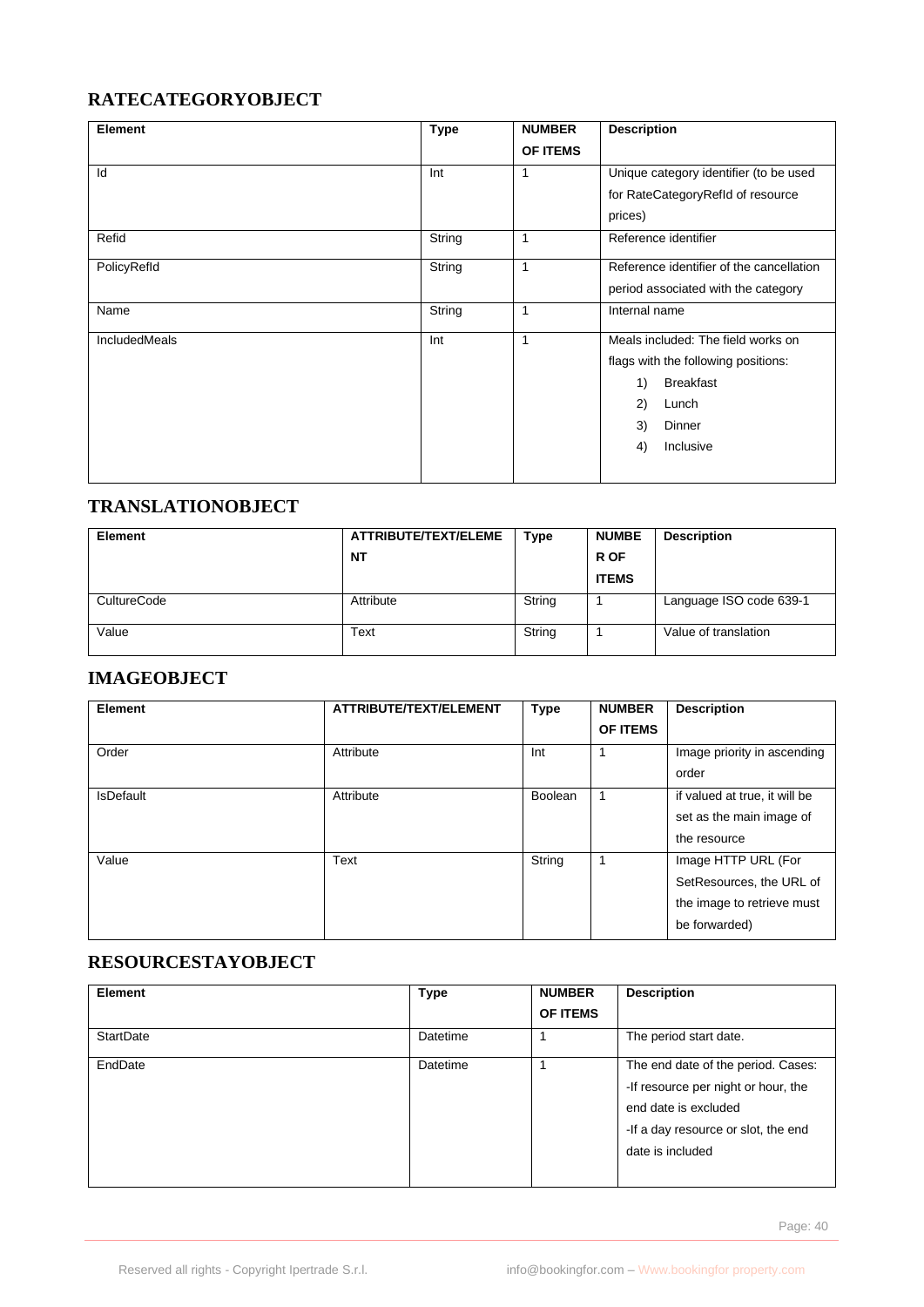| <b>MinStay</b><br>MaxStay | Int<br>Int | $\mathbf{1}$<br>$\mathbf{1}$ | Minimum duration (not valid per<br>slot). Cases:<br>-If resource per day, specifies the<br>minimum number of days<br>-If resource per night, specifies the<br>minimum number of nights<br>-If resource per hour, the minimum<br>number of units (depends on the<br>length of the resource period)<br>Maximum duration (not valid per |
|---------------------------|------------|------------------------------|--------------------------------------------------------------------------------------------------------------------------------------------------------------------------------------------------------------------------------------------------------------------------------------------------------------------------------------|
|                           |            |                              | slot). Cases:<br>-If resource per day, specifies the<br>maximum number of days<br>-If resource per night, specifies the<br>minimum number of nights<br>-If resource per hour, the maximum<br>number of units (depends on the<br>length of the resource period)                                                                       |
| CheckInDays               | Int        | $\mathbf{1}$                 | Indicates the day of the week the<br>booking starts. The field works on<br>flags with the following locations:<br>Monday<br>1)<br>Tuesday<br>2)<br>3)<br>Wednesday<br>Thursday<br>4)<br>Friday<br>5)<br>Saturday<br>6)<br>Sunday<br>7)                                                                                               |
| CheckInDays               | Int        | $\mathbf{1}$                 | Indicates the day of the week of the<br>end of the booking (not valid for slot<br>resources). The field works on flags<br>with the following locations:<br>Monday<br>1)<br>2)<br>Tuesday<br>Wednesday<br>3)<br>Thursday<br>4)<br>Friday<br>5)<br>Saturday<br>6)<br>7)<br>Sunday                                                      |
| PreCheckInQuantity        | Int        | $\mathbf{1}$                 | Time units ahead of the start of<br>booking:<br>-If resource per day, night or slot,<br>indicate the days in advance<br>-If resource per hour, the number of<br>time units (depends on the length of<br>the resource period)                                                                                                         |
| <b>TimeFixedStart</b>     | Int        | $\mathbf{1}$                 | Minimum booking time (valid for<br>resources per hour only) in minutes<br>(midnight)<br>ES: $06:00 \Rightarrow 360$                                                                                                                                                                                                                  |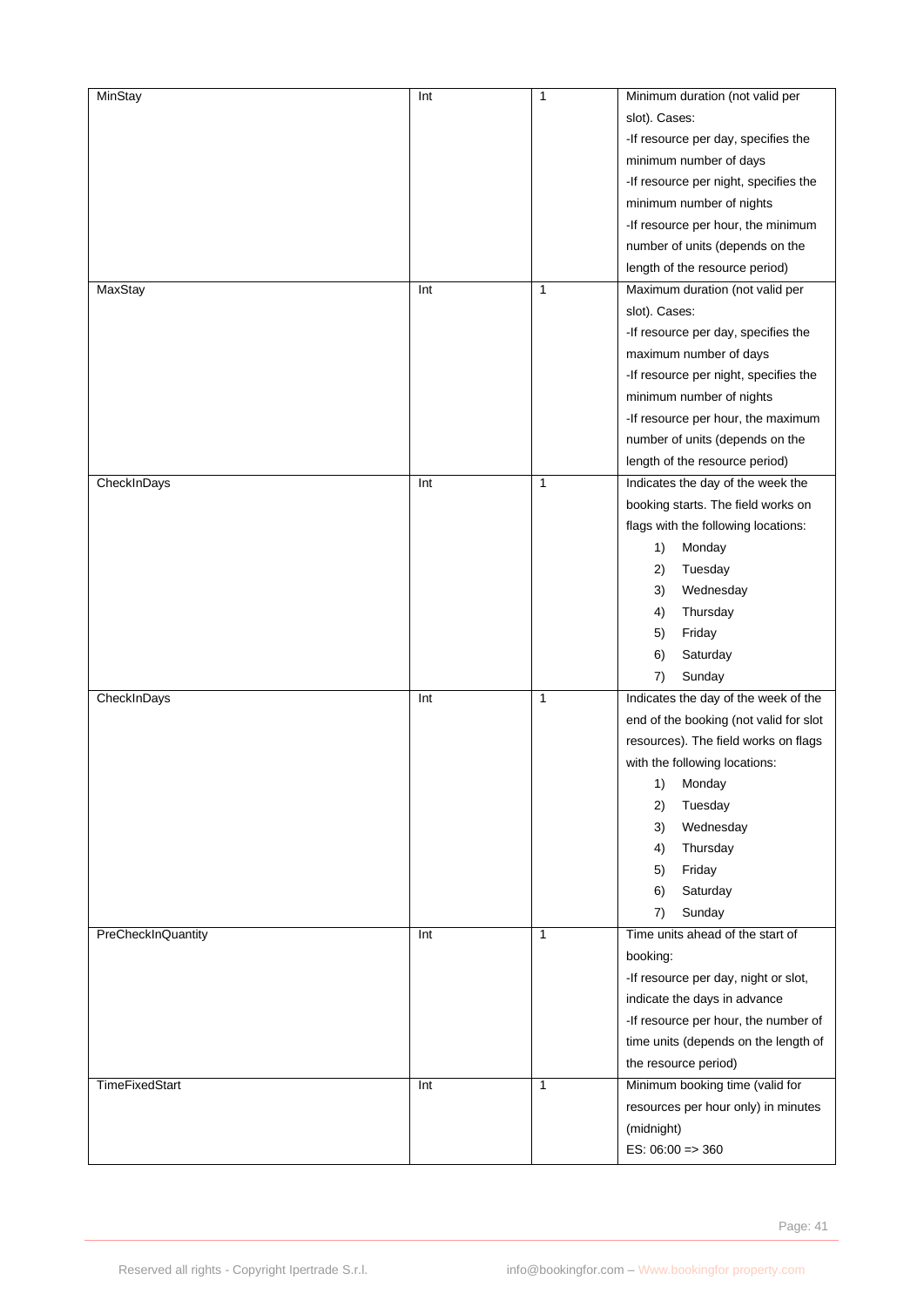| <b>TimeFixedStart</b> | Int |         | Minute (midnight) value of the<br>maximum booking time (valid for<br>resources per hour only)<br>$ES: 18:00 \Rightarrow 1080$                                                                                |
|-----------------------|-----|---------|--------------------------------------------------------------------------------------------------------------------------------------------------------------------------------------------------------------|
| RatePlanTypes         | Int | $0 - n$ | Unique identifiers of the tariff<br>categories associated with the<br>restriction (see GetRateCategories<br>for recovery).<br>If nothing is specified, the restriction<br>is valid for all tariff categories |
| <b>RatePlans</b>      | Int | $0 - n$ | Unique identifiers of the rates<br>associated with the restriction (see<br>GetResources for recovery).<br>If nothing is specified, the restriction<br>is valid for all                                       |

#### **TAGOBJECT**

| Element             | <b>Type</b>              | <b>NUMBER</b>   | <b>Description</b>                                   |
|---------------------|--------------------------|-----------------|------------------------------------------------------|
|                     |                          | <b>OF ITEMS</b> |                                                      |
| Id                  | Int                      | $\mathbf{1}$    | Unique tag identifier (to be used for                |
|                     |                          |                 | resource Tags)                                       |
| Refid               | String                   | $\overline{1}$  | Reference identifier                                 |
| HasICon             | Boolean                  | $\mathbf{1}$    | If valued to true, read the Icon field;              |
|                     |                          |                 | if valued at false read the ImageUrl                 |
|                     |                          |                 | field                                                |
| Icon                | String                   | $\mathbf{1}$    | FontAwesome icon reference CSS                       |
|                     |                          |                 | class http://fontawesome.io/                         |
| Image               | Int                      | $\mathbf{1}$    | HTTP URL of the image                                |
| <b>Names</b>        | <b>TranslationObject</b> | $0 - n$         | Array of objects of type                             |
|                     |                          |                 | TranslationObject (see Appendix for                  |
|                     |                          |                 | class definition): Define the                        |
|                     |                          |                 | translations available for the name                  |
| Descriptions        | TranslationObject        | $0 - n$         | Array of objects of type                             |
|                     |                          |                 | TranslationObject (see Appendix for                  |
|                     |                          |                 | class definition): Define the                        |
|                     |                          |                 | translations available for the                       |
|                     | Int                      | $\mathbf{1}$    | description<br>The type of objects for which the tag |
| TagType             |                          |                 | is valid. The field works on flags                   |
|                     |                          |                 | with the following locations:                        |
|                     |                          |                 | Merchant<br>$\left( 0\right)$                        |
|                     |                          |                 | Sales<br>1)                                          |
|                     |                          |                 | 2)<br>Resources                                      |
|                     |                          |                 | 3)<br>Resource groups                                |
|                     |                          |                 |                                                      |
| <b>TagValueType</b> | Int                      | $\mathbf 0$     | Type of value. Possible values:                      |
|                     |                          |                 | Simple selection<br>(0)                              |
|                     |                          |                 | Value between Excluded<br>1)                         |
|                     |                          |                 | $(-1)$ , Included $(0)$ , Free                       |
|                     |                          |                 | $(1)$ , Paid $(2)$                                   |
|                     |                          |                 | Number<br>2)                                         |

Page: 42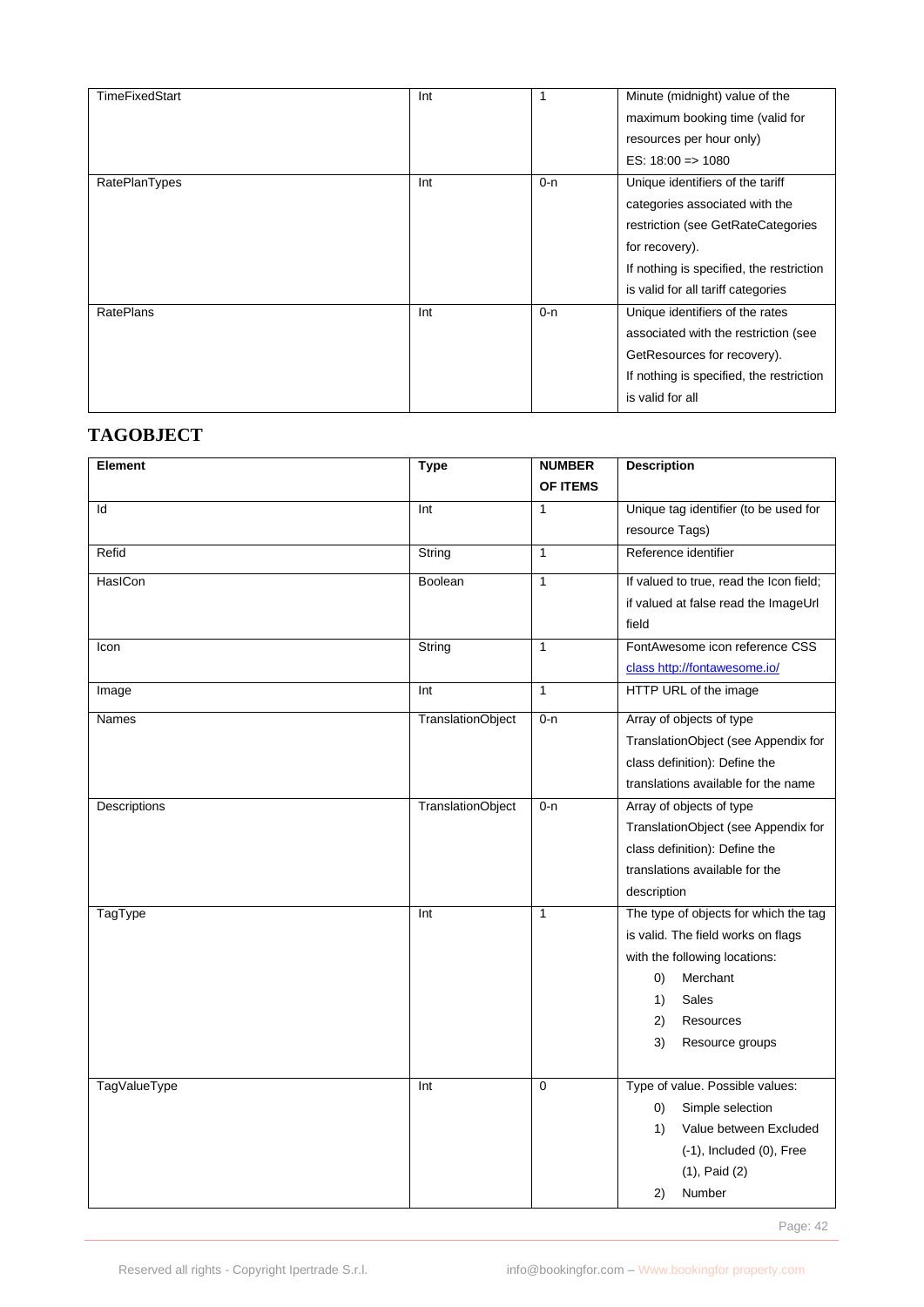|--|

## **RATEPLAN**

| Element              | <b>Type</b> | <b>NUMBER</b><br><b>OF ITEMS</b> | <b>Description</b>                                                                      |
|----------------------|-------------|----------------------------------|-----------------------------------------------------------------------------------------|
| Id                   | Int         |                                  | Unique rate identifier                                                                  |
| <b>IncludedPaxes</b> | Int         |                                  | Number of people included (check<br>resource settings)                                  |
| RateCategoryRefld    | String      |                                  | Reference identifier of the tariff<br>category (for recovery see<br>GetRateCategories). |

# **GROUPINGRESOURCEOBJECT**

The basic structure for retrieving, inserting, updating resource group data. Next, the definition of the class.

| <b>Element</b>      | <b>Type</b>              | <b>NUMBER</b> | <b>Description</b>                     |
|---------------------|--------------------------|---------------|----------------------------------------|
|                     |                          | OF ITEMS      |                                        |
| Refid               | String                   | 1             | this parameter will be used to         |
|                     |                          |               | retrieve/update/delete resources and   |
|                     |                          |               | must be unique to the same             |
|                     |                          |               | merchant                               |
| Weight              | Int                      | $\mathbf{1}$  | Resource priority (used in sorting     |
|                     |                          |               | resources in lists) in ascending order |
| Enabled             | Boolean                  | $\mathbf{1}$  | if valued at true the resource will be |
|                     |                          |               | visible in the public area             |
| MainCategoryId      | Int                      | $0 - 1$       | Resource membership category (see      |
|                     |                          |               | GetResourceProductCategories for       |
|                     |                          |               | recovery)                              |
| <b>Names</b>        | TranslationObject        | 0-n           | Array of objects of type               |
|                     |                          |               | TranslationObject (see Appendix for    |
|                     |                          |               | class definition): Define the          |
|                     |                          |               | translations available for the name    |
| <b>Descriptions</b> | <b>TranslationObject</b> | $0 - n$       | Array of objects of type               |
|                     |                          |               | TranslationObject (see Appendix for    |
|                     |                          |               | class definition): Define the          |
|                     |                          |               | translations available for the         |
|                     |                          |               | description                            |
| <b>Address</b>      | String                   | $\mathbf{1}$  | Defines the location address of the    |
|                     |                          |               | resource                               |
| Stateld             | Int                      | $0 - 1$       | The resource state reference code.     |
|                     |                          |               | For the correct code, refer to         |
|                     |                          |               | http://www.geonames.org/               |
| RegionId            | Int                      | $0 - 1$       | Resource region/federal status         |
|                     |                          |               | reference code. For the correct code,  |
|                     |                          |               | refer to http://www.geonames.org/      |
| Cityld              | Int                      | $0 - 1$       | The resource's city reference code.    |
|                     |                          |               | For the correct code, refer to         |
|                     |                          |               | http://www.geonames.org/               |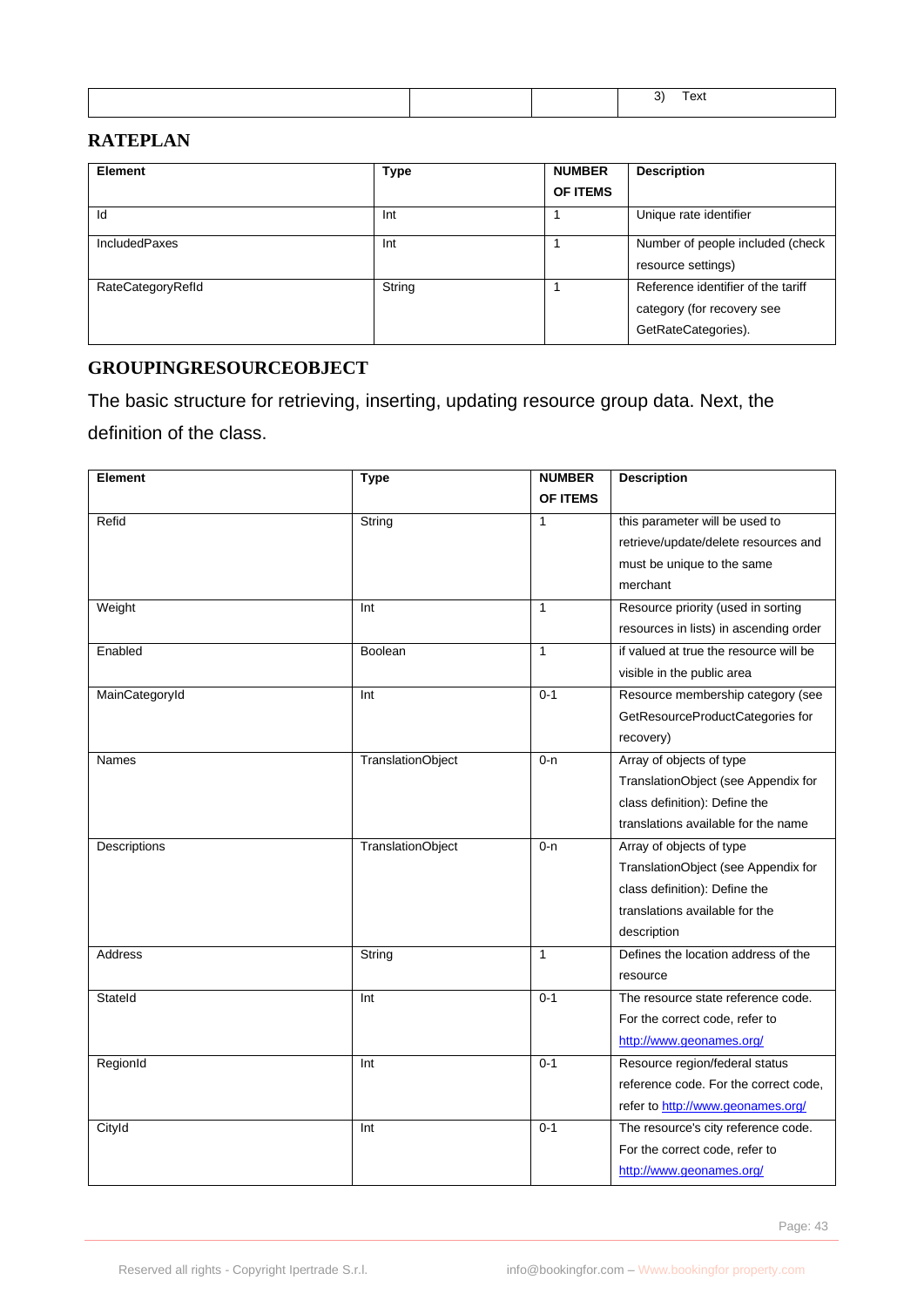| <b>XPos</b>          | String             | $\mathbf{1}$ | Latitude of resource position in         |
|----------------------|--------------------|--------------|------------------------------------------|
|                      |                    |              | decimal values +-90                      |
| <b>YPos</b>          | String             | $\mathbf{1}$ | Longitude of resource position in        |
|                      |                    |              | decimal values +-180                     |
| Rating               | Int                | $\mathbf{1}$ | Resource evaluation between 0 and        |
|                      |                    |              | 5                                        |
| DefaultImage         | String             | $\mathbf{1}$ | full URL of the main image. This         |
|                      |                    |              | parameter will only be used on           |
|                      |                    |              | GetGroupingResources.                    |
| Gallery, London      | ImageObject        | $0 - n$      | Array of objects of type ImageObject     |
|                      |                    |              | (see Appendix for class definition):     |
|                      |                    |              | Define the images available for the      |
|                      |                    |              | main photo gallery                       |
| Videos               | <b>ImageObject</b> | $0 - n$      | Array of objects of type ImageObject     |
|                      |                    |              | (see Appendix for class definition):     |
|                      |                    |              | Define the videos associated with the    |
|                      |                    |              | resource (Value URL YouTube field)       |
| AddedOn, Switzerland | Datetime           | 1            | Resource insert date (from API or        |
|                      |                    |              | directly from back office): will only be |
|                      |                    |              | used on GetGroupingResources             |
| Tags                 | Int                | $0 - n$      | Array of tag identifiers associated      |
|                      |                    |              | with the group (for recovery see         |
|                      |                    |              | GetAvailableTags)                        |

# **VARIATIONPLAN**

| Element              | <b>Type</b>              | <b>NUMBER OF</b><br><b>ITEMS</b> | <b>Description</b>                                                           |
|----------------------|--------------------------|----------------------------------|------------------------------------------------------------------------------|
| Refid                | String                   | $\mathbf{1}$                     | this parameter will be used to retrieve/update/delete                        |
|                      |                          |                                  | quotes and must be unique to the same merchant                               |
| Weight               | Int                      | $\mathbf{1}$                     | Resource priority (used in sorting resources in lists) in<br>ascending order |
| Enabled              | Boolean                  | $\mathbf{1}$                     | if valued at true the resource will be visible in the<br>public area         |
| Names                | <b>TranslationObject</b> | $0 - n$                          | Array of objects of type TranslationObject (see                              |
|                      |                          |                                  | Appendix for class definition): Define the translations                      |
|                      |                          |                                  | available for the name                                                       |
| Descriptions         | <b>TranslationObject</b> | $0 - n$                          | Array of objects of type TranslationObject (see                              |
|                      |                          |                                  | Appendix for class definition): Define the translations                      |
|                      |                          |                                  | available for the description                                                |
| PriceTemplates       | String                   | $\mathbf{1}$                     | Gets or sets the type of prices that will have to be                         |
|                      |                          |                                  | discounted. The sum of the values will be delimited by                       |
|                      |                          |                                  | the comma. Possible values:                                                  |
|                      |                          |                                  | 1=> Room Price                                                               |
|                      |                          |                                  | 2=> Person Price                                                             |
| DefaultImage         | String                   | $\mathbf{1}$                     | The full URL of the main image. This parameter will                          |
|                      |                          |                                  | only be used on GetVariationPlans.                                           |
| Images               | ImageObject              | $0 - n$                          | Array of objects of type ImageObject (see Appendix for                       |
|                      |                          |                                  | class definition): Define the images available for the                       |
|                      |                          |                                  | main photo gallery                                                           |
| LastVariationProcess | Boolean                  | 1                                | If this parameter is set to True, the following change                       |
|                      |                          |                                  | will be the last to be counted and the next change will                      |

Page: 44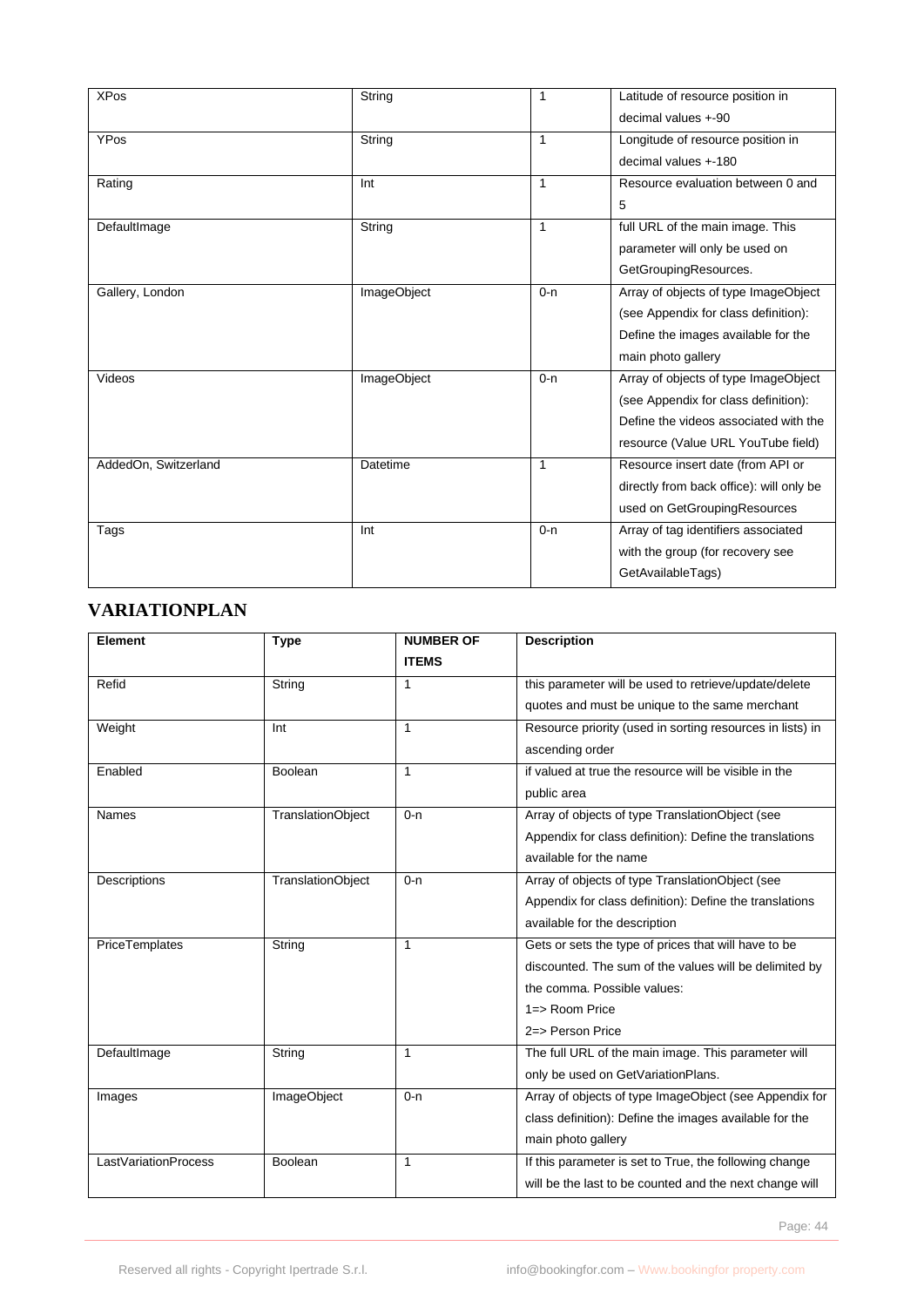|                         |                      |         | not be calculated even if valid. For a successful                |
|-------------------------|----------------------|---------|------------------------------------------------------------------|
|                         |                      |         | implementation, use the parameter in conjunction with            |
|                         |                      |         | Weight.                                                          |
| VariationPlanType       | String               |         | Gets or sets a value that indicates the type of                  |
|                         |                      |         | variation. Possible values:                                      |
|                         |                      |         | $0 \Rightarrow$ overnight discount/day/unit (default currency)   |
|                         |                      |         | $1 \Rightarrow$ supplement per night/day/unit (default currency) |
|                         |                      |         | $2 \Rightarrow$ discount per night/day/unit (%)                  |
|                         |                      |         | $3 \Rightarrow$ supplement per night/day/unit (%)                |
|                         |                      |         | $4 \Rightarrow$ discount per night/day/unit (time unit)          |
|                         |                      |         | $5 \Rightarrow$ fixed discount (default currency)                |
|                         |                      |         | $6 \Rightarrow$ fixed supplement (default currency)              |
| <b>VariationDetails</b> | VariationDetailGroup | $0 - n$ | Gets or sets variation rules.                                    |

# **VARIATIONDETAILGROUP**

Defines the value of the variation and its rules of application. At least one rule group must be valid for the variation to be valid. Within the rule group, for type 0.11 the "sum" of them (OR control) will be made first, then ALL the rules set (AND control) must be valid.

| <b>Element</b> | <b>ATTRIBUTE/TEX</b> | <b>Type</b>      | <b>Number</b>   | <b>Description</b>                         |
|----------------|----------------------|------------------|-----------------|--------------------------------------------|
|                | <b>T/ELEMENT</b>     |                  | <b>Elements</b> |                                            |
| Groupname      | Attribute            | String           |                 | Gets or sets a value that indicates a      |
|                |                      |                  |                 | reference string for the group             |
|                |                      |                  |                 | Specified. This value must be.             |
|                |                      |                  |                 | unique within the variation                |
| Rules          |                      | VariationDetailG | $0 - n$         | Gets or sets a rule group for which.       |
|                |                      | roupRule         |                 | the offer must be valid.                   |
|                |                      |                  |                 | NB: Bulk and differential options are not. |
|                |                      |                  |                 | available for this section                 |

# **VARIATIONDETAILGROUPRULE**

Defines a single application rule for a price list variation. Depending on the type of rule (Type field), some fields must be specified. Some rules (type 0.11) can be specified multiple times in the same group. See the field description for possible combinations in a rule.

| <b>Element</b> | ATTRIBUTE/TEXT/<br><b>ELEMENT</b> | <b>Type</b> | <b>Number</b><br><b>Elements</b> | <b>TYPE OF</b><br><b>RULE</b><br><b>FROM</b><br><b>Use</b> | <b>Description</b>          |
|----------------|-----------------------------------|-------------|----------------------------------|------------------------------------------------------------|-----------------------------|
| Type           | Attribute                         | Int         | 1                                |                                                            | Gets or sets the rule type. |
|                |                                   |             |                                  |                                                            | Possible values:            |
|                |                                   |             |                                  |                                                            | 0=>stay period              |
|                |                                   |             |                                  |                                                            | 1=>Stay Duration            |
|                |                                   |             |                                  |                                                            | 2=>check-in day             |
|                |                                   |             |                                  |                                                            | 3=>days in advance of       |
|                |                                   |             |                                  |                                                            | booking (compared to check- |
|                |                                   |             |                                  |                                                            | in date)                    |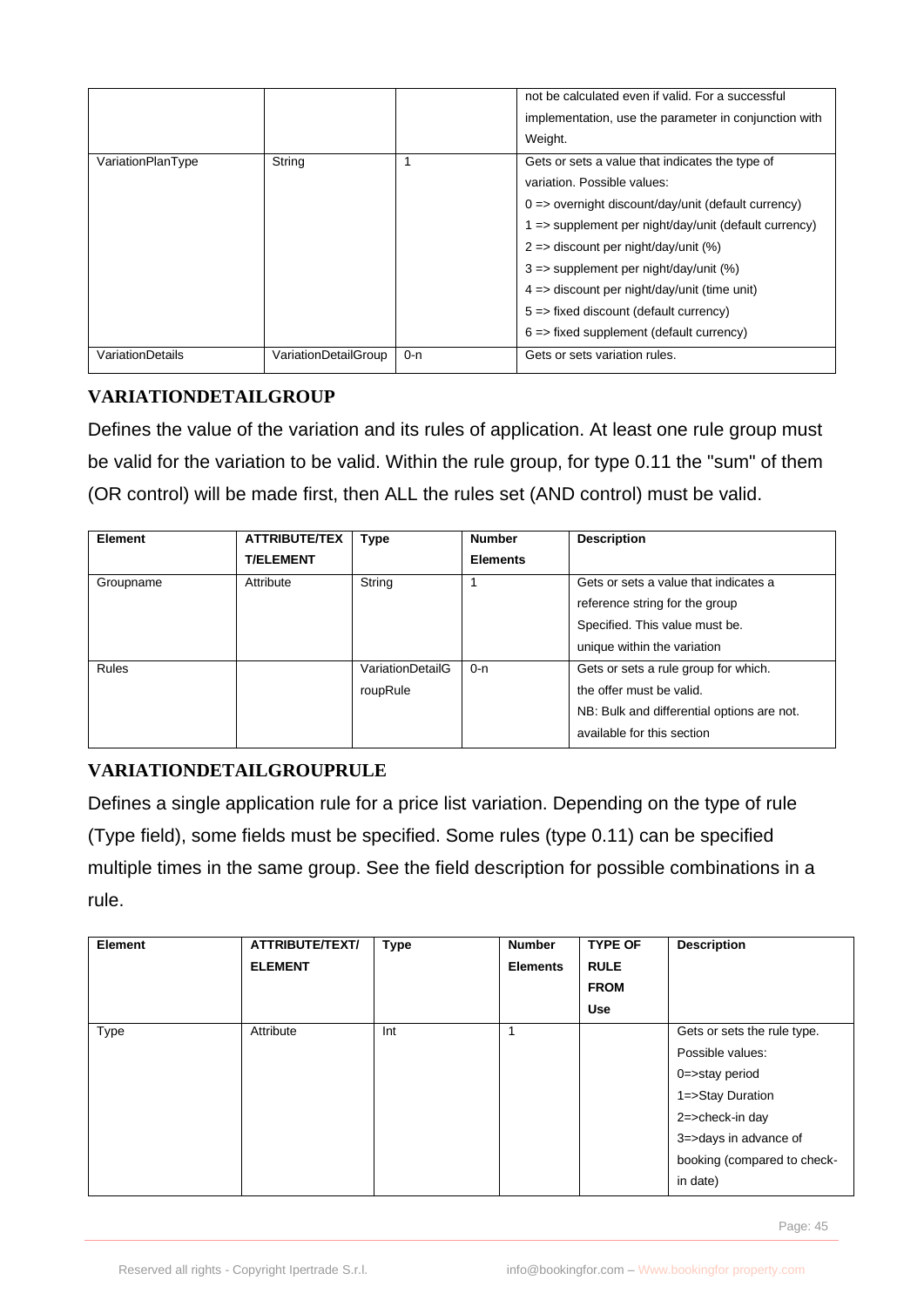|                  |         |          |              |                | 4=>person position from           |
|------------------|---------|----------|--------------|----------------|-----------------------------------|
|                  |         |          |              |                | which the variation has effect    |
|                  |         |          |              |                | 5=>Total number of people         |
|                  |         |          |              |                | 6=>type of treatment              |
|                  |         |          |              |                | 7=>start day from which the       |
|                  |         |          |              |                | change has effect                 |
|                  |         |          |              |                | $10$ =>resource                   |
|                  |         |          |              |                | 11=>day of booking creation       |
|                  |         |          |              |                | 13=>Contact Groups                |
|                  |         |          |              |                | 15=>Required age groups           |
|                  |         |          |              |                | 17=>age groups from               |
|                  |         |          |              |                | discount (if the variation        |
|                  |         |          |              |                | allows it)                        |
|                  |         |          |              |                | NB: This field is.                |
|                  |         |          |              |                | defined as an attribute of the    |
|                  |         |          |              |                | root node                         |
| <b>StartDate</b> | Element | Datetime | $\mathbf{1}$ | $\mathbf 0$    | Gets or sets the start date of    |
|                  |         |          |              |                | the control for the period of     |
|                  |         |          |              |                | stay                              |
| EndDate          | Element | Datetime | $\mathbf{1}$ | $\mathbf 0$    | Gets or sets the end date of      |
|                  |         |          |              |                | the control for the stay period.  |
| MinStay          | Element | Int      | $\mathbf{1}$ | $\mathbf{1}$   | Gets or sets the minimum          |
|                  |         |          |              |                | days for the duration of the      |
|                  |         |          |              |                | stay.                             |
| MaxStay          | Element | Int      | $\mathbf{1}$ | $\mathbf{1}$   | Gets or sets the maximum          |
|                  |         |          |              |                |                                   |
|                  |         |          |              |                | days for the duration of the      |
|                  |         | Int      | $\mathbf{1}$ | $\mathbf{1}$   | stay.                             |
| DurationType     | Element |          |              |                | Gets or sets the type of length   |
|                  |         |          |              |                | of stay control. Possible         |
|                  |         |          |              |                | values:                           |
|                  |         |          |              |                | $0 \Rightarrow$ Duration between  |
|                  |         |          |              |                | And                               |
|                  |         |          |              |                | 1=> Duration greater than or      |
|                  |         |          |              |                | equal to (to be enhanced          |
|                  |         |          |              |                | only MinStay)                     |
|                  |         |          |              |                | 2=> Duration less than or         |
|                  |         |          |              |                | equal to (to be enhanced          |
|                  |         |          |              |                | only MaxStay)                     |
| CheckInDays      | Element | Int      | $\mathbf{1}$ | $\overline{2}$ | Gets or sets a value that         |
|                  |         |          |              |                | identifies the days of the week   |
|                  |         |          |              |                | for which the offer is valid. The |
|                  |         |          |              |                | field is a seven-value bitmask    |
|                  |         |          |              |                | whose positions are the           |
|                  |         |          |              |                | corresponding:                    |
|                  |         |          |              |                | 0=> Sunday                        |
|                  |         |          |              |                | 1=> Monday                        |
|                  |         |          |              |                | 2=> Tuesday                       |
|                  |         |          |              |                | 3=> Wednesday                     |
|                  |         |          |              |                | 4=> Thursday                      |
|                  |         |          |              |                | 5=> Friday                        |
|                  |         |          |              |                | 6=> Saturday.                     |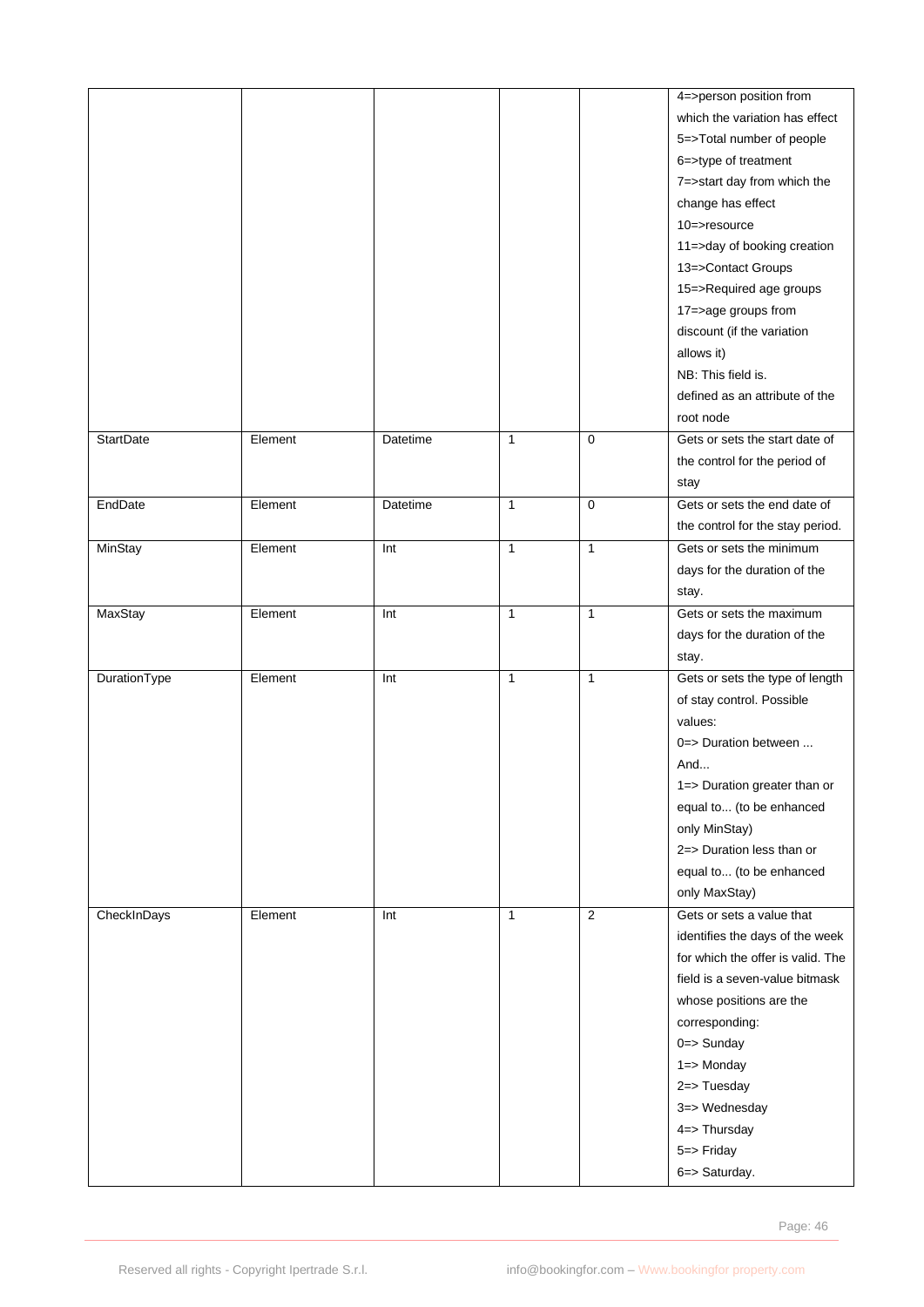|                   |         |                |              |                | The value obtained and to be     |
|-------------------|---------|----------------|--------------|----------------|----------------------------------|
|                   |         |                |              |                | sent will be decimal.            |
|                   |         |                |              |                | Example: If check-in is to be    |
|                   |         |                |              |                | on a Saturday or Sunday,         |
|                   |         |                |              |                | flags 0 and 6 will be active, so |
|                   |         |                |              |                | the value will be 1000001,       |
|                   |         |                |              |                | final value 65                   |
| ExcludeCheckDays  | Element | Boolean        | 1            | $\overline{2}$ | Gets or sets a value that        |
|                   |         |                |              |                | identifies whether the           |
|                   |         |                |              |                | specified check-in days are      |
|                   |         |                |              |                | valid or to be excluded.         |
|                   |         |                |              |                | False=> Saturday Check-in        |
|                   |         |                |              |                | Day                              |
|                   |         |                |              |                | True=> Check-in Day is not       |
|                   |         |                |              |                |                                  |
|                   |         |                |              |                | Saturday                         |
| PrevDaysMin       | Element | Int            | 1            | 3              | Gets or sets the minimum         |
|                   |         |                |              |                | number of days in advance of     |
|                   |         |                |              |                | the reservation compared to      |
|                   |         |                |              |                | the beginning of the stay.       |
| PrevDaysMax       | Element | Int            | 1            | 3              | Gets or sets the maximum         |
|                   |         |                |              |                | number of days in advance of     |
|                   |         |                |              |                | the reservation compared to      |
|                   |         |                |              |                | the beginning of the stay.       |
| PrevDaysType      | Element | Int            | 1            | 3              | Gets or sets the type of length  |
|                   |         |                |              |                | of stay control. Possible        |
|                   |         |                |              |                | values:                          |
|                   |         |                |              |                | 0=> Advance days between         |
|                   |         |                |              |                | And                              |
|                   |         |                |              |                | 1=> Days in advance greater      |
|                   |         |                |              |                | than or equal to (to be          |
|                   |         |                |              |                | enhanced only PrevDaysMin)       |
|                   |         |                |              |                | 2=> Days in advance less         |
|                   |         |                |              |                | than or equal to (to be          |
|                   |         |                |              |                |                                  |
|                   |         |                |              |                | enhanced only PrevDaysMax)       |
| PaxStart          | Element | Int            | $\mathbf{1}$ | 4              | Gets or sets a value that        |
|                   |         |                |              |                | identifies the location of the   |
|                   |         |                |              |                | person from whom to make         |
|                   |         |                |              |                | the change (to be used only if   |
|                   |         |                |              |                | the variation does not exclude   |
|                   |         |                |              |                | persons)                         |
| FirstExtrabedOnly | Element | <b>Boolean</b> | $\mathbf{1}$ | $\overline{4}$ | Gets or sets a value that        |
|                   |         |                |              |                | identifies whether the first     |
|                   |         |                |              |                | person to whom the discount      |
|                   |         |                |              |                | was applied will be the only     |
|                   |         |                |              |                | one. Possible values:            |
|                   |         |                |              |                | False=> Valid variation from     |
|                   |         |                |              |                | the third person                 |
|                   |         |                |              |                | True=> Variation valid only for  |
|                   |         |                |              |                | the third person                 |
| <b>MinPax</b>     | Element | Int            | $\mathbf{1}$ | $\overline{5}$ | Gets or sets the minimum         |
|                   |         |                |              |                |                                  |
|                   |         |                |              |                | number of people required in     |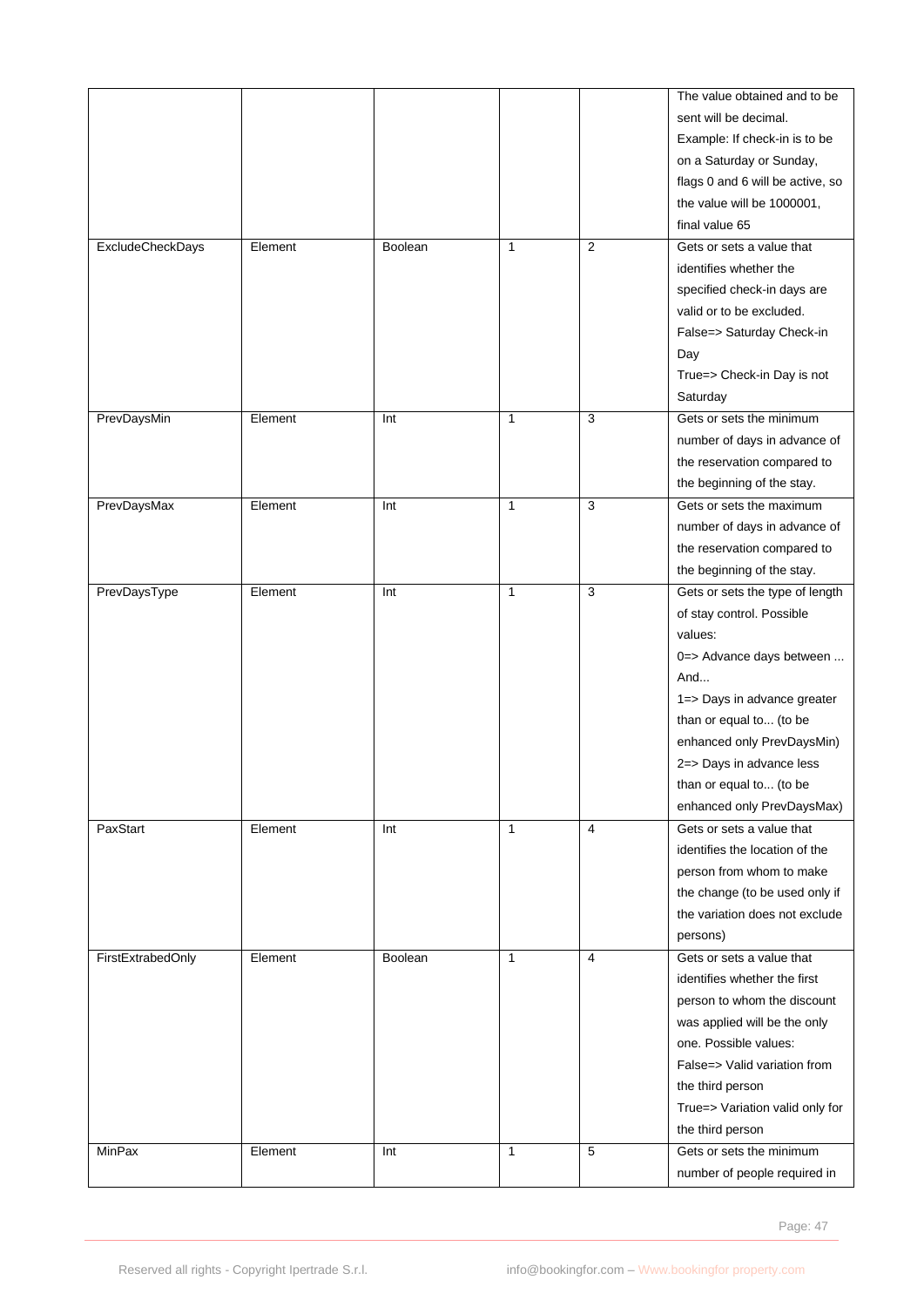|                         |         |                |              |                | the quote in order to apply the                     |
|-------------------------|---------|----------------|--------------|----------------|-----------------------------------------------------|
|                         |         |                |              |                | variation                                           |
| MaxPax                  | Element | Int            | $\mathbf{1}$ | 5              | Gets or sets the maximum                            |
|                         |         |                |              |                | number of people required in                        |
|                         |         |                |              |                | the quote to apply the change                       |
| PaxNumberType           | Element | Int            | $\mathbf{1}$ | 5              | Gets or sets the type of                            |
|                         |         |                |              |                | control of the requested total                      |
|                         |         |                |              |                | people. Possible values:                            |
|                         |         |                |              |                | 0=> Number of people                                |
|                         |         |                |              |                | between  And                                        |
|                         |         |                |              |                | 1=> Number of people greater                        |
|                         |         |                |              |                | than or equal to (to be                             |
|                         |         |                |              |                | enhanced only MinPax)                               |
|                         |         |                |              |                | 2=> Number of people less                           |
|                         |         |                |              |                | than or equal to (to be                             |
|                         |         |                |              |                | enhanced only MaxPax)                               |
| <b>RatePlanTypes</b>    | Element | String         | $0 - n$      | 6              | Gets or sets a set of                               |
|                         |         |                |              |                |                                                     |
|                         |         |                |              |                | references that identify the                        |
|                         |         |                |              |                | fare categories for which the<br>variation is valid |
|                         |         |                |              |                |                                                     |
| <b>ExcludeRatePlans</b> | Element | Int            | $\mathbf{1}$ | 6              | Gets or sets a value that                           |
|                         |         |                |              |                | identifies whether the                              |
|                         |         |                |              |                | specified tariff categories are                     |
|                         |         |                |              |                | valid or to be excluded                             |
| DayStart                | Element | Int            | $\mathbf{1}$ | $\overline{7}$ | Gets or sets a value that                           |
|                         |         |                |              |                | identifies the precise                              |
|                         |         |                |              |                | day/night/slot when the                             |
|                         |         |                |              |                | variation begins to take effect.                    |
|                         |         |                |              |                | If not specified, it will start                     |
|                         |         |                |              |                | from day one.                                       |
| <b>Resources</b>        | Element | String         | 0-n          | 10             | Gets or sets a collection of                        |
|                         |         |                |              |                | references that identify the                        |
|                         |         |                |              |                | resources for which the                             |
|                         |         |                |              |                | variation is valid.                                 |
| ExcludeResources        | Element | <b>Boolean</b> | $\mathbf{1}$ | 10             | Gets or sets a value that                           |
|                         |         |                |              |                | identifies whether the                              |
|                         |         |                |              |                | specified resources are valid                       |
|                         |         |                |              |                | or to be excluded.                                  |
| RequestStartDate        | Element | Datetime       | $\mathbf{1}$ | 11             | Gets or sets the start date of                      |
|                         |         |                |              |                | the control by reservation                          |
|                         |         |                |              |                | request date                                        |
| RequestEndDate          | Element | Datetime       | $\mathbf{1}$ | 11             | Gets or sets the end date of                        |
|                         |         |                |              |                | the control by booking request                      |
|                         |         |                |              |                | date                                                |
| RequestDateCheckType    | Element | Int            | $\mathbf{1}$ | 11             | Gets or sets the type of date                       |
|                         |         |                |              |                | control required for                                |
|                         |         |                |              |                | reservation.                                        |
|                         |         |                |              |                | Possible values:                                    |
|                         |         |                |              |                | $0 \Rightarrow$ Dates between  and                  |
|                         |         |                |              |                | 1=>Dates greater than (to                           |
|                         |         |                |              |                | be enhanced only                                    |
|                         |         |                |              |                | RequestStartDate)                                   |
|                         |         |                |              |                |                                                     |

Page: 48 and 2012 and 2012 and 2012 and 2012 and 2012 and 2012 and 2012 and 2012 and 2012 and 2012 and 2012 and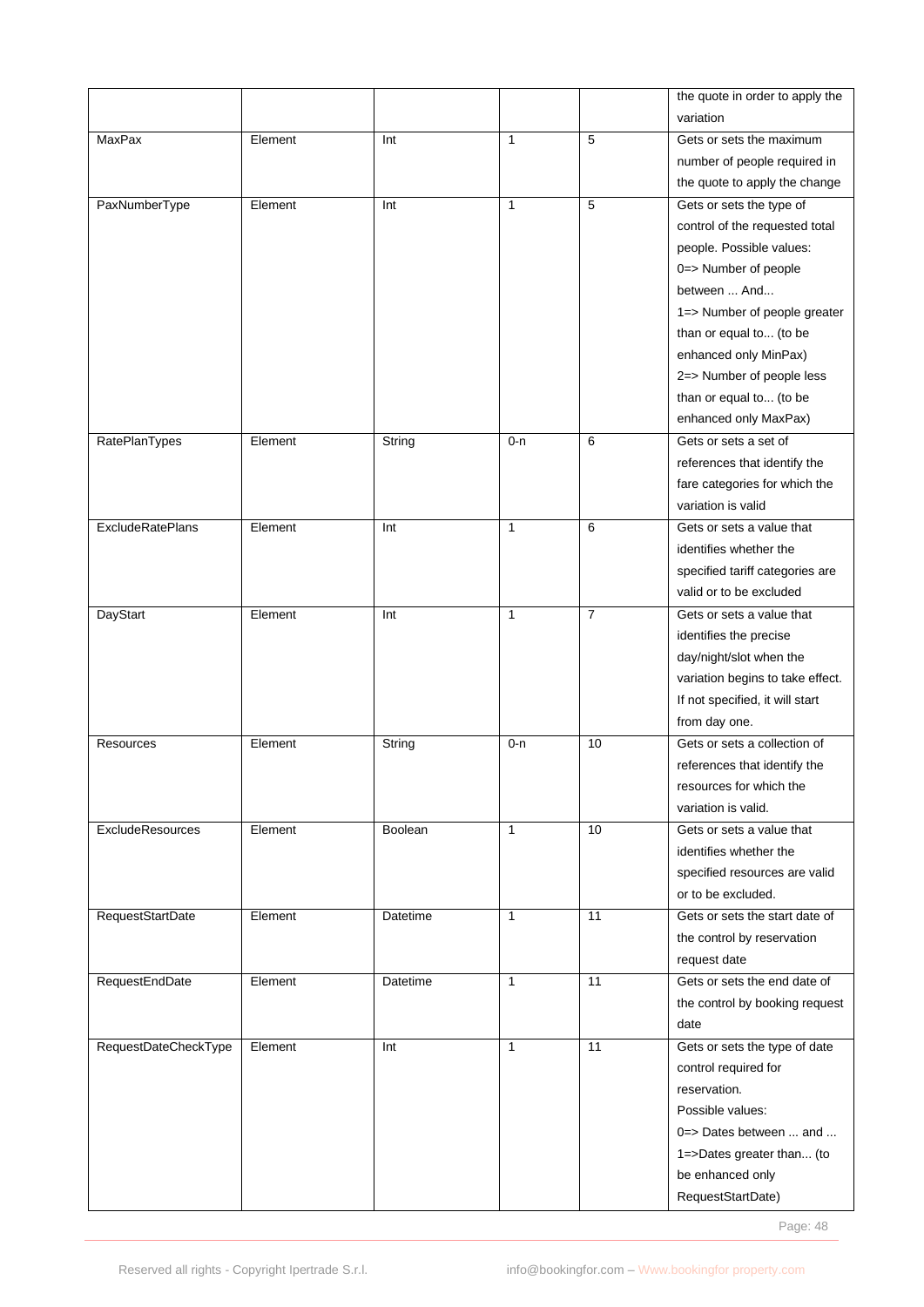|                             |         |              |              |    | 2=>Dates less than (to be       |
|-----------------------------|---------|--------------|--------------|----|---------------------------------|
|                             |         |              |              |    | enhanced only                   |
|                             |         |              |              |    | RequestEndDate)                 |
| ContactGroups               | Element | Int          | $\mathbf{1}$ | 13 | Gets or sets a collection of    |
|                             |         |              |              |    | contact groups for which the    |
|                             |         |              |              |    | variation is valid. if you also |
|                             |         |              |              |    | want to specify under           |
|                             |         |              |              |    | recorded users set the value 0  |
| <b>ExcludeContactGroups</b> | Element | Boolean      | $\mathbf{1}$ | 13 | Gets or sets a value that       |
|                             |         |              |              |    | identifies whether the          |
|                             |         |              |              |    | specified contact groups are    |
|                             |         |              |              |    | valid or to be excluded         |
| RequiredAgeRanges           | Element | AgeRangeRule | $0 - n$      | 15 | Gets or sets a set of sub-rules |
|                             |         |              |              |    | that specify the minimum        |
|                             |         |              |              |    | number of people (intended as   |
|                             |         |              |              |    | age groups) for whom the        |
|                             |         |              |              |    | variation is valid.             |
| AgeRanges                   | Element | AgeRange     | $0 - n$      | 16 | Gets or sets a set of age       |
|                             |         |              |              |    | groups for which the variation  |
|                             |         |              |              |    | is valid.                       |
| ExcludeAgeRanges            | Element | Boolean      | 1            | 16 | Gets or sets a value that       |
|                             |         |              |              |    | identifies whether the          |
|                             |         |              |              |    | specified age groups are valid  |
|                             |         |              |              |    | or to be excluded               |

#### **AGERANGE**

| <b>Element</b> | <b>ATTRIBUTE/TEX</b><br><b>T/ELEMENT</b> | Type | <b>Number</b><br><b>Elements</b> | <b>Description</b>            |
|----------------|------------------------------------------|------|----------------------------------|-------------------------------|
| MinAge         | Attribute                                | Int  |                                  | Gets or sets the minimum age. |
| Maxage         | Attribute                                | Int  |                                  | Gets or sets the maximum age  |

## **AGERANGERULE**

| Element | <b>ATTRIBUTE/TEX</b> | <b>Type</b> | <b>Number</b>   | <b>Description</b>                                                            |
|---------|----------------------|-------------|-----------------|-------------------------------------------------------------------------------|
|         | <b>T/ELEMENT</b>     |             | <b>Elements</b> |                                                                               |
| MinAge  | Attribute            | Int         |                 | Gets or sets the minimum age.                                                 |
| Maxage  | Attribute            | Int         |                 | Gets or sets the maximum age                                                  |
| Qt      | Attribute            | Int         |                 | Gets or sets the amount of people<br>associated with the specified age range. |

### **MERCHANTCONFIGURATION**

An object that defines the basic configuration of the merchant's data, including available processing, age groups, contact groups and payment methods.

| <b>Element</b> | <b>ATTRIBUTE/TEX</b> | туре | Number          | <b>Description</b> |
|----------------|----------------------|------|-----------------|--------------------|
|                | <b>T/ELEMENT</b>     |      | <b>Elements</b> |                    |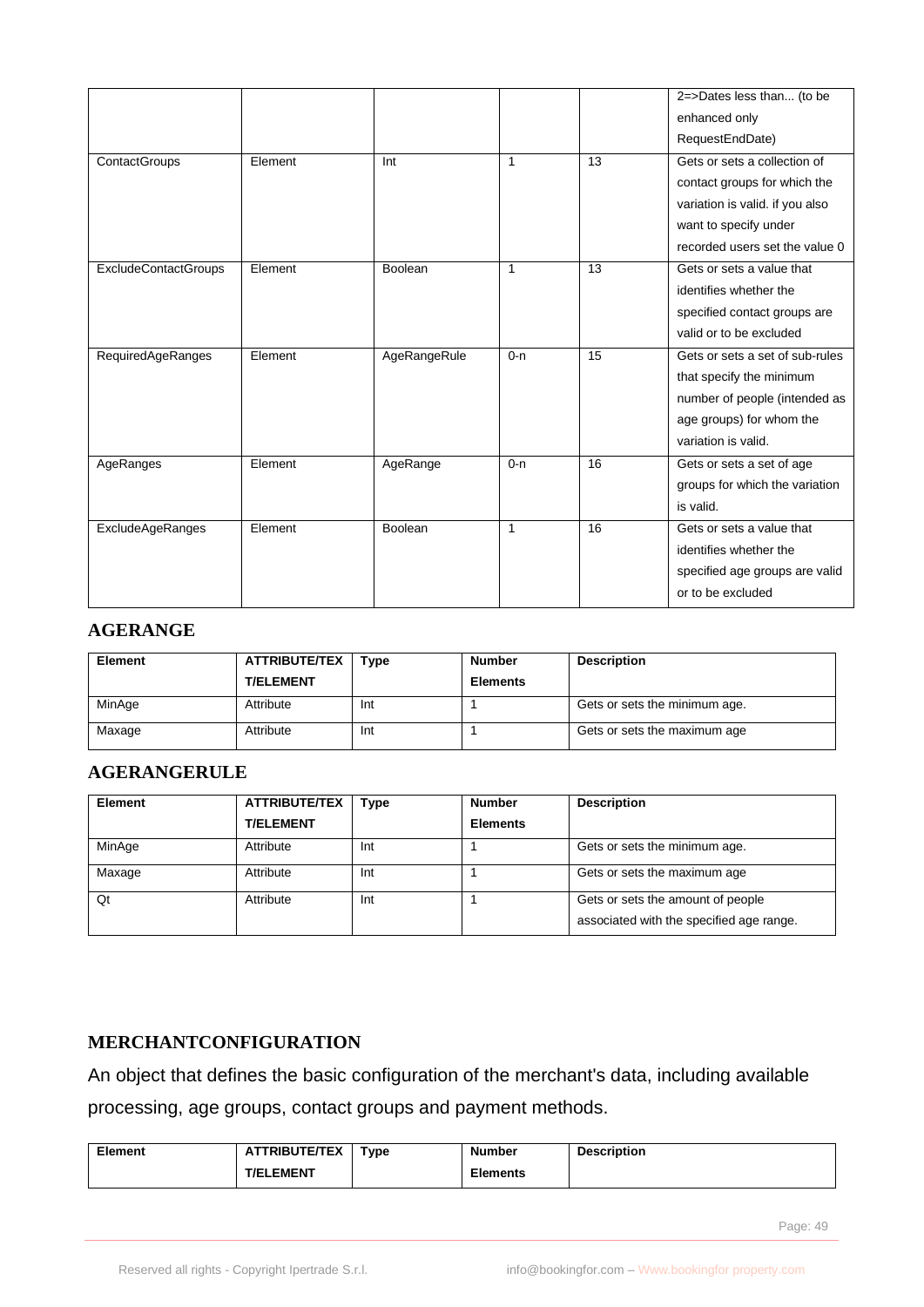| <b>DefaultCalculationType</b> | Attribute | Int          |         | Indicates the type of default calculation used<br>by the merchant. Possible values:<br>$0 \Rightarrow$ Room Price<br>1=>Price per person<br>$2 \Rightarrow$ room price + price for<br>person. |
|-------------------------------|-----------|--------------|---------|-----------------------------------------------------------------------------------------------------------------------------------------------------------------------------------------------|
| ContactGroups                 |           | ContactGroup | $0 - n$ | Gets a list of available contact groups.                                                                                                                                                      |
| AgeCategories                 |           | AgeCategory  | $0 - n$ | Gets a list of age groups entered by the<br>merchant in the base configuration. If<br>present, the age range valid as full will also<br>be specified within them.                             |

#### **CONTACTGROUP**

An object that defines a contact group useful for bidding on certain types of customers

| <b>Element</b>              | <b>ATTRIBUTE/TE</b> | <b>Type</b> | <b>Number</b>   | <b>Description</b>                          |
|-----------------------------|---------------------|-------------|-----------------|---------------------------------------------|
|                             | <b>XT/ELEMENT</b>   |             | <b>Elements</b> |                                             |
| Refid                       | Attribute           | String      | 1               | Gets the payment method reference. To       |
|                             |                     |             |                 | be used for mapping where required.         |
| Name                        | Text                | String      | 1               | Gets the name of the payment method.        |
| RequireGuaranteedCreditCard | Attribute           | Boolean     | $\mathbf{1}$    | If specified at True, the payment method    |
|                             |                     |             |                 | requires a credit card.                     |
|                             |                     |             |                 | as collateral.                              |
| <b>IsDefault</b>            | Attribute           | Boolean     | $\mathbf{1}$    | If specified at True, the payment method    |
|                             |                     |             |                 | has been selected as                        |
|                             |                     |             |                 | default, so if there is no active method in |
|                             |                     |             |                 | an erasing term, it will be automatically   |
|                             |                     |             |                 | selected.                                   |
| DeferredPayment             | Attribute           | Boolean     | 1               | If specified to True, the payment method    |
|                             |                     |             |                 | allows a non-immediate payment of the       |
|                             |                     |             |                 | reservation and in a second step (after     |
|                             |                     |             |                 | confirmation by the merchant).              |
|                             |                     |             |                 | If specified in False, the reservation is   |
|                             |                     |             |                 | valid only if the deposit was paid          |
|                             |                     |             |                 | immediately                                 |
| <b>IsGateway</b>            | Attribute           | Boolean     | 1               | If specified to True, the payment method    |
|                             |                     |             |                 | will redirect to the associated             |
|                             |                     |             |                 | bank/PayPal account                         |

# **AGECATEGORY**

An object that defines an age group.

| <b>Element</b>        | <b>ATTRIBUTE/TEX</b> | Type           | <b>Number</b>   | <b>Description</b>                              |
|-----------------------|----------------------|----------------|-----------------|-------------------------------------------------|
|                       | <b>T/ELEMENT</b>     |                | <b>Elements</b> |                                                 |
| <b>IsMainCategory</b> | Attribute            | <b>Boolean</b> |                 | If specified at True, the current age range has |
|                       |                      |                |                 | been selected as the integer.                   |
| MinAge                | Attribute            | Int            |                 | Gets the minimum age for which the range is     |
|                       |                      |                |                 | valid.                                          |
| Maxage                | Attribute            | Int            |                 | Gets the maximum age for which the range is     |
|                       |                      |                |                 | valid.                                          |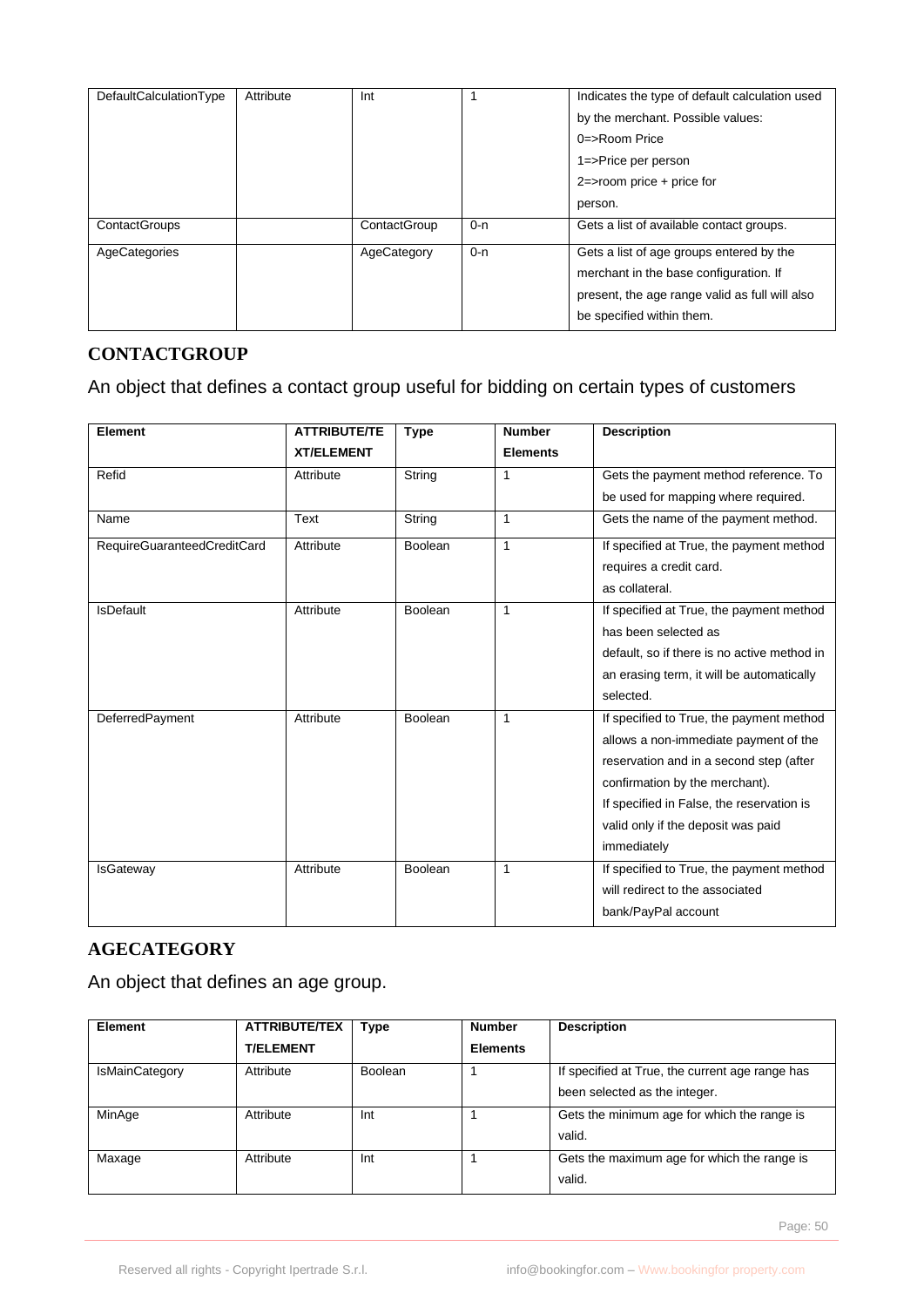| BaseValue | <b>\ttribute</b> | String | Gets the base value placed in the age group. |
|-----------|------------------|--------|----------------------------------------------|
|           |                  |        | This field is not used in integers.          |

## **RESERVATION**

| <b>Element</b>       | <b>Type</b>            | <b>NUMBER OF</b> | <b>Description</b>                                      |
|----------------------|------------------------|------------------|---------------------------------------------------------|
|                      |                        | <b>ITEMS</b>     |                                                         |
| ld                   | Int                    | $\mathbf{1}$     | Unique booking code                                     |
| Refid                | String                 | $\mathbf{1}$     | Booking reference code, useful in entering/updating     |
| Origin, New Jersey   | Int                    | $\mathbf{1}$     | The source from which the reservation was created.      |
|                      |                        |                  | Possible values:                                        |
|                      |                        |                  | 0: from public website                                  |
|                      |                        |                  | 1: from the back office                                 |
|                      |                        |                  | 2: from management/channel manager (normally from       |
|                      |                        |                  | a member of this service)                               |
| CreationDate         | Datetime               | $\mathbf{1}$     | Date the reservation was created                        |
| ConfirmDate          | Datetime               | $\mathbf{1}$     | The date and time the booking was accepted.             |
| RefuseDate           | Datetime               | $\mathbf{1}$     | Date and time the reservation was declined              |
| TotalAmount          | Decimal                | $\mathbf{1}$     | Total booking value (including any                      |
|                      |                        |                  | discounts)                                              |
| <b>DepositAmount</b> | Decimal                | $\mathbf{1}$     | Value of the deposit combined with the booking          |
| Quotations           | Quotation              | $1 - n$          | Quotation object collection: Defines the resources      |
|                      |                        |                  | associated with the reservation                         |
| Customer             | <b>CustomerDetails</b> | $\mathbf{1}$     | The applicant's data. In the inclusion of new           |
|                      |                        |                  | pre-notification actions must be specified at least.    |
|                      |                        |                  | the e-mail address, language, first and last name of    |
|                      |                        |                  | the                                                     |
|                      |                        |                  | Contact                                                 |
| OperationType        | Int                    | $\mathbf{1}$     | Type of write operation. Possible values:               |
|                      |                        |                  | -1: booking refusal.                                    |
|                      |                        |                  | 0: Create new booking.                                  |
|                      |                        |                  | 1: Booking Data Update                                  |
|                      |                        |                  | 2: Change of booking status to paid                     |
|                      |                        |                  | 3: Read notification without editing data               |
| CreditCardData       | CreditCardData         | $\mathbf{1}$     | Credit card details as collateral (if you were expected |
|                      |                        |                  | to create it)                                           |

# **CUSTOMERDETAILS**

| <b>Element</b> | <b>Type</b> | <b>NUMBER OF</b><br><b>ITEMS</b> | <b>Description</b>                                                                            |
|----------------|-------------|----------------------------------|-----------------------------------------------------------------------------------------------|
| Firstname      | String      |                                  | Contact name                                                                                  |
| Lastname       | String      |                                  | Contact's last name                                                                           |
| Email          | String      |                                  | Contact's email address                                                                       |
| Language       | String      |                                  | Contact language ISO code 639-1                                                               |
| Phone          | String      |                                  | Contact's phone number                                                                        |
| Address        | String      |                                  | Contact's address                                                                             |
| Stateld        | Int         |                                  | The contact status reference code. For the correct<br>code, refer to http://www.geonames.org/ |
| RegionId       | Int         |                                  | The contact region reference code. For the correct<br>code, refer to http://www.geonames.org/ |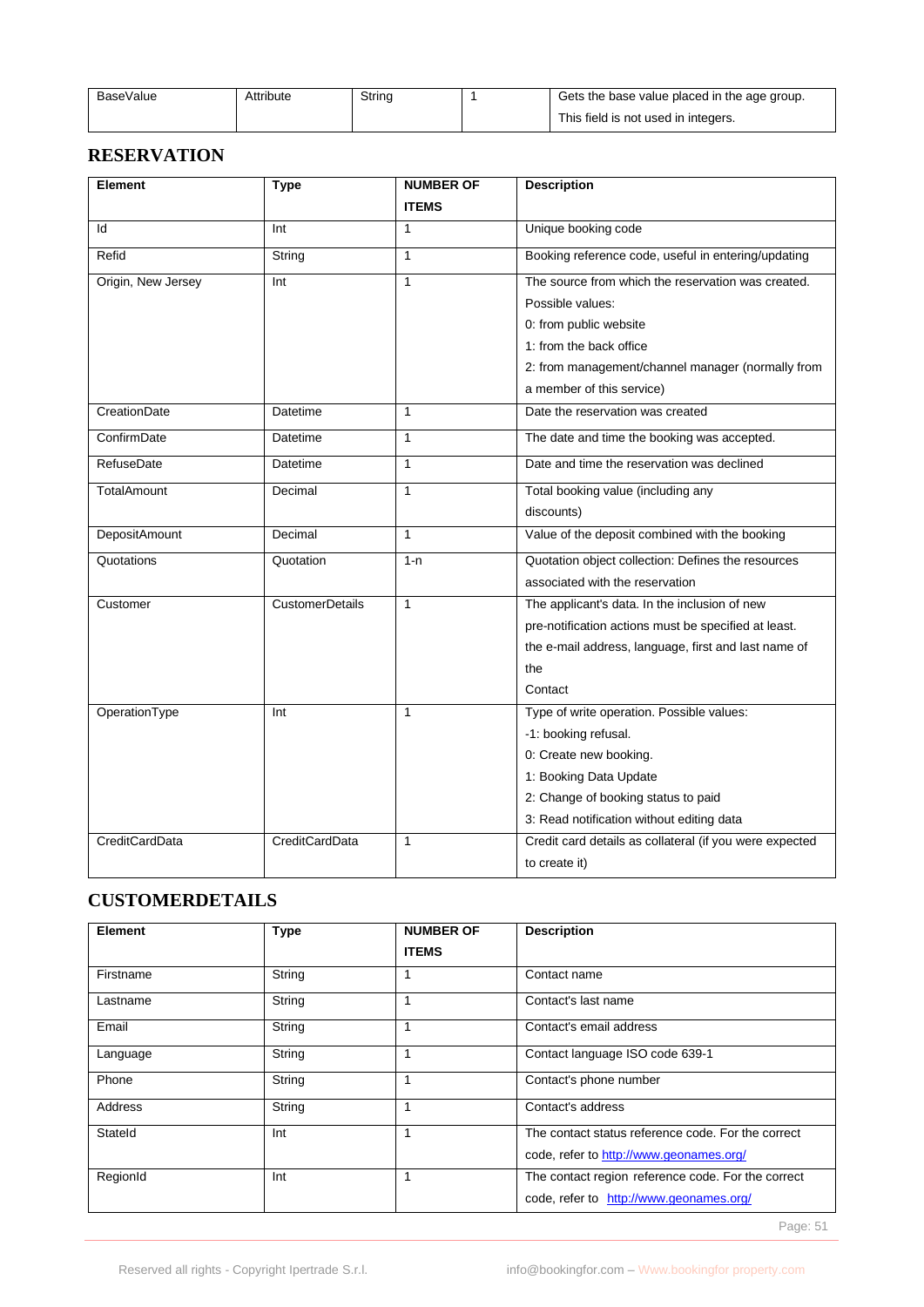| Cityld     | Int    | The contact city reference code. For the correct code, |  |
|------------|--------|--------------------------------------------------------|--|
|            |        | refer to http://www.geonames.org/                      |  |
| StateName  | String | Status name                                            |  |
| RegionName | String | Name of region                                         |  |
| CityName   | String | Name of the city                                       |  |

# **QUOTATION**

| <b>Element</b>        | <b>ATTRIBUTE/TEX</b> | <b>Type</b>      | <b>NUMBER</b> | <b>Description</b>                             |
|-----------------------|----------------------|------------------|---------------|------------------------------------------------|
|                       | <b>T/ELEMENT</b>     |                  | OF ITEMS      |                                                |
| ItemId                | Element              | Int              | 1             | Unique budget code                             |
| Refid                 | Element              | String           | 1             | Quote reference code, useful in                |
|                       |                      |                  |               | inserting/updating                             |
| <b>StartDate</b>      | Element              | Datetime         | $\mathbf{1}$  | Booking start date                             |
| EndDate               | Element              | Datetime         | $\mathbf{1}$  | End date of booking                            |
| <b>TotalAmount</b>    | Element              | Decimal          | $\mathbf{1}$  | Total quote value (including any               |
|                       |                      |                  |               | discounts)                                     |
| TotalDiscounted       | Element              | Decimal          | 1             | Total quote value (excluding any<br>discounts) |
| <b>ResourceRefld</b>  | Element              | String           | $\mathbf{1}$  | The reference code of the associated           |
|                       |                      |                  |               | resource. If possible, enhance this.           |
|                       |                      |                  |               | write field with an existing resource          |
| ResourceName          | Element              | String           | $\mathbf{1}$  | Resource name                                  |
| BoardRefld            | Element              | String           | $\mathbf{1}$  | Treatment reference code                       |
|                       |                      |                  |               | Associated with. If possible, enhance          |
|                       |                      |                  |               | this.                                          |
|                       |                      |                  |               | field in writing with a treatment              |
|                       |                      |                  |               | existing and correctly associated with the     |
|                       |                      |                  |               | Resource                                       |
| <b>BoardName</b>      | Element              | String           | $\mathbf{1}$  | Name of treatment                              |
| <b>ResourceAmount</b> | Element              | Decimal          | 1             | Total budget value (excluding services)        |
|                       |                      |                  |               |                                                |
| <b>TimeSlotRefld</b>  | Element              | String           | $\mathbf{1}$  | Associated time slot reference code (if        |
|                       |                      |                  |               | slot resource)                                 |
| TimeSlotStart         | Element              | Int              | $\mathbf{1}$  | The minute (midnight) value of the start       |
|                       |                      |                  |               | of the time slot.                              |
|                       |                      |                  |               | $ES: 06:00 \Rightarrow 360$                    |
| TimeSlotEnd           | Element              | Int              | $\mathbf{1}$  | The value in minutes (midnight relative)       |
|                       |                      |                  |               | of the end of the time slot.                   |
|                       |                      |                  |               | ES: $18:00 \Rightarrow 1080$                   |
| Paxes                 |                      | QuotationElement | $0 - n$       | People included in the quote. By Value         |
|                       |                      |                  |               | in the single element we mean the age of       |
|                       |                      |                  |               | the                                            |
|                       |                      |                  |               | person and with Qt the quantity. If you        |
|                       |                      |                  |               | have been                                      |
|                       |                      |                  |               | calculated a value of the person,              |
|                       |                      |                  |               | include it in TotalAmount (for single          |
|                       |                      |                  |               | quantity                                       |
| Services              |                      | QuotationElement | $0 - n$       | Additional resource services included in       |
|                       |                      |                  |               | the budget. Con Qt the quantity and with       |
|                       |                      |                  |               | TotalAmount the total value (per single        |

Page: 52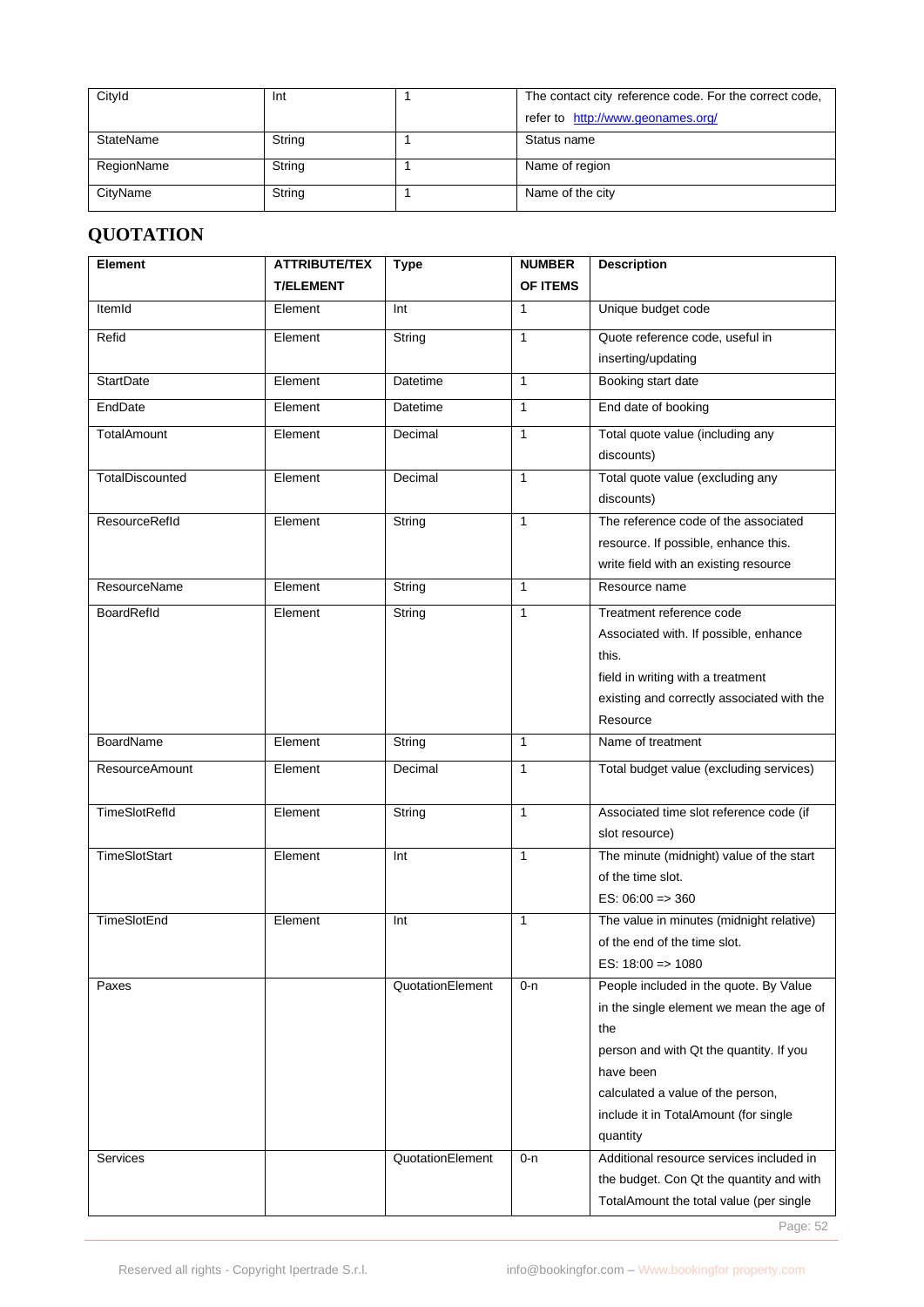# **QUOTATIONELEMENT**

| <b>Element</b> | ATTRIBUTE/TEXT/ELEMENT | <b>Type</b> | <b>NUMBER OF ITEMS</b> |
|----------------|------------------------|-------------|------------------------|
| Value          | Attribute              | Int         |                        |
| Qt             | Attribute              | Int         |                        |
| TotalAmount    | Attribute              | Decimal     |                        |
| Name           | Text                   | String      |                        |

### **RESERVATIONPAYMENT**

| Element                 | <b>Type</b> | <b>NUMBER OF</b> | <b>Description</b>                                       |
|-------------------------|-------------|------------------|----------------------------------------------------------|
|                         |             | <b>ITEMS</b>     |                                                          |
| Refid                   | String      | 1                | Internal payment reference code                          |
| ReservationId           | Int         | 1                | Unique booking identifier on BookingFor                  |
| <b>ReservationRefld</b> | String      | 1                | Reservation internal reference code: Equivalent to Refld |
|                         |             |                  | on Reservation                                           |
| Bankld                  | String      | 1                | External code, useful if you need to historicize, for    |
|                         |             |                  | example, the payment transaction ID                      |
| Causal                  | String      | 1                | Reason for payment                                       |
| PaymentDate             | Datetime    | 1                | Date of payment                                          |
| Value                   | Decimal     | 1                | Value of payment                                         |
| PaymentType             | Int         | 1                | Type of payment made. Possible values:                   |
|                         |             |                  | 0: Credit card                                           |
|                         |             |                  | $1:$ bank                                                |
|                         |             |                  | 2: Other                                                 |
|                         |             |                  | 3: Direct payment to the bank                            |

# **RESERVATIONREGISTRY**

| <b>Element</b>       | <b>Type</b>    | <b>NUMBER OF</b> | <b>Description</b>                                          |  |
|----------------------|----------------|------------------|-------------------------------------------------------------|--|
|                      |                | <b>ITEMS</b>     |                                                             |  |
| IsBaseRegistry       | <b>Boolean</b> | 1                | If valued at true, this registry has been registered as the |  |
|                      |                |                  | main                                                        |  |
| Refid                | String         | 1                | Internal reference code of the registry                     |  |
| ReservationRefld     | String         | 1                | Internal reference code of the registry: equivalent to      |  |
|                      |                |                  | Refld on Reservation                                        |  |
| ReservationId        | Int            | 1                | Unique registry identifier on BookingFor                    |  |
| Firstname            | String         | 1                | Name of the registry                                        |  |
| Lastname             | String         | 1                | Last name of the registry                                   |  |
| Email                | String         | 1                | Personal email address                                      |  |
| <b>BirthDate</b>     | Datetime       | 1                | Date of birth of the registry                               |  |
| <b>BirthLocation</b> | String         | 1                | Place of birth of the registry                              |  |
| Culture              | String         | 1                | The language of the registry. Must be an ISO 639-1          |  |
|                      |                |                  | code                                                        |  |
| Address              | String         | 1                | Location address of the registry                            |  |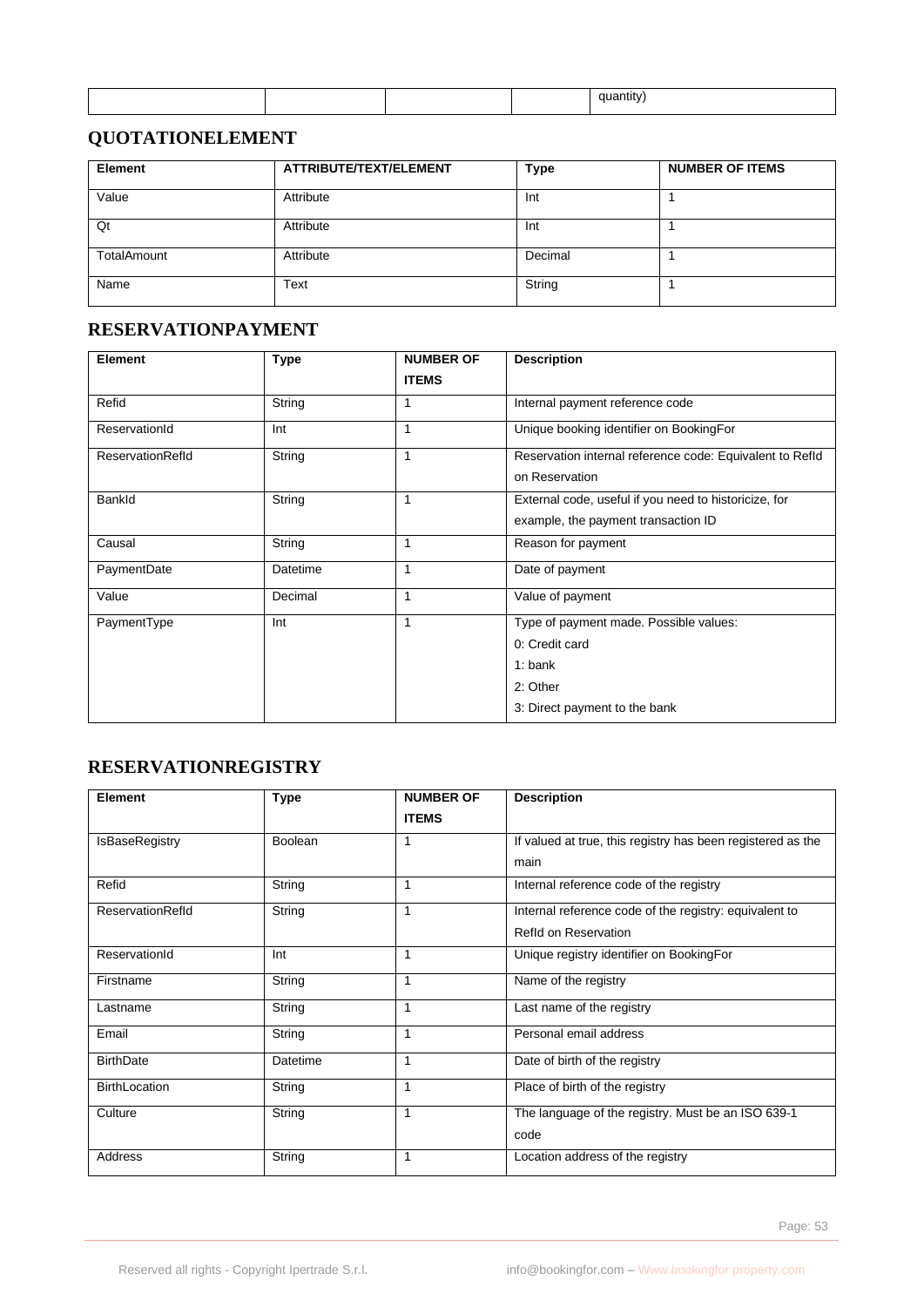| Stateld                    | Int      | 1            | The reference code for the status of the registry. For the |
|----------------------------|----------|--------------|------------------------------------------------------------|
|                            |          |              | correct code, refer to http://www.geonames.org/            |
| RegionId                   | Int      | $\mathbf{1}$ | Reference code for the base data region. For the correct   |
|                            |          |              | code, refer to http://www.geonames.org/                    |
| Cityld                     | Int      | $\mathbf{1}$ | Reference code for the base data city. For the correct     |
|                            |          |              | code, refer to http://www.geonames.org/                    |
| StateName                  | String   | $\mathbf{1}$ | Status name                                                |
| RegionName                 | String   | $\mathbf{1}$ | Name of region                                             |
| CityName                   | String   | $\mathbf{1}$ | Name of the city                                           |
| <b>Address</b>             | String   | $\mathbf{1}$ | Address of the registry                                    |
| Phone                      | String   | $\mathbf{1}$ | Phone number                                               |
| VATCode                    | String   | $\mathbf{1}$ | Personal tax code                                          |
| Documenttype               | Int      | $\mathbf{1}$ | Type of personal data document. Possible values:           |
|                            |          |              | 0: IDENTITY CARD                                           |
|                            |          |              | 1: Passport                                                |
| <b>DocumentNumber</b>      | String   | $\mathbf{1}$ | Document number/code associated with the base data         |
| <b>DocumentReleaseDate</b> | Datetime | $\mathbf{1}$ | Date of issue of the document                              |
| <b>DocumentDate</b>        | Datetime | $\mathbf{1}$ | Document expiration date                                   |
| Gender                     | Int      | $\mathbf{1}$ | The gender of the registry. Possible values:               |
|                            |          |              | $0:$ man                                                   |
|                            |          |              | 1: Woman                                                   |
| Plate                      | String   | $\mathbf{1}$ | License plate/reference code number (from                  |
|                            |          |              | use only for the main registry)                            |

# **CREDITCARDDATA**

| Element        | <b>ATTRIBUTE/TEX</b> | <b>Type</b> | <b>NUMBER</b>   | <b>Description</b>                 |
|----------------|----------------------|-------------|-----------------|------------------------------------|
|                | Т                    |             | <b>OF ITEMS</b> |                                    |
|                | <b>/ELEMENT</b>      |             |                 |                                    |
| CardCode       | Attribute            | String      | 1               | The type of credit card. Supported |
|                |                      |             |                 | values:                            |
|                |                      |             |                 | AX: American Express               |
|                |                      |             |                 | MC: MasterCard                     |
|                |                      |             |                 | DC: Diners Club                    |
|                |                      |             |                 | DS: Discovery                      |
|                |                      |             |                 | JB: JCB                            |
|                |                      |             |                 | VI: VISA                           |
| ExpireDate     | Attribute            | String      | 1               | Credit card expiration date        |
| CardHolderName | Attribute            | String      | 1               | Credit card holder                 |
| CardCode       | Text                 | String      | 1               | Credit card number/code            |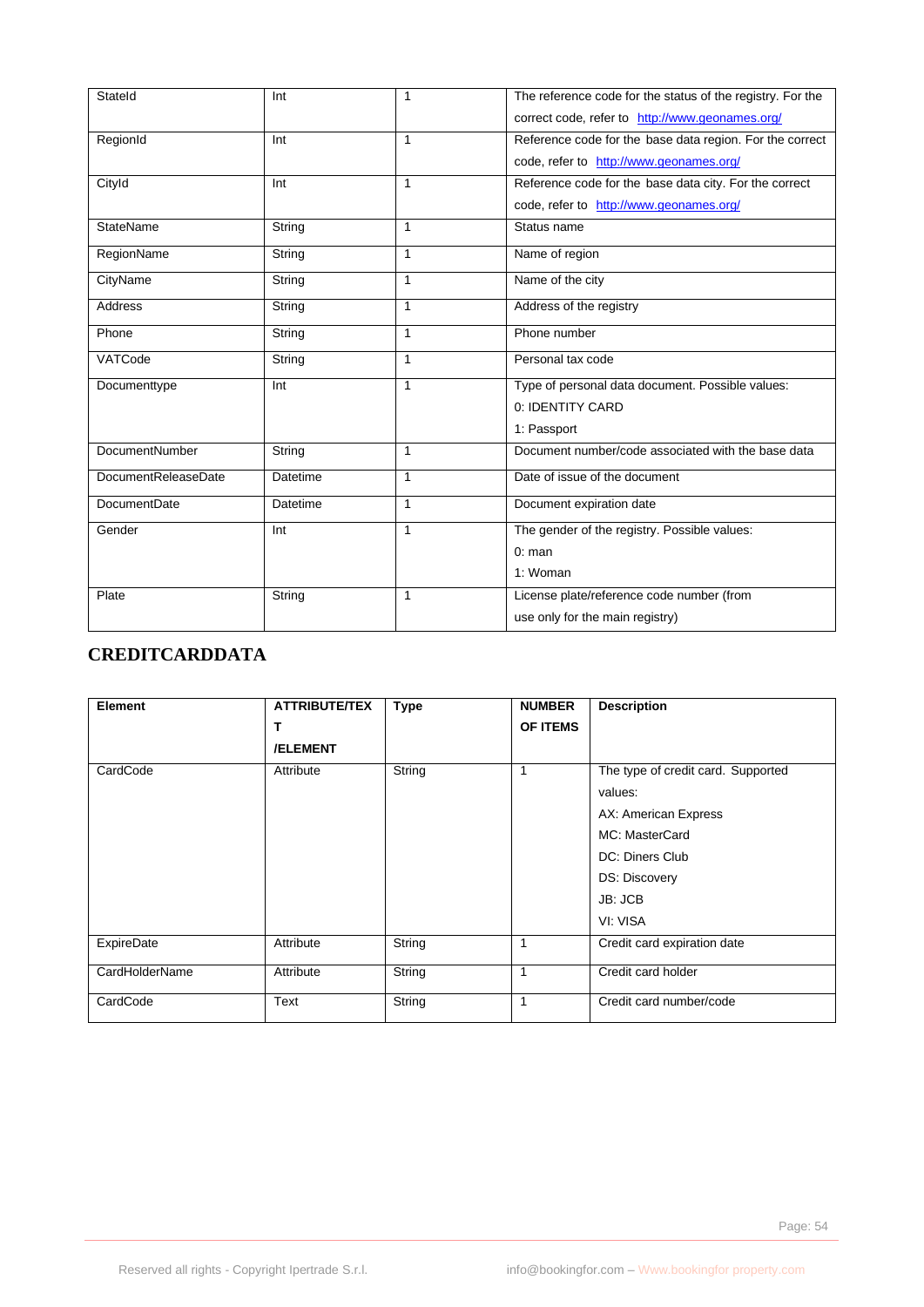#### Examples called.

# **GetResources**

#### **Request**

```
<?xml version="1.0" standalone="no"?>
<SOAP-ENV:Envelope xmlns:SOAP-ENV="http://schemas.xmlsoap.org/soap/envelope/">
       <SOAP-ENV:Body xmlns:ns1="http://Ipetrade.Booking.WebServices" 
xmlns:ns2="http://Ipetrade.Booking.WebServices/entities">
       <ns1:GetResources>
              <ns1:Message>
              <ns2:Authentication Login="yourlogin" MerchantId="1000" Password=" 
yourpassword"></ns2:Authentication>
                <ns2:Request GetOnlySelected="false"></ns2:Request>
              </ns1:Message>
       </ns1:GetResources>
       </SOAP-ENV:Body>
</SOAP-ENV:Envelope>
```
#### **Answer**

```
<?xml version="1.0"?>
<s:Envelope xmlns:s="http://schemas.xmlsoap.org/soap/envelope/">
  <s:Body xmlns:xsi="http://www.w3.org/2001/XMLSchema-instance" 
xmlns:xsd="http://www.w3.org/2001/XMLSchema">
   <GetResourcesResponse xmlns="http://Ipertrade.Booking.WebServices">
    <GetResourcesResult Success="true">
     <Result xmlns="http://Ipetrade.Booking.WebServices/entities">
       <ProductId>28297</ProductId>
       <RefId>code1</RefId>
       <Weight>0</Weight>
       <Enabled>true</Enabled>
       <MainCategoryId>841</MainCategoryId>
       <Names>
        <TranslationObject CultureCode="en">Suite</TranslationObject>
       </Names> 
     </Result>
    </GetResourcesResult>
   </GetResourcesResponse>
  </s:Body>
</s:Envelope>
```
# **DeleteResources**

#### **Request**

```
<?xml version="1.0" standalone="no"?>
<SOAP-ENV:Envelope xmlns:SOAP-ENV="http://schemas.xmlsoap.org/soap/envelope/">
  <SOAP-ENV:Body xmlns:ns1="http://Ipetrade.Booking.WebServices" 
xmlns:ns2="http://Ipetrade.Booking.WebServices/entities">
   <ns1:DeleteResources>
    <ns1:Message>
     <ns2:Authentication Login="testcm6" MerchantId="1708" Password="testcm6"></ns2:Authentication>
      <ns2:Request>
       <ns2:RefIds>
       <ns2:Id>code1</ns2:Id>
```
Page: 55 and 2012 and 2012 and 2012 and 2012 and 2012 and 2012 and 2012 and 2012 and 2012 and 2012 and 2012 and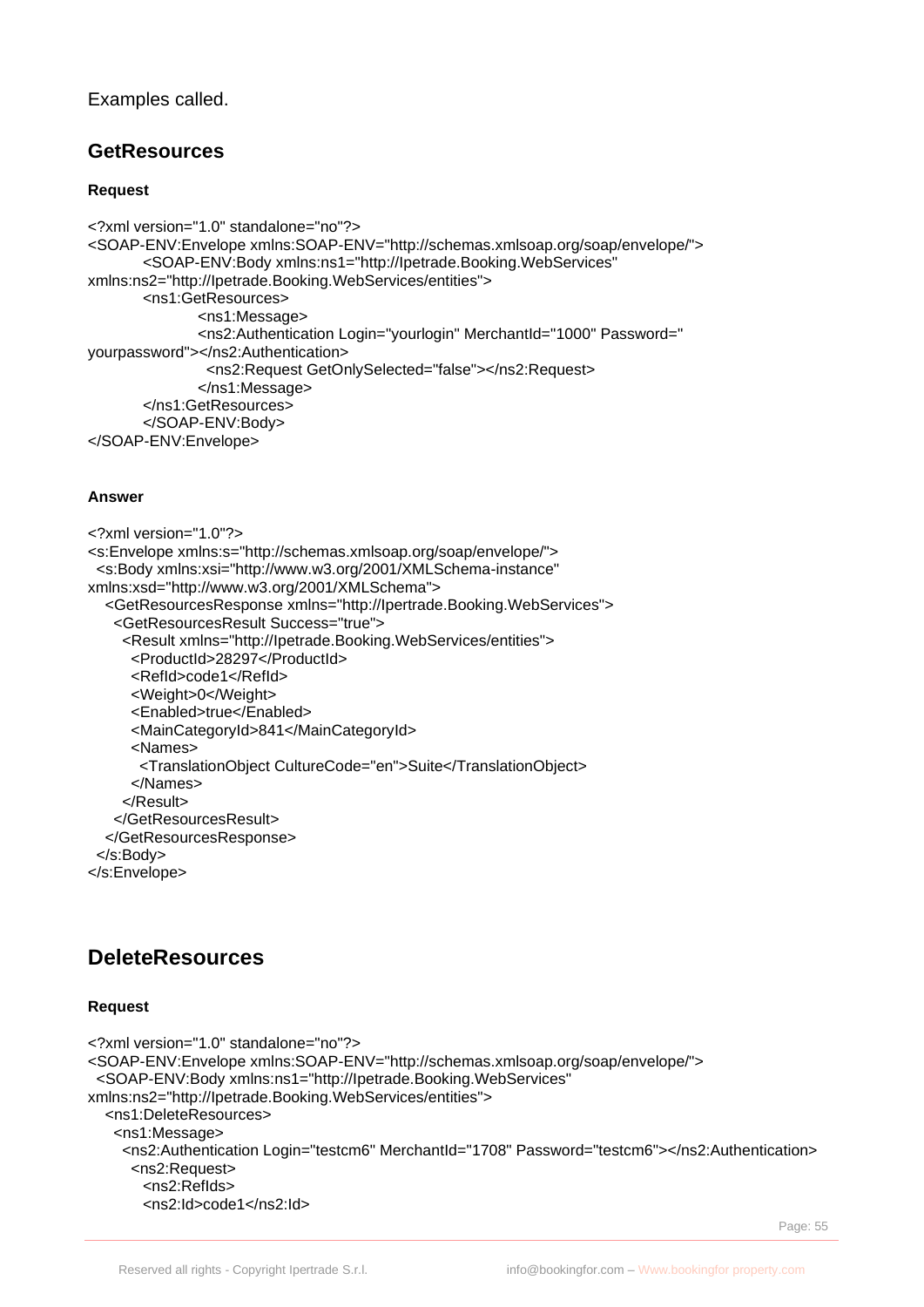```
<ns2:Id>code2</ns2:Id>
       </ns2:RefIds>
     </ns2:Request>
    </ns1:Message>
   </ns1:DeleteResources>
  </SOAP-ENV:Body>
</SOAP-ENV:Envelope>
```
#### **Answer**

```
<?xml version="1.0"?>
<s:Envelope xmlns:s="http://schemas.xmlsoap.org/soap/envelope/">
  <s:Body xmlns:xsi="http://www.w3.org/2001/XMLSchema-instance" 
xmlns:xsd="http://www.w3.org/2001/XMLSchema">
   <DeleteResourcesResponse xmlns="http://Ipetrade.Booking.WebServices">
    <DeleteResourcesResult Success="true">
     <Result xmlns="http://Ipetrade. Booking.WebServices/entities">2</Result>
    </DeleteResourcesResult>
   </DeleteResourcesResponse>
  </s:Body>
</s:Envelope>
```
# **SetResources**

#### **Request**

```
<?xml version="1.0"?>
<SOAP-ENV:Envelope xmlns:SOAP-ENV="http://schemas.xmlsoap.org/soap/envelope/">
  <SOAP-ENV:Body xmlns:xsi="http://www.w3.org/2001/XMLSchema-instance" 
xmlns:ns1="http://Ipertrade.Booking.WebServices" 
xmlns:ns2="http://Ipertrade.Booking.WebServices/entities">
   <ns1:SetResources>
    <ns1:Message>
     <ns2:Authentication Login="testcm6" MerchantId="1708" Password="testcm6"/>
     <ns2:Request xmlns="http://Ipetrade.Booking.WebServices/entities">
       <ns2:Items>
        <ns2:ResourceObject>
         <ProductId>28297</ProductId>
         <RefId>code3</RefId>
         <Weight>0</Weight>
         <Enabled>true</Enabled>
         <MainCategoryId>841</MainCategoryId>
         <Names>
          <TranslationObject CultureCode="en">Suite</TranslationObject>
          <TranslationObject CultureCode="en">Suite</TranslationObject>
         </Names>
         <Descriptions>
```
 <TranslationObject CultureCode="en">Lorem ipsum dolor sit amet, consectetur adipiscing elit. Quisque vel ligula dictum, aliquam ipsum viverra, dapibus eros. Sed in viverra lacus. Nullam in nulla enim.

Proin semper quam pharetra nibh egestas, a finibus odio hendrerit. Vestibulum dictum elementum arcu, nec imperdiet turpis venenatis a. Curabitur accumsan sit amet lectus sit amet ultrices. Mauris cursus justo eget nulla ornare, eu mollis magna faucibus. Ut mattis ultricies imperdiet.</TranslationObject>

 <TranslationObject CultureCode="en">Lorem ipsum dolor sit amet, consectetur adipiscing elit. Quisque vel ligula dictum, aliquam ipsum viverra, dapibus eros. Sed in viverra lacus. Nullam in nulla enim.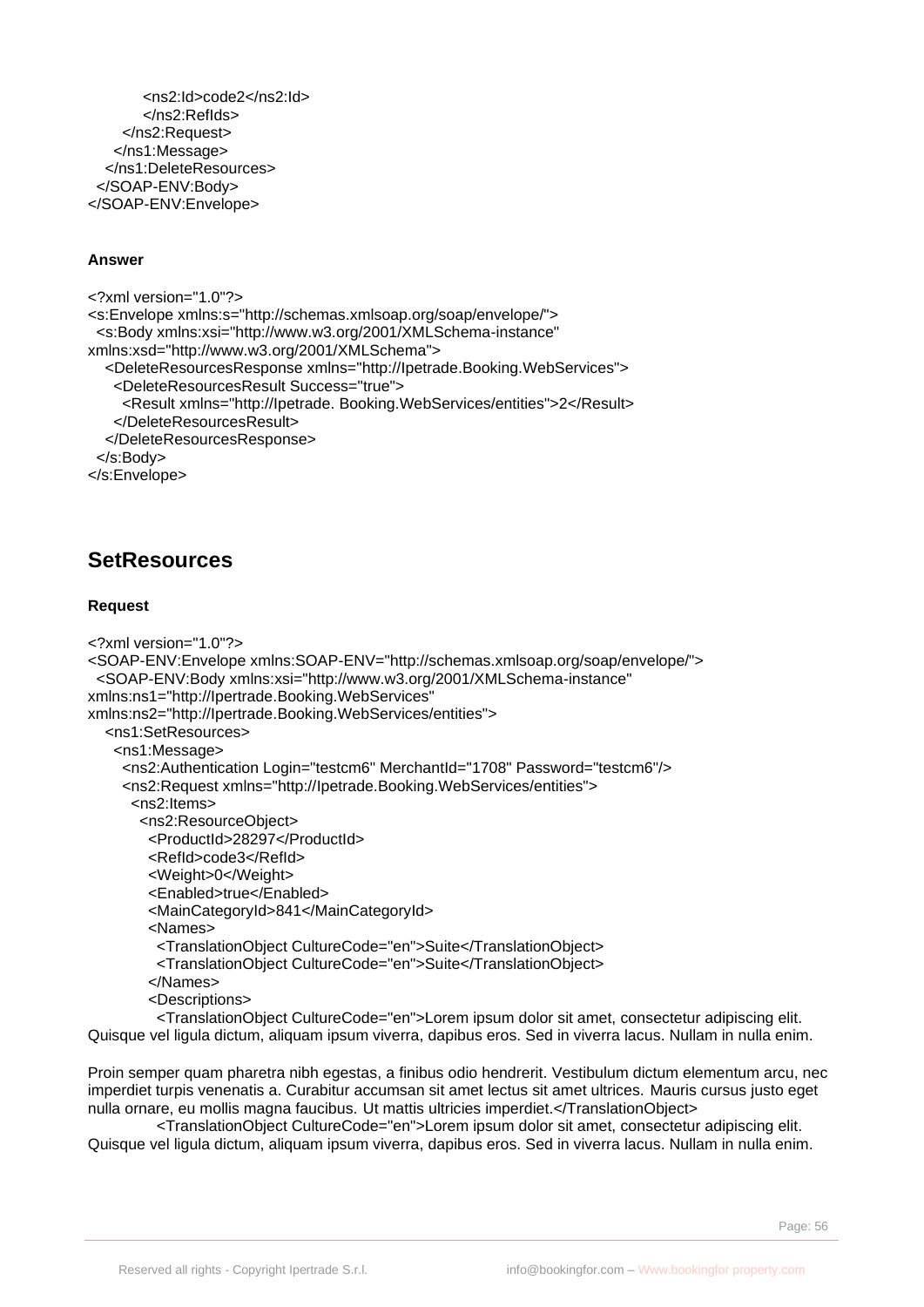Proin semper quam pharetra nibh egestas, a finibus odio hendrerit. Vestibulum dictum elementum arcu, nec imperdiet turpis venenatis a. Curabitur accumsan sit amet lectus sit amet ultrices. Mauris cursus justo eget nulla ornare, eu mollis magna faucibus. Ut mattis ultricies imperdiet.</TranslationObject>

```
 </Descriptions>
         <Xsi Area:nil="true"/>
         <StateId xsi:nil="true"/>
         <IsCatalog>true</ IsCatalog>
         <RegionId xsi:nil="true"/>
         <CityId xsi:nil="true"/>
         <MinPaxes>2</MinPaxes>
         <MaxPaxes>4</MaxPaxes>
         <Rating>0</Rating>
         <Gallery>
           <ImageObject IsDefault="true" 
Order="0">http://cdnbookingfor.blob.core.windows.net/bf191/bookingfor/images/products/unita/778d32b6077
3406b9e528f50a1fb1e05.jpg</ImageObject>
           <ImageObject IsDefault="false" 
Order="1">http://cdnbookingfor.blob.core.windows.net/bf191/bookingfor/images/products/unita/00cecf438c9
441aa93b64da28e91f13f.jpg</ImageObject>
         </Gallery>
         <Planimetry/>
         <Videos/>
         <IsAddressVisible>false</IsAddressVisible>
         <IsMapVisible>false</IsMapVisible>
         <IsMapMarkerVisible>false</IsMapMarkerVisible>
         <IsVirtualProduct>false</IsVirtualProduct>
         <EnergyClass>0</EnergyClass>
         <EpiValue>0</EpiValue>
        </ns2:ResourceObject>
       </ns2:Items>
     </ns2:Request>
    </ns1:Message>
   </ns1:SetResources>
  </SOAP-ENV:Body>
</SOAP-ENV:Envelope>
```
#### **Answer**

```
<?xml version="1.0"?>
<s:Envelope xmlns:s="http://schemas.xmlsoap.org/soap/envelope/">
  <s:Body xmlns:xsi="http://www.w3.org/2001/XMLSchema-instance" 
xmlns:xsd="http://www.w3.org/2001/XMLSchema">
   <DeleteResourcesResponse xmlns="http://Ipetrade.Booking.WebServices">
    <DeleteResourcesResult Success="true">
     <Result xmlns="http://Ipetrade. Booking.WebServices/entities">1</Result>
    </DeleteResourcesResult>
   </DeleteResourcesResponse>
  </s:Body>
</s:Envelope>
```
# <span id="page-56-0"></span>Limitation of service usage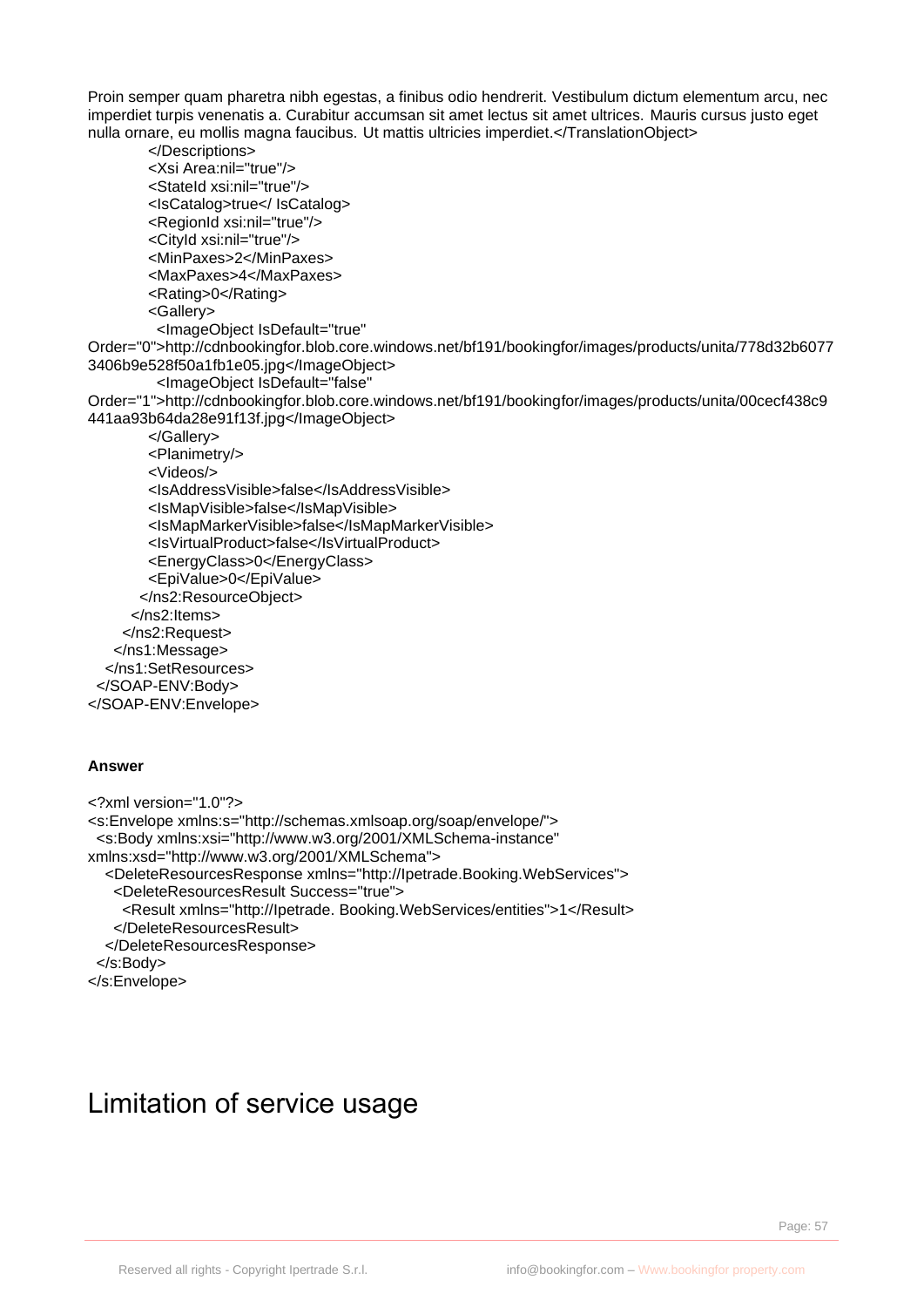In order to ensure the correctness of the required changes and avoid flooding attempts, the service has multiple-level limitations. The limits are applied per merchant and not per single point of request (e.g. ip address). The levels (sorted by priority) are as follows:

- 1) Total call limit;
- 2) Total limit by type of message
- 3) The total limit of read/write items by message type.

|                                              | Day 1                 | 1 hour                       | 10 minutes          | 1 minute          |
|----------------------------------------------|-----------------------|------------------------------|---------------------|-------------------|
| <b>Read resources</b>                        | 300 calls             | 60 calls                     | 25 calls            | 5 calls           |
| <b>Deleting resources</b>                    | 150 calls             | 50 calls                     | 25 calls            | 5 calls           |
| <b>Partial resource</b><br>insertion/upgrade | 130   15000 resources | 40 calls   4000<br>resources | 25   1500 resources | 5   300 resources |
| <b>Bulk resource entry</b>                   | 5 calls               | 1 call                       | X                   | X                 |
| <b>Reading groups</b>                        | 300 calls             | 60 calls                     | 25 calls            | 5 calls           |
| <b>Delete Groups</b>                         | 150 calls             | 50 calls                     | 25 calls            | 5 calls           |
| <b>Partial group</b><br>insertion/update     | 130   15000 resources | 40 calls   4000<br>resources | 25   1500 resources | 5   300 resources |
| <b>Bulk group insertion</b>                  | 5 calls               | 1 call                       | X                   | X                 |
| <b>Reading offers</b>                        | 300 calls             | 60 calls                     | 25 calls            | 5 calls           |
| <b>Deleting quotes</b>                       | 150 calls             | 50 calls                     | 25 calls            | 5 calls           |
| Partial insert/update<br>offers              | 130   15000 resources | 40 calls   4000<br>resources | 25   1500 resources | 5   300 resources |
| Insert bulk offers                           | 5 calls               | 1 call                       | X                   | $\overline{X}$    |
| <b>Reading reservations</b>                  | 300 calls             | 60 calls                     | 25 calls            | 5 calls           |
| <b>Partial booking</b><br>entry/update       | 300 calls             | 60 calls                     | 25 calls            | 5 calls           |
| <b>Reading reservations</b><br>payments      | 300 calls             | 60 calls                     | 25 calls            | 5 calls           |
| <b>Reading reservations</b>                  | 300 calls             | 60 calls                     | 25 calls            | 5 calls           |
| <b>Entering/updating</b><br>reservations     | 300 calls             | 60 calls                     | 25 calls            | 5 calls           |
| <b>Total Service Calls</b>                   | 4100                  | 850                          | 320                 | 100               |

Exceeding these limits will result in a temporary blocking of access to merchant resources for 30 minutes.

These limits can only be disabled when an initial mapping of rooms and price lists must be carried out and consequently more data traffic will have to be enabled. When the final step of the list operator, the limits will be reset.

In exceptional cases, these limits may be modifiable and only at the request of the operator and subsequent evaluation.